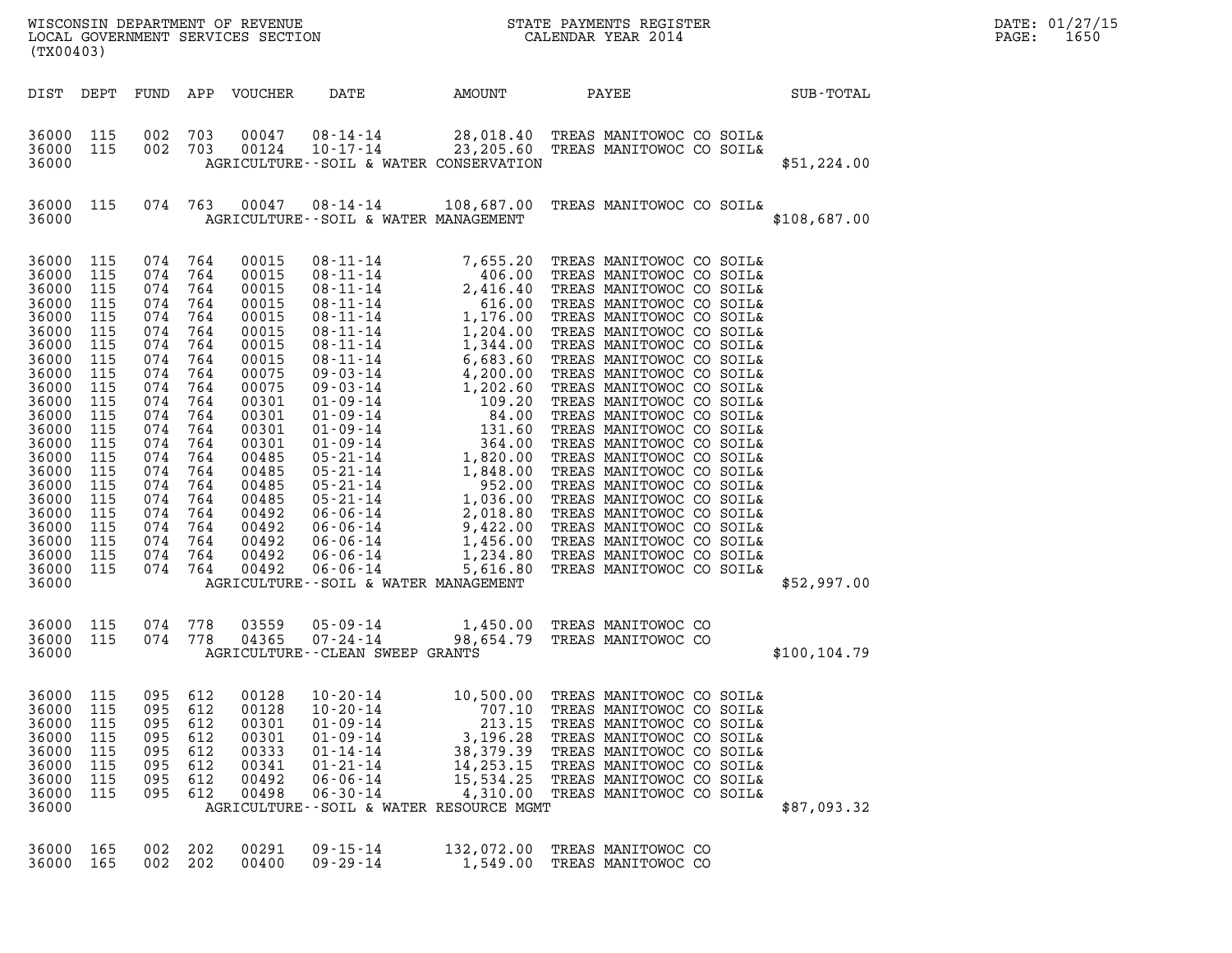| WISCONSIN DEPARTMENT OF REVENUE   | STATE PAYMENTS REGISTER | DATE: 01/27/15 |
|-----------------------------------|-------------------------|----------------|
| LOCAL GOVERNMENT SERVICES SECTION | CALENDAR YEAR 2014      | 1651<br>PAGE:  |

| WISCONSIN DEPARTMENT OF REVENUE<br>LOCAL GOVERNMENT SERVICES SECTION THE STATE PAYMENTS REGISTER<br>(TWO0402)<br>(TX00403) |            |            |            |                |                                                                                                                                                                                                                                                                                    |                        |                                              | <b>ER ER</b> | DATE: 01/27/15<br>PAGE: 1651 |
|----------------------------------------------------------------------------------------------------------------------------|------------|------------|------------|----------------|------------------------------------------------------------------------------------------------------------------------------------------------------------------------------------------------------------------------------------------------------------------------------------|------------------------|----------------------------------------------|--------------|------------------------------|
|                                                                                                                            |            |            |            |                | DIST DEPT FUND APP VOUCHER DATE AMOUNT PAYEE PATE SUB-TOTAL                                                                                                                                                                                                                        |                        |                                              |              |                              |
| 36000 165                                                                                                                  |            |            |            |                | 002 202 01255 02-21-14 4,048.00 TREAS MANITOWOC CO<br>36000 SAFETY/PROF SERV-PRIVATE SEWAGESYS AIDS                                                                                                                                                                                |                        |                                              | \$137,669.00 |                              |
| 36000 370<br>36000 370<br>36000<br>36000<br>36000 370<br>36000 370<br>36000                                                | 370<br>370 |            |            |                | 002 941 00083 08-05-14 45,000.00 TREAS MANITOWOC CNTY<br>002 941 00084 08-05-14 30,000.00 TREAS MANITOWOC CNTY<br>002 941 00085 08-05-14 45,000.00 TREAS MANITOWOC CNTY<br>002 941 00086 08-05-14 30,000.00 TREAS MANITOWOC CNTY<br>00<br>NAT RESOURCES-GENERAL OPERATIONS-FEDERAL |                        |                                              | \$176,725.00 |                              |
| 36000                                                                                                                      |            |            |            |                | 36000 370 012 381 00516 03-28-14 1,075.09 TREAS MANITOWOC CO<br>NAT RESOURCES - - BOAT PATROL                                                                                                                                                                                      |                        |                                              | \$1,075.09   |                              |
| 36000                                                                                                                      |            |            |            |                | 36000 370 012 549 00121 03-05-14 639.42 TREAS MANITOWOC CO SOIL&<br>NAT RESOURCES - - WILDLIFE DAMAGE                                                                                                                                                                              |                        |                                              | \$639.42     |                              |
| 36000                                                                                                                      |            |            |            |                | 36000 370 012 550 00516 03-28-14 3,725.18 TREAS MANITOWOC CO<br>NAT RESOURCES--BOATING ENFORCEMENT AIDS                                                                                                                                                                            |                        |                                              | \$3,725.18   |                              |
| 36000                                                                                                                      |            |            |            |                | 36000 370 012 552 00130 09-29-14 3,622.85 TREAS MANITOWOC CO<br>NAT RESOURCES -- SNOWMOBILE ENFORCEMENT                                                                                                                                                                            |                        |                                              | \$3,622.85   |                              |
| 36000 370<br>36000 370<br>36000                                                                                            |            |            |            |                | 012 553 00121 03-05-14 14,241.14 TREAS MANITOWOC CO SOIL&<br>012 553 00121 03-05-14 712.66 TREAS MANITOWOC CO SOIL&<br>NAT RESOURCES -- WILDLIFE DAMAGE CLAIMS                                                                                                                     |                        |                                              | \$14,953.80  |                              |
| 36000 370                                                                                                                  |            |            |            |                | 012 563 01451 01-28-14 3,955.00 TREAS MANITOWOC CNTY<br>36000 MAT RESOURCES--COUNTY CONSERVATION AIDS                                                                                                                                                                              |                        |                                              | \$3,955.00   |                              |
| 36000 370<br>36000                                                                                                         |            |            |            |                | 012 569 00518 09-16-14 29,435.39 TREAS MANITOWOC CNTY<br>NAT RESOURCES--SNOWMOBILE TRAIL AIDS                                                                                                                                                                                      |                        |                                              | \$29,435.39  |                              |
| 36000<br>36000                                                                                                             | 370        |            | 012 573    | 01458          | 01-28-14<br>NAT RESOURCES - - BOATING PROJECTS                                                                                                                                                                                                                                     |                        | 4,997.00 TREAS MANITOWOC CNTY                | \$4,997.00   |                              |
| 36000<br>36000<br>36000                                                                                                    | 370<br>370 | 012<br>012 | 575<br>575 | 00258<br>01449 | $08 - 28 - 14$<br>$01 - 28 - 14$<br>NAT RESOURCES - - SNOWMOBILE TRAIL AIDS                                                                                                                                                                                                        | 31,043.75<br>13,985.59 | TREAS MANITOWOC CNTY<br>TREAS MANITOWOC CNTY | \$45,029.34  |                              |
| 36000<br>36000                                                                                                             | 370        |            | 095 512    | 00082          | $08 - 05 - 14$<br>NAT RESOURCES--STEWARDSHIP 2000                                                                                                                                                                                                                                  | 124,500.00             | TREAS MANITOWOC CNTY                         | \$124,500.00 |                              |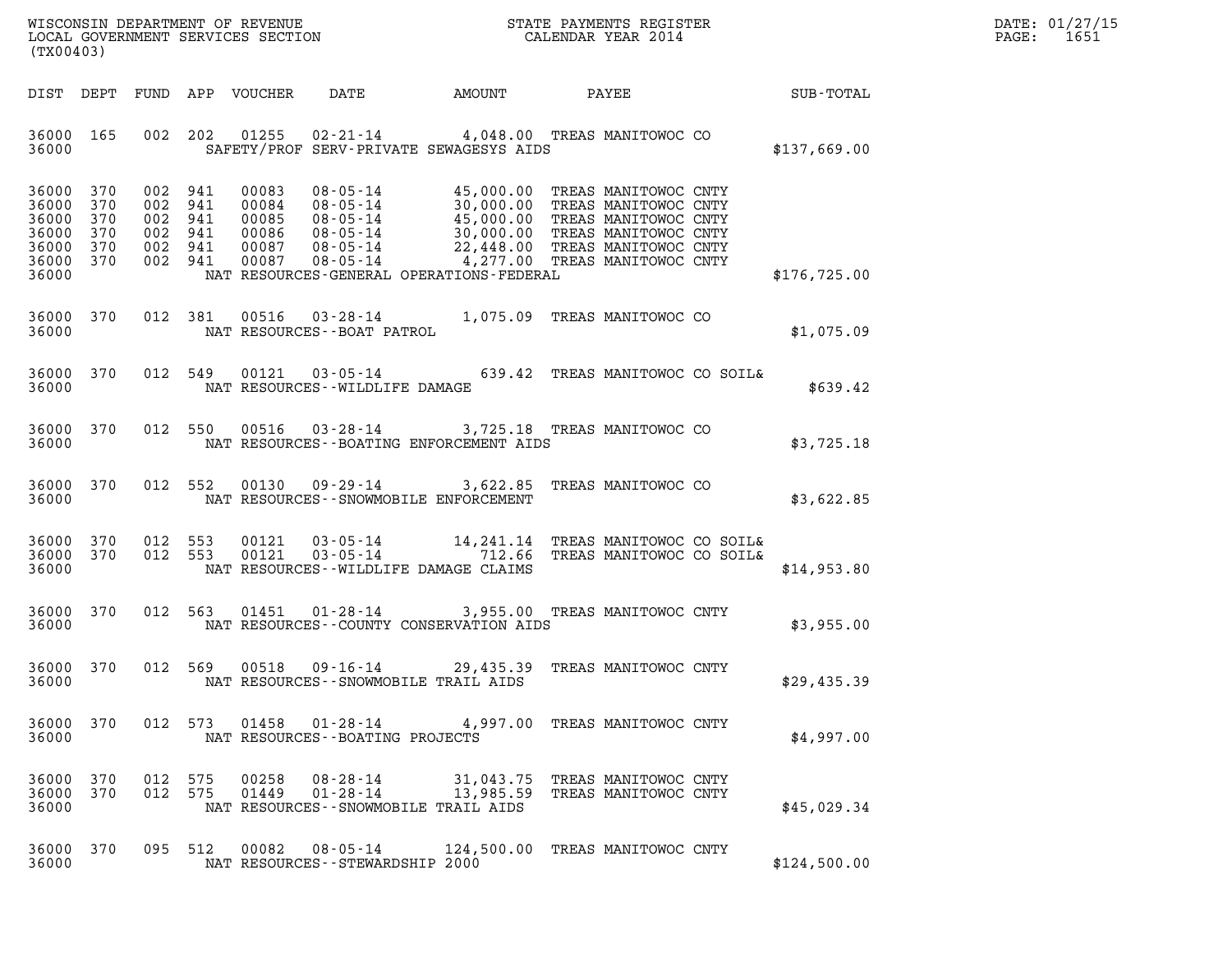| WISCONSIN DEPARTMENT OF REVENUE<br>LOCAL GOVERNMENT SERVICES SECTION<br>(TX00403)                                                                              |                                                                                                                     |                                                                                                                                                  |                                                          |                                                                                                                                                       |                                                                                                                                                                                                                                                                                                                |                                                                                                                                                                                                                  | STATE PAYMENTS REGISTER<br>CALENDAR YEAR 2014                                                                                                                                                                                                                                                         |                | DATE: 01/27/15<br>1652<br>PAGE: |
|----------------------------------------------------------------------------------------------------------------------------------------------------------------|---------------------------------------------------------------------------------------------------------------------|--------------------------------------------------------------------------------------------------------------------------------------------------|----------------------------------------------------------|-------------------------------------------------------------------------------------------------------------------------------------------------------|----------------------------------------------------------------------------------------------------------------------------------------------------------------------------------------------------------------------------------------------------------------------------------------------------------------|------------------------------------------------------------------------------------------------------------------------------------------------------------------------------------------------------------------|-------------------------------------------------------------------------------------------------------------------------------------------------------------------------------------------------------------------------------------------------------------------------------------------------------|----------------|---------------------------------|
| DIST DEPT                                                                                                                                                      |                                                                                                                     | FUND                                                                                                                                             | APP                                                      | VOUCHER                                                                                                                                               | DATE                                                                                                                                                                                                                                                                                                           | AMOUNT                                                                                                                                                                                                           | PAYEE                                                                                                                                                                                                                                                                                                 | SUB-TOTAL      |                                 |
| 36000<br>36000                                                                                                                                                 | 395                                                                                                                 |                                                                                                                                                  | 011 167                                                  | 29821                                                                                                                                                 | $11 - 05 - 14$                                                                                                                                                                                                                                                                                                 | 13,625.00 MANITOWOC CO<br>TRANSPORTATION - - ELDERLY/DISABLED CAPITAL                                                                                                                                            |                                                                                                                                                                                                                                                                                                       | \$13,625.00    |                                 |
| 36000<br>36000                                                                                                                                                 | 395                                                                                                                 |                                                                                                                                                  | 011 168                                                  | 14036                                                                                                                                                 | $05 - 05 - 14$<br>TRANSPORTATION--ELDERLY & DISABLED                                                                                                                                                                                                                                                           |                                                                                                                                                                                                                  | 214,816.00 COUNTY OF MANITOWOC                                                                                                                                                                                                                                                                        | \$214,816.00   |                                 |
| 36000<br>36000<br>36000<br>36000                                                                                                                               | 395<br>395<br>395                                                                                                   | 011 182<br>011 182<br>011 182                                                                                                                    |                                                          | 01819<br>18634<br>22040                                                                                                                               | $01 - 27 - 14$<br>$07 - 23 - 14$<br>$08 - 22 - 14$                                                                                                                                                                                                                                                             | 13,523.08<br>13,553.60<br>TRANSPORTATION - - TRANSIT AIDS - FEDERAL                                                                                                                                              | 11,779.96 MANITOWOC CO<br>MANITOWOC CO<br>MANITOWOC CO                                                                                                                                                                                                                                                | \$38,856.64    |                                 |
| 36000<br>36000<br>36000<br>36000<br>36000<br>36000<br>36000<br>36000<br>36000<br>36000<br>36000<br>36000<br>36000<br>36000<br>36000<br>36000<br>36000<br>36000 | 395<br>395<br>395<br>395<br>395<br>395<br>395<br>395<br>395<br>395<br>395<br>395<br>395<br>395<br>395<br>395<br>395 | 011 185<br>011<br>011 185<br>011 185<br>011 185<br>011<br>011 185<br>011<br>011<br>011<br>011 185<br>011<br>011 185<br>011 185<br>011 185<br>011 | 185<br>185<br>185<br>185<br>185<br>185<br>185<br>011 185 | 00375<br>00375<br>00375<br>03281<br>05869<br>09321<br>13183<br>14212<br>18831<br>22666<br>22666<br>22666<br>22923<br>24099<br>26668<br>26668<br>29391 | $01 - 13 - 14$<br>$01 - 13 - 14$<br>$01 - 13 - 14$<br>$02 - 10 - 14$<br>$03 - 10 - 14$<br>$04 - 14 - 14$<br>$05 - 27 - 14$<br>$06 - 09 - 14$<br>$07 - 23 - 14$<br>$08 - 28 - 14$<br>$08 - 28 - 14$<br>$08 - 28 - 14$<br>$09 - 02 - 14$<br>$09 - 15 - 14$<br>$10 - 08 - 14$<br>$10 - 08 - 14$<br>$10 - 31 - 14$ | 1,222.23<br>2,071.86<br>1,540.02<br>990.80<br>1,666.93<br>1,474.97<br>685.12<br>3,174.91<br>10,600.00<br>1,431.97<br>8,015.56<br>1,193.28<br>2,093.29<br>2,723.70<br>TRANSPORTATION - - HIGHWAY SAFETY - FEDERAL | 1,208.21 MANITOWOC CO<br>MANITOWOC CO<br>MANITOWOC CO<br>MANITOWOC CO<br>MANITOWOC CO<br>MANITOWOC CO<br>4,779.81 MANITOWOC CO<br>MANITOWOC CO<br>MANITOWOC CO<br>MANITOWOC CO<br>MANITOWOC CO<br>MANITOWOC CO<br>551.31 MANITOWOC CO<br>MANITOWOC CO<br>MANITOWOC CO<br>MANITOWOC CO<br>MANITOWOC CO | \$45,423.97    |                                 |
| 36000<br>36000<br>36000<br>36000                                                                                                                               | 395<br>395<br>395                                                                                                   | 011 190                                                                                                                                          | 011 190<br>011 190                                       | 02036<br>18036<br>28036                                                                                                                               | $01 - 06 - 14$<br>$07 - 07 - 14$<br>$10 - 06 - 14$                                                                                                                                                                                                                                                             | 615,031.78<br>TRANSPORTATION - - GENERAL TRANSP AIDS - GTA                                                                                                                                                       | 307,515.89 COUNTY OF MANITOWOC<br>COUNTY OF MANITOWOC<br>307,515.90 COUNTY OF MANITOWOC                                                                                                                                                                                                               | \$1,230,063.57 |                                 |
| 36000<br>36000<br>36000<br>36000<br>36000                                                                                                                      | 395<br>395<br>395<br>395                                                                                            | 011<br>011<br>011<br>011 278                                                                                                                     | 278<br>278<br>278                                        | 19266<br>32405<br>32405<br>98977                                                                                                                      | $07 - 23 - 14$<br>$11 - 26 - 14$<br>$11 - 26 - 14$<br>$01 - 07 - 14$                                                                                                                                                                                                                                           | 5,021.70<br>47,969.91<br>93,118.07<br>4,932.53<br>TRANSPORTATION - - LRIP/TRIP/MSIP GRANTS                                                                                                                       | TREAS MANITOWOC CO<br>TREAS MANITOWOC CO<br>TREAS MANITOWOC CO<br>TREAS MANITOWOC CO                                                                                                                                                                                                                  | \$151,042.21   |                                 |
| 36000<br>36000                                                                                                                                                 | 410                                                                                                                 | 002                                                                                                                                              | 116                                                      | 11261                                                                                                                                                 | $11 - 05 - 14$<br>CORRECTIONS - - LOCAL AID                                                                                                                                                                                                                                                                    | 61,148.08                                                                                                                                                                                                        | TREAS MANITOWOC CO                                                                                                                                                                                                                                                                                    | \$61,148.08    |                                 |
| 36000<br>36000                                                                                                                                                 | 435<br>435                                                                                                          | 005<br>005                                                                                                                                       | 000<br>000                                               | 90412<br>90415                                                                                                                                        | $01 - 01 - 14$<br>$02 - 01 - 14$                                                                                                                                                                                                                                                                               | 182,306.00<br>180,807.00                                                                                                                                                                                         | MANITOWOC CO<br>MANITOWOC CO                                                                                                                                                                                                                                                                          |                |                                 |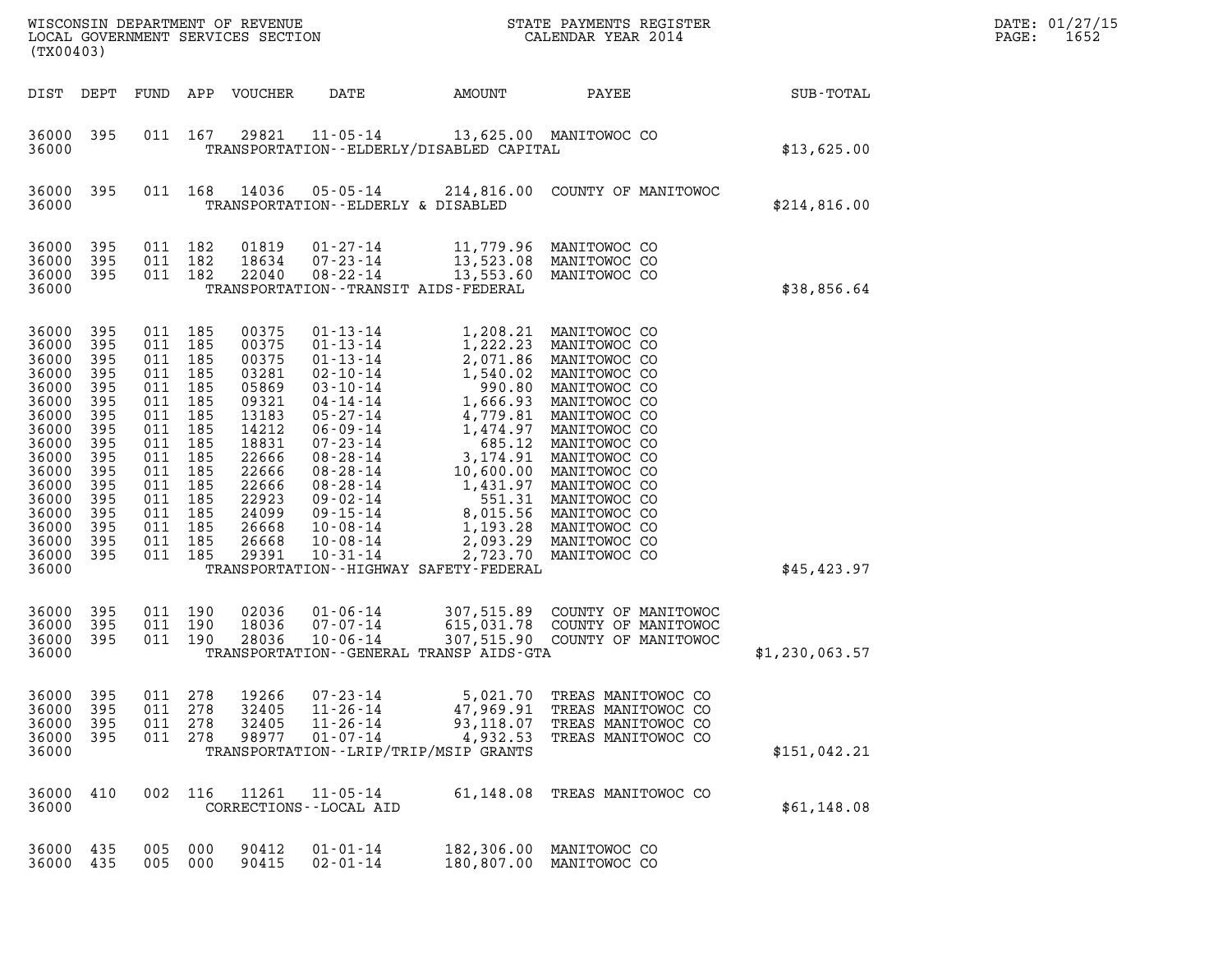| (TX00403)                                                                                                                                                                                                                                                                  |                                                                                                                                                                                                                |                                                                                                                                                                                                                |                                                                                                                                                                                                                | WISCONSIN DEPARTMENT OF REVENUE<br>LOCAL GOVERNMENT SERVICES SECTION                                                                                                                                                                                                       |                                                                                                                                                                                                                                                                                                                                                                                                                                                                                                        |                                                                                                                                                                                                                                                                                                                                                                                                                                                                                    | STATE PAYMENTS REGISTER<br>CALENDAR YEAR 2014                                                                                                                                                                                                                                                                                                                                                                                                                             |                | DATE: 01/27/15<br>PAGE:<br>1653 |
|----------------------------------------------------------------------------------------------------------------------------------------------------------------------------------------------------------------------------------------------------------------------------|----------------------------------------------------------------------------------------------------------------------------------------------------------------------------------------------------------------|----------------------------------------------------------------------------------------------------------------------------------------------------------------------------------------------------------------|----------------------------------------------------------------------------------------------------------------------------------------------------------------------------------------------------------------|----------------------------------------------------------------------------------------------------------------------------------------------------------------------------------------------------------------------------------------------------------------------------|--------------------------------------------------------------------------------------------------------------------------------------------------------------------------------------------------------------------------------------------------------------------------------------------------------------------------------------------------------------------------------------------------------------------------------------------------------------------------------------------------------|------------------------------------------------------------------------------------------------------------------------------------------------------------------------------------------------------------------------------------------------------------------------------------------------------------------------------------------------------------------------------------------------------------------------------------------------------------------------------------|---------------------------------------------------------------------------------------------------------------------------------------------------------------------------------------------------------------------------------------------------------------------------------------------------------------------------------------------------------------------------------------------------------------------------------------------------------------------------|----------------|---------------------------------|
| DIST DEPT                                                                                                                                                                                                                                                                  |                                                                                                                                                                                                                | FUND                                                                                                                                                                                                           | APP                                                                                                                                                                                                            | VOUCHER                                                                                                                                                                                                                                                                    | DATE                                                                                                                                                                                                                                                                                                                                                                                                                                                                                                   | AMOUNT                                                                                                                                                                                                                                                                                                                                                                                                                                                                             | PAYEE                                                                                                                                                                                                                                                                                                                                                                                                                                                                     | SUB-TOTAL      |                                 |
| 36000<br>36000<br>36000<br>36000<br>36000<br>36000<br>36000<br>36000<br>36000<br>36000<br>36000                                                                                                                                                                            | 435<br>435<br>435<br>435<br>435<br>435<br>435<br>435<br>435<br>435                                                                                                                                             | 005<br>005<br>005<br>005<br>005<br>005<br>005<br>005<br>005<br>005                                                                                                                                             | 000<br>000<br>000<br>000<br>000<br>000<br>000<br>000<br>000<br>000                                                                                                                                             | 90416<br>90417<br>90419<br>90420<br>90500<br>90502<br>90506<br>90508<br>90509<br>90510                                                                                                                                                                                     | $03 - 01 - 14$<br>04-01-14<br>$05 - 01 - 14$<br>$06 - 01 - 14$<br>07-01-14<br>$08 - 01 - 14$<br>09-01-14<br>10-01-14<br>$11 - 01 - 14$<br>$12 - 01 - 14$<br>HEALTH SERVICES - - STATE/FED AIDS                                                                                                                                                                                                                                                                                                         | 177,046.00<br>94,111.00<br>94,111.00<br>204,067.00<br>216,066.00<br>216,066.00<br>558,550.00<br>558,550.00<br>191,951.00<br>303,197.00<br>167,556.00<br>151,952.00                                                                                                                                                                                                                                                                                                                 | MANITOWOC CO<br>MANITOWOC CO<br>MANITOWOC CO<br>MANITOWOC CO<br>MANITOWOC CO<br>MANITOWOC CO<br>MANITOWOC CO<br>MANITOWOC CO<br>MANITOWOC CO<br>MANITOWOC CO                                                                                                                                                                                                                                                                                                              | \$4,176,456.00 |                                 |
| 36000<br>36000<br>36000<br>36000<br>36000<br>36000<br>36000<br>36000<br>36000<br>36000<br>36000<br>36000<br>36000<br>36000<br>36000<br>36000<br>36000<br>36000<br>36000<br>36000<br>36000<br>36000<br>36000<br>36000<br>36000<br>36000<br>36000<br>36000<br>36000<br>36000 | 437<br>437<br>437<br>437<br>437<br>437<br>437<br>437<br>437<br>437<br>437<br>437<br>437<br>437<br>437<br>437<br>437<br>437<br>437<br>437<br>437<br>437<br>437<br>437<br>437<br>437<br>437<br>437<br>437<br>437 | 005<br>005<br>005<br>005<br>005<br>005<br>005<br>005<br>005<br>005<br>005<br>005<br>005<br>005<br>005<br>005<br>005<br>005<br>005<br>005<br>005<br>005<br>005<br>005<br>005<br>005<br>005<br>005<br>005<br>005 | 000<br>000<br>000<br>000<br>000<br>000<br>000<br>000<br>000<br>000<br>000<br>000<br>000<br>000<br>000<br>000<br>000<br>000<br>000<br>000<br>000<br>000<br>000<br>000<br>000<br>000<br>000<br>000<br>000<br>000 | 00000<br>00000<br>00000<br>00000<br>00000<br>00000<br>00000<br>00000<br>00000<br>00000<br>00000<br>00000<br>00000<br>00000<br>00000<br>00000<br>00000<br>00000<br>00000<br>00000<br>00000<br>00000<br>00000<br>00000<br>00000<br>00000<br>00000<br>00000<br>00000<br>00000 | $01 - 06 - 14$<br>$01 - 30 - 14$<br>$01 - 31 - 14$<br>$02 - 05 - 14$<br>$02 - 25 - 14$<br>$03 - 05 - 14$<br>04-07-14<br>04 - 24 - 14<br>04-30-14<br>04-30-14<br>$05 - 05 - 14$<br>$05 - 30 - 14$<br>$06 - 05 - 14$<br>$06 - 30 - 14$<br>07-07-14<br>07-08-14<br>$07 - 30 - 14$<br>$07 - 31 - 14$<br>$08 - 05 - 14$<br>08-29-14<br>09-05-14<br>09-30-14<br>$10 - 06 - 14$<br>$10 - 30 - 14$<br>$10 - 31 - 14$<br>$11 - 03 - 14$<br>$11 - 04 - 14$<br>$11 - 05 - 14$<br>$12 - 05 - 14$<br>$12 - 30 - 14$ | 29,823.31<br>$29,82.31$<br>$17,684.00$<br>$19,439.93$<br>$9,020.00$<br>$260,303.81$<br>$135,128.04$<br>$15,720.00$<br>$15,720.00$<br>$17,240.00$<br>$231,601.56$<br>$47,492.47$<br>$16,024.00$<br>$24,315.01$<br>$19,230.00$<br>$20,879.33$<br>$30,644.85$<br>$206,024.80$<br>$16,504.00$<br>$21,596.44$<br>$912,597.32$<br>$22,215.85$<br>$16,447.00$<br>$20,979.99$<br>$165,447.00$<br>$20,979.99$<br><br>7,486.00<br>52,007.42<br>26,713.44<br>21,194.22<br>30,500.00 MANITOWOC | MANITOWOC<br>MANITOWOC CHILD SUPPORT<br>MANITOWOC<br>MANITOWOC<br>MANITOWOC<br>MANITOWOC<br>MANITOWOC<br>MANITOWOC<br>MANITOWOC<br>MANITOWOC CHILD SUPPORT<br>MANITOWOC<br>MANITOWOC<br>MANITOWOC<br>MANITOWOC<br>MANITOWOC<br>MANITOWOC<br>MANITOWOC CHILD SUPPORT<br>MANITOWOC<br>MANITOWOC<br>MANITOWOC<br>MANITOWOC<br>MANITOWOC<br>MANITOWOC<br>MANITOWOC CHILD SUPPORT<br>MANITOWOC<br>MANITOWOC CHILD SUPPORT<br>MANITOWOC CHILD SUPPORT<br>MANITOWOC<br>MANITOWOC |                |                                 |
| 36000<br>36000                                                                                                                                                                                                                                                             | 455                                                                                                                                                                                                            | 002 221                                                                                                                                                                                                        |                                                                                                                                                                                                                | 13                                                                                                                                                                                                                                                                         | $07 - 30 - 14$                                                                                                                                                                                                                                                                                                                                                                                                                                                                                         | CHILDREN & FAMILIES - - STATE/FEDERAL AIDS<br>1,100.00                                                                                                                                                                                                                                                                                                                                                                                                                             | TREAS MANITOWOC CNTY                                                                                                                                                                                                                                                                                                                                                                                                                                                      | \$2,606,226.38 |                                 |
| 36000                                                                                                                                                                                                                                                                      |                                                                                                                                                                                                                |                                                                                                                                                                                                                |                                                                                                                                                                                                                |                                                                                                                                                                                                                                                                            |                                                                                                                                                                                                                                                                                                                                                                                                                                                                                                        | JUSTICE--LAW ENFORCEMENT SERVICES AID                                                                                                                                                                                                                                                                                                                                                                                                                                              |                                                                                                                                                                                                                                                                                                                                                                                                                                                                           | \$1,100.00     |                                 |
| 36000<br>36000<br>36000                                                                                                                                                                                                                                                    | 455<br>455                                                                                                                                                                                                     | 002<br>002                                                                                                                                                                                                     | 225<br>225                                                                                                                                                                                                     | 01378<br>03295                                                                                                                                                                                                                                                             | $02 - 18 - 14$<br>$12 - 22 - 14$                                                                                                                                                                                                                                                                                                                                                                                                                                                                       | 10,119.00<br>10,119.00<br>JUSTICE - - LAW ENFORCEMENT - - DRUG CRIMES                                                                                                                                                                                                                                                                                                                                                                                                              | TREAS MANITOWOC CNTY<br>TREAS MANITOWOC CNTY                                                                                                                                                                                                                                                                                                                                                                                                                              | \$20, 238.00   |                                 |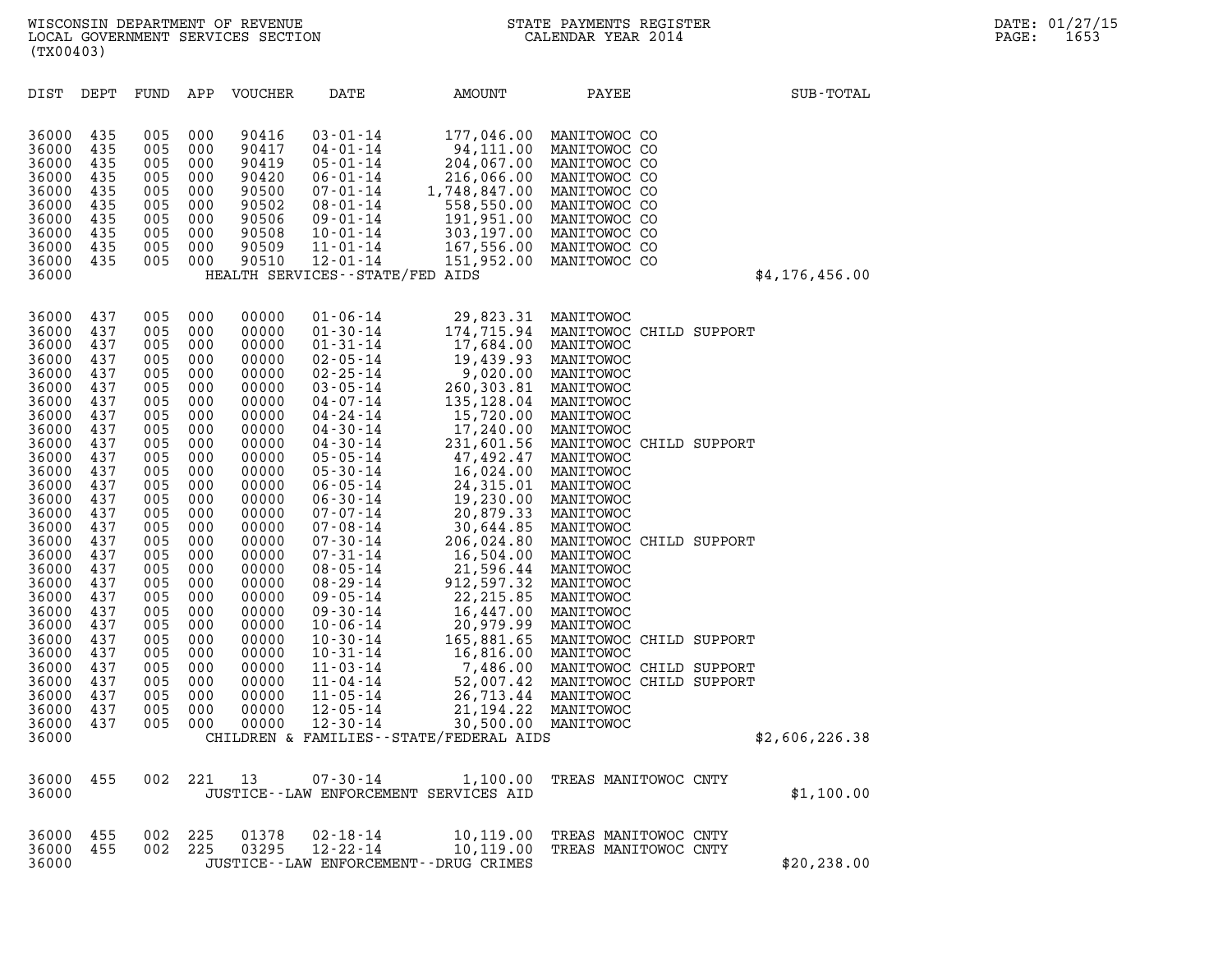| (TX00403)                                                                                                                                                                                        |                                                                                                       |                                                                                                                                                                                                       |                     |                                                                                                                                                                         |                                                    |                                                                  |                                                                                               |               | DATE: 01/27/15<br>PAGE:<br>1654 |
|--------------------------------------------------------------------------------------------------------------------------------------------------------------------------------------------------|-------------------------------------------------------------------------------------------------------|-------------------------------------------------------------------------------------------------------------------------------------------------------------------------------------------------------|---------------------|-------------------------------------------------------------------------------------------------------------------------------------------------------------------------|----------------------------------------------------|------------------------------------------------------------------|-----------------------------------------------------------------------------------------------|---------------|---------------------------------|
|                                                                                                                                                                                                  |                                                                                                       |                                                                                                                                                                                                       |                     | DIST DEPT FUND APP VOUCHER                                                                                                                                              | DATE                                               | AMOUNT                                                           | PAYEE SUB-TOTAL                                                                               |               |                                 |
| 36000 455<br>36000 455<br>36000                                                                                                                                                                  |                                                                                                       | 002 231<br>002 231                                                                                                                                                                                    |                     |                                                                                                                                                                         | JUSTICE - - LAW ENFORCEMENT TRAINING               |                                                                  | 00417 08-07-14 3,300.00 TREAS MANITOWOC CNTY<br>01539 02-21-14 14,400.00 TREAS MANITOWOC CNTY | \$17,700.00   |                                 |
| 36000 455<br>36000                                                                                                                                                                               |                                                                                                       | 002 241                                                                                                                                                                                               |                     |                                                                                                                                                                         |                                                    | JUSTICE - - CEASE AND OTHER FEDERAL GRANTS                       | 00964  01-24-14   1,204.24   TREAS MANITOWOC CNTY                                             | \$1,204.24    |                                 |
| 36000 455<br>36000 455<br>36000<br>36000<br>36000<br>36000<br>36000<br>36000<br>36000<br>36000<br>36000<br>36000<br>36000<br>36000<br>36000<br>36000<br>36000<br>36000 455<br>36000 455<br>36000 | 455<br>455<br>455<br>455<br>455<br>455<br>455<br>455<br>455<br>455<br>455<br>455<br>455<br>455<br>455 | 002<br>002 251<br>002 251<br>002 251<br>002 251<br>002 251<br>002 251<br>002 251<br>002<br>002 251<br>002 251<br>002 251<br>002 251<br>002 251<br>002 251<br>002 251<br>002 251<br>002 251<br>002 251 | 251<br>251          | 00247<br>01169<br>01171<br>01172<br>01173<br>01173<br>01249<br>01249<br>01251<br>02326<br>02327<br>02327<br>02337<br>02786<br>03000<br>03000<br>03002<br>03003<br>03004 | JUSTICE - - TRUANCY PROGRAM - GRANT FUNDS          |                                                                  |                                                                                               | \$127, 239.28 |                                 |
| 36000 455<br>36000 455<br>36000                                                                                                                                                                  |                                                                                                       | 002 272<br>002 272                                                                                                                                                                                    |                     | 00898<br>00898                                                                                                                                                          |                                                    | JUSTICE - - JDAI - ANNIE E CASEY FOUNDATION                      | 09-02-14 297.73 TREAS MANITOWOC CO<br>09-02-14 64.89 TREAS MANITOWOC CO                       | \$362.62      |                                 |
| 36000 455<br>36000 455<br>36000                                                                                                                                                                  |                                                                                                       | 002 532<br>002 532                                                                                                                                                                                    |                     |                                                                                                                                                                         |                                                    | JUSTICE -- VICTIM/WITNESS ASSISTANCE SERV                        | 07-22-14 16,248.04 TREAS MANITOWOC CO<br>009 03-10-14 17,413.35 TREAS MANITOWOC CO            | \$33,661.39   |                                 |
| 36000<br>36000<br>36000<br>36000                                                                                                                                                                 | 465<br>-465<br>465                                                                                    | 002<br>002<br>002 302                                                                                                                                                                                 | 302<br>302          | 00354<br>01412<br>03169                                                                                                                                                 | $09 - 12 - 14$<br>$01 - 13 - 14$<br>$07 - 14 - 14$ | MILITARY AFFAIRS--INJURED VOLUNTEER PAY                          | 645.04 TREAS MANITOWOC CO<br>1,170.73 TREAS MANITOWOC CO<br>1,548.84 TREAS MANITOWOC CO       | \$3,364.61    |                                 |
| 36000<br>36000<br>36000<br>36000                                                                                                                                                                 | 465<br>465<br>465                                                                                     | 002<br>002<br>002                                                                                                                                                                                     | 305<br>305<br>- 305 | 00069<br>01135<br>01191                                                                                                                                                 | $11 - 06 - 14$<br>$05 - 19 - 14$<br>$03 - 03 - 14$ | 1,202.98<br>1,597.51<br>MILITARY AFFAIRS-EMER MGMT-DISASTER RECO | TREAS MANITOWOC CO<br>TREAS MANITOWOC CO<br>564.97 TREAS MANITOWOC CO                         | \$3,365.46    |                                 |
| 36000                                                                                                                                                                                            | 465                                                                                                   | 002 308                                                                                                                                                                                               |                     | 00084                                                                                                                                                                   | $11 - 19 - 14$                                     |                                                                  | 9,245.00 TREAS MANITOWOC CO                                                                   |               |                                 |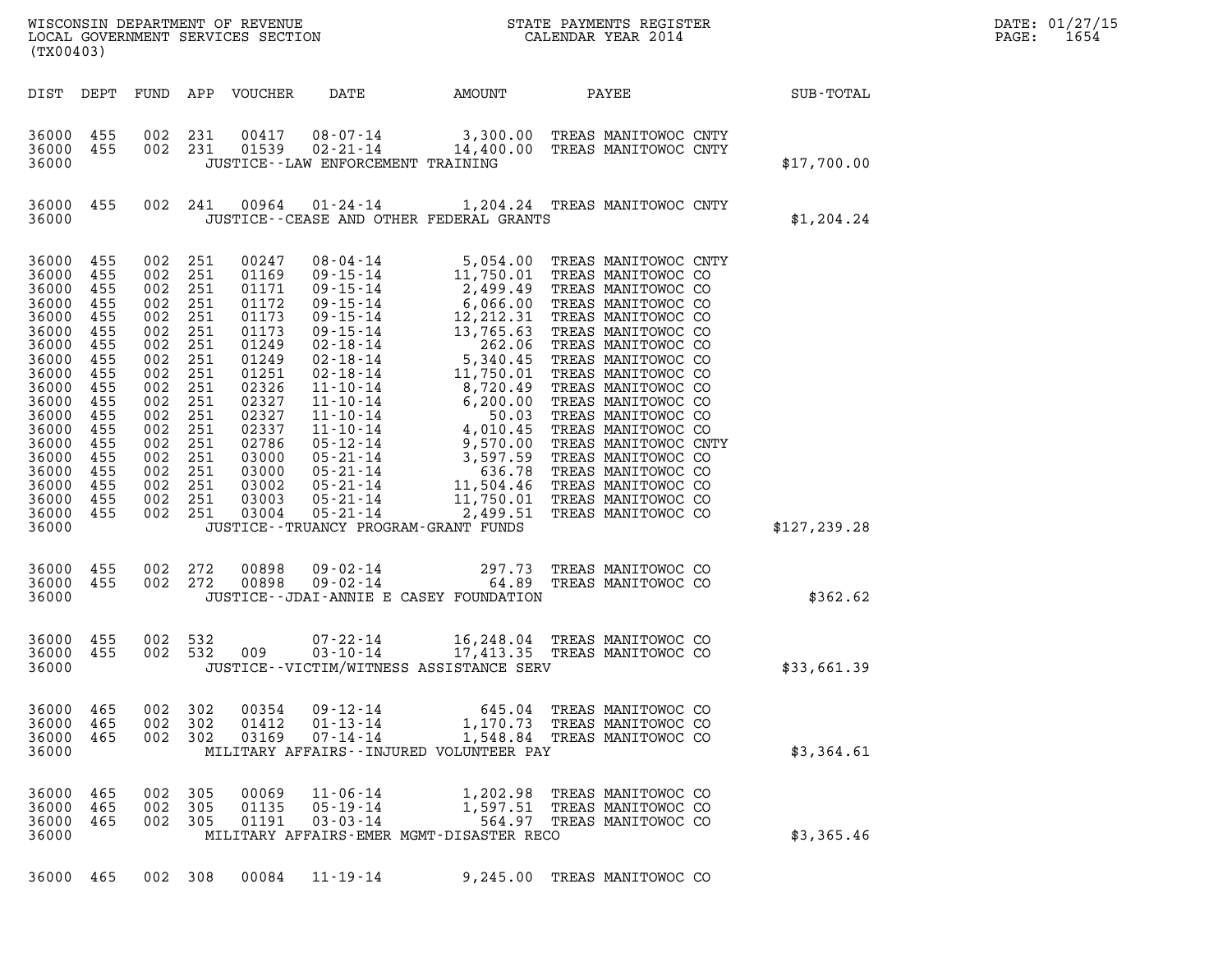| (TX00403)                                                                                                                                                               |                                                                                                                            |                                                                                                                          |                                                                                                               |                                                                                                                                                                |                                                                                                                                                                                                                                                                                                                                                                                                                    |                                                                                                                                                      |                                                                                                                                                                                                                                                                                                                                                                                                          |              | DATE: 01/27/15<br>PAGE:<br>1655 |
|-------------------------------------------------------------------------------------------------------------------------------------------------------------------------|----------------------------------------------------------------------------------------------------------------------------|--------------------------------------------------------------------------------------------------------------------------|---------------------------------------------------------------------------------------------------------------|----------------------------------------------------------------------------------------------------------------------------------------------------------------|--------------------------------------------------------------------------------------------------------------------------------------------------------------------------------------------------------------------------------------------------------------------------------------------------------------------------------------------------------------------------------------------------------------------|------------------------------------------------------------------------------------------------------------------------------------------------------|----------------------------------------------------------------------------------------------------------------------------------------------------------------------------------------------------------------------------------------------------------------------------------------------------------------------------------------------------------------------------------------------------------|--------------|---------------------------------|
|                                                                                                                                                                         | DIST DEPT                                                                                                                  |                                                                                                                          |                                                                                                               | FUND APP VOUCHER                                                                                                                                               |                                                                                                                                                                                                                                                                                                                                                                                                                    | DATE AMOUNT PAYEE SUB-TOTAL                                                                                                                          |                                                                                                                                                                                                                                                                                                                                                                                                          |              |                                 |
| 36000 465<br>36000                                                                                                                                                      |                                                                                                                            |                                                                                                                          |                                                                                                               |                                                                                                                                                                | 002 308 00610 01-09-14 9,545.00 TREAS MANITOWOC CO<br>MILITARY AFFAIRS-EMER MGMT-RESPONSE EOMT                                                                                                                                                                                                                                                                                                                     |                                                                                                                                                      |                                                                                                                                                                                                                                                                                                                                                                                                          | \$18,790.00  |                                 |
| 36000 465<br>36000                                                                                                                                                      |                                                                                                                            |                                                                                                                          |                                                                                                               |                                                                                                                                                                | 002 337 01559 07-09-14 12,017.00 TREAS MANITOWOC CO<br>MILITARY AFFAIRS-EMERGENCY MGMT PLANNING                                                                                                                                                                                                                                                                                                                    |                                                                                                                                                      |                                                                                                                                                                                                                                                                                                                                                                                                          | \$12,017.00  |                                 |
| 36000 465<br>36000<br>36000<br>36000<br>36000<br>36000 465<br>36000                                                                                                     | 465<br>465<br>465<br>465                                                                                                   | 002 342<br>002 342<br>002 342<br>002 342                                                                                 | 002 342<br>002 342                                                                                            | 00069<br>00991<br>01135<br>01191<br>01425<br>01624                                                                                                             | 11-06-14<br>01-15-14<br>26,696.19 TREAS MANITOWOC CO<br>05-19-14<br>26,696.19 TREAS MANITOWOC CO<br>03-03-14<br>3,389.79 TREAS MANITOWOC CO<br>05-06-14<br>1,348.84 TREAS MANITOWOC CO<br>07-11-14<br>27,889.44 TREAS MANITOWOC CO<br>07-11-14<br>27,8<br>MILITARY AFFAIRS-EMERGENCY MGMT-FED FUND                                                                                                                 |                                                                                                                                                      |                                                                                                                                                                                                                                                                                                                                                                                                          | \$76, 127.21 |                                 |
| 36000 465<br>36000                                                                                                                                                      |                                                                                                                            |                                                                                                                          | 072 364                                                                                                       |                                                                                                                                                                | 00937  01-10-14  11,165.00  TREAS MANITOWOC CO<br>MILITARY AFFAIRS-EMER MGMT-PLANNING AID                                                                                                                                                                                                                                                                                                                          |                                                                                                                                                      |                                                                                                                                                                                                                                                                                                                                                                                                          | \$11,165.00  |                                 |
| 36000 485<br>36000                                                                                                                                                      |                                                                                                                            |                                                                                                                          |                                                                                                               |                                                                                                                                                                | 002 127 06474 06-27-14 1,300.00 TREAS MANITOWOC CO<br>VETERANS AFFAIRS GRANTS                                                                                                                                                                                                                                                                                                                                      |                                                                                                                                                      |                                                                                                                                                                                                                                                                                                                                                                                                          | \$1,300.00   |                                 |
| 36000                                                                                                                                                                   | 36000 485                                                                                                                  |                                                                                                                          |                                                                                                               | 082 267 06474                                                                                                                                                  | 06-27-14 5,850.00 TREAS MANITOWOC CO<br>VETERANS AFFAIRS -- GRANTS TO COUNTIES                                                                                                                                                                                                                                                                                                                                     |                                                                                                                                                      |                                                                                                                                                                                                                                                                                                                                                                                                          | \$5,850.00   |                                 |
| 36000 485<br>36000                                                                                                                                                      |                                                                                                                            |                                                                                                                          | 083 370                                                                                                       | 06474                                                                                                                                                          | 06-27-14 5,850.00 TREAS MANITOWOC CO<br>VETERANS AFFAIRS -- GRANTS TO COUNTIES                                                                                                                                                                                                                                                                                                                                     |                                                                                                                                                      |                                                                                                                                                                                                                                                                                                                                                                                                          | \$5,850.00   |                                 |
| 36000<br>36000<br>36000<br>36000<br>36000<br>36000<br>36000<br>36000<br>36000<br>36000<br>36000<br>36000<br>36000<br>36000<br>36000<br>36000<br>36000<br>36000<br>36000 | 505<br>505<br>505<br>505<br>505<br>505<br>505<br>505<br>505<br>505<br>505<br>505<br>505<br>505<br>505<br>505<br>505<br>505 | 002 155<br>002 155<br>002 155<br>002<br>002<br>002<br>002<br>002<br>002<br>002<br>002<br>002<br>002<br>002<br>002<br>002 | 002 155<br>155<br>002 155<br>155<br>155<br>155<br>155<br>155<br>155<br>155<br>155<br>155<br>155<br>155<br>155 | 60093<br>60172<br>60224<br>60323<br>60340<br>60340<br>60383<br>60383<br>60478<br>60478<br>60548<br>60548<br>60628<br>60628<br>60663<br>60663<br>60735<br>60812 | 08 - 26 - 14<br>09 - 24 - 14<br>1, 556.00<br>11 - 26 - 14<br>1, 556.00<br>12 - 12 - 14<br>1, 863.00<br>12 - 12 - 14<br>5, 571.00<br>$12 - 12 - 14$<br>$01 - 08 - 14$<br>$01 - 08 - 14$<br>$02 - 26 - 14$<br>$02 - 26 - 14$<br>$03 - 26 - 14$<br>$03 - 26 - 14$<br>$04 - 24 - 14$<br>$04 - 24 - 14$<br>$05 - 08 - 14$<br>$05 - 08 - 14$<br>$06 - 09 - 14$<br>$07 - 09 - 14$<br>DOA-HOUSING ASSISTANCE-FEDERAL FUNDS | 6,182.00<br>3,035.00<br>9,427.00<br>8,891.00<br>2,916.00<br>5,706.00<br>5,045.00<br>9,133.00<br>1,588.00<br>626.00<br>335.00<br>4,821.00<br>3,209.00 | TREAS MANITOWOC CO<br>TREAS MANITOWOC CO<br>TREAS MANITOWOC CO<br>TREAS MANITOWOC CO<br>TREAS MANITOWOC CO<br>TREAS MANITOWOC CO<br>TREAS MANITOWOC CO<br>TREAS MANITOWOC CO<br>TREAS MANITOWOC CO<br>TREAS MANITOWOC CO<br>TREAS MANITOWOC CO<br>TREAS MANITOWOC CO<br>TREAS MANITOWOC CO<br>TREAS MANITOWOC CO<br>TREAS MANITOWOC CO<br>TREAS MANITOWOC CO<br>TREAS MANITOWOC CO<br>TREAS MANITOWOC CO | \$78,380.00  |                                 |
| 36000                                                                                                                                                                   | 505                                                                                                                        | 035                                                                                                                      | 371                                                                                                           | 60093                                                                                                                                                          | $08 - 26 - 14$                                                                                                                                                                                                                                                                                                                                                                                                     | 1,213.00                                                                                                                                             | TREAS MANITOWOC CO                                                                                                                                                                                                                                                                                                                                                                                       |              |                                 |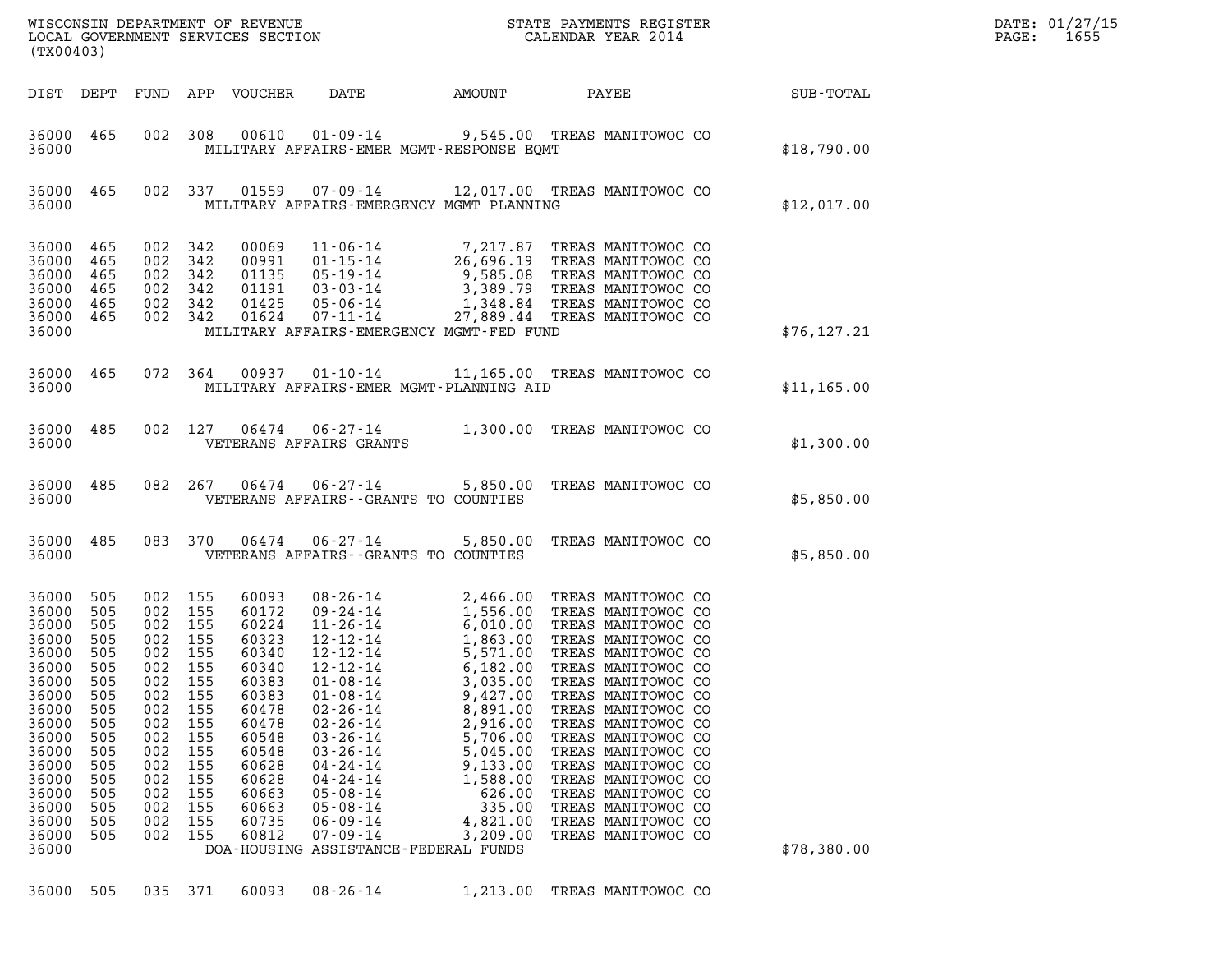| (TX00403)                                                                                                                                                                                                                                                                                                                                                                                                                                                                                                             |                                                                                                                                                                                                                                                                                                                                                                                                                                                |                                                                                                                                                                                                                                                                                                                  |                                                                                                                                                                                                                                                                                                                                                                                                                                                                                                                                                          |              |                                                                    |                |
|-----------------------------------------------------------------------------------------------------------------------------------------------------------------------------------------------------------------------------------------------------------------------------------------------------------------------------------------------------------------------------------------------------------------------------------------------------------------------------------------------------------------------|------------------------------------------------------------------------------------------------------------------------------------------------------------------------------------------------------------------------------------------------------------------------------------------------------------------------------------------------------------------------------------------------------------------------------------------------|------------------------------------------------------------------------------------------------------------------------------------------------------------------------------------------------------------------------------------------------------------------------------------------------------------------|----------------------------------------------------------------------------------------------------------------------------------------------------------------------------------------------------------------------------------------------------------------------------------------------------------------------------------------------------------------------------------------------------------------------------------------------------------------------------------------------------------------------------------------------------------|--------------|--------------------------------------------------------------------|----------------|
| DIST<br>DEPT                                                                                                                                                                                                                                                                                                                                                                                                                                                                                                          | APP<br>FUND                                                                                                                                                                                                                                                                                                                                                                                                                                    | VOUCHER                                                                                                                                                                                                                                                                                                          | DATE<br>AMOUNT                                                                                                                                                                                                                                                                                                                                                                                                                                                                                                                                           |              | PAYEE                                                              | SUB-TOTAL      |
| 36000<br>505<br>36000<br>505<br>36000<br>505<br>36000<br>505<br>36000<br>505<br>36000<br>505<br>36000<br>505<br>36000<br>505<br>36000<br>505<br>36000<br>505<br>36000<br>505<br>36000<br>505<br>36000<br>505<br>36000<br>505<br>36000<br>505<br>36000<br>505<br>36000<br>505<br>36000<br>505<br>36000<br>505<br>36000<br>505<br>36000<br>505<br>36000<br>505<br>36000<br>505<br>36000<br>505<br>36000<br>505<br>36000<br>505<br>36000<br>505<br>36000<br>505<br>36000<br>505<br>36000<br>505<br>36000<br>505<br>36000 | 035<br>371<br>035<br>371<br>035<br>371<br>035<br>371<br>035<br>371<br>035<br>371<br>035<br>371<br>035<br>371<br>035<br>371<br>035<br>371<br>035<br>371<br>035<br>371<br>035<br>371<br>035<br>371<br>035<br>371<br>035<br>371<br>035<br>371<br>035<br>371<br>035<br>371<br>035<br>371<br>035<br>371<br>035<br>371<br>035<br>371<br>035<br>371<br>035<br>371<br>035<br>371<br>035<br>371<br>035<br>371<br>035<br>371<br>035<br>371<br>035<br>371 | 60093<br>60093<br>60172<br>60172<br>60172<br>60224<br>60224<br>60224<br>60323<br>60340<br>60340<br>60340<br>60383<br>60383<br>60383<br>60478<br>60478<br>60478<br>60548<br>60548<br>60548<br>60628<br>60628<br>60663<br>60663<br>60735<br>60735<br>60735<br>60812<br>60812<br>60812<br>DOA--PUBLIC BENEFITS FUND | $08 - 26 - 14$<br>$08 - 26 - 14$<br>$09 - 24 - 14$<br>$09 - 24 - 14$<br>$09 - 24 - 14$<br>$11 - 26 - 14$<br>$11 - 26 - 14$<br>$11 - 26 - 14$<br>$12 - 12 - 14$<br>$12 - 12 - 14$<br>$12 - 12 - 14$<br>$12 - 12 - 14$<br>$01 - 08 - 14$<br>$01 - 08 - 14$<br>$01 - 08 - 14$<br>$02 - 26 - 14$<br>$02 - 26 - 14$<br>$02 - 26 - 14$<br>$03 - 26 - 14$<br>$03 - 26 - 14$<br>$03 - 26 - 14$<br>04-24-14<br>04-24-14<br>$05 - 08 - 14$<br>$05 - 08 - 14$<br>$06 - 09 - 14$<br>$06 - 09 - 14$<br>$06 - 09 - 14$<br>07-09-14<br>$07 - 09 - 14$<br>$07 - 09 - 14$ |              |                                                                    | \$52,731.00    |
| 36000<br>505<br>36000                                                                                                                                                                                                                                                                                                                                                                                                                                                                                                 | 089<br>166                                                                                                                                                                                                                                                                                                                                                                                                                                     | 05121<br>DOA--LAND INFORMATION FUND                                                                                                                                                                                                                                                                              | $01 - 28 - 14$                                                                                                                                                                                                                                                                                                                                                                                                                                                                                                                                           | 1,000.00     | TREAS MANITOWOC CNTY                                               | \$1,000.00     |
| 36000<br>835<br>36000<br>835<br>36000                                                                                                                                                                                                                                                                                                                                                                                                                                                                                 | 002<br>105<br>002<br>105                                                                                                                                                                                                                                                                                                                                                                                                                       | 43835<br>80940                                                                                                                                                                                                                                                                                                   | $07 - 28 - 14$<br>$11 - 17 - 14$<br>REVENUE - - STATE SHARED REVENUES                                                                                                                                                                                                                                                                                                                                                                                                                                                                                    |              | 624,989.90 TREAS MANITOWOC CO<br>3,545,108.96 TREAS MANITOWOC CO   | \$4,170,098.86 |
| 835<br>36000<br>36000                                                                                                                                                                                                                                                                                                                                                                                                                                                                                                 | 002<br>109                                                                                                                                                                                                                                                                                                                                                                                                                                     | 01036                                                                                                                                                                                                                                                                                                            | $07 - 28 - 14$<br>REVENUE - - EXEMPT COMPUTER AID                                                                                                                                                                                                                                                                                                                                                                                                                                                                                                        | 102,252.00   | TREAS MANITOWOC CO                                                 | \$102,252.00   |
| 36000<br>835<br>36000<br>835<br>36000                                                                                                                                                                                                                                                                                                                                                                                                                                                                                 | 002<br>302<br>002<br>302                                                                                                                                                                                                                                                                                                                                                                                                                       | 10055<br>11055                                                                                                                                                                                                                                                                                                   | $07 - 28 - 14$<br>$07 - 28 - 14$<br>REVENUE-FIRST DOLLAR/SCHOOL LEVY CREDITS                                                                                                                                                                                                                                                                                                                                                                                                                                                                             |              | 4,378,888.84 TREAS MANITOWOC CO<br>1,097,163.74 TREAS MANITOWOC CO | \$5,476,052.58 |
| 36000<br>835                                                                                                                                                                                                                                                                                                                                                                                                                                                                                                          | 021 363                                                                                                                                                                                                                                                                                                                                                                                                                                        | 37336                                                                                                                                                                                                                                                                                                            | $03 - 24 - 14$                                                                                                                                                                                                                                                                                                                                                                                                                                                                                                                                           | 1,406,741.29 | TREAS MANITOWOC CO                                                 |                |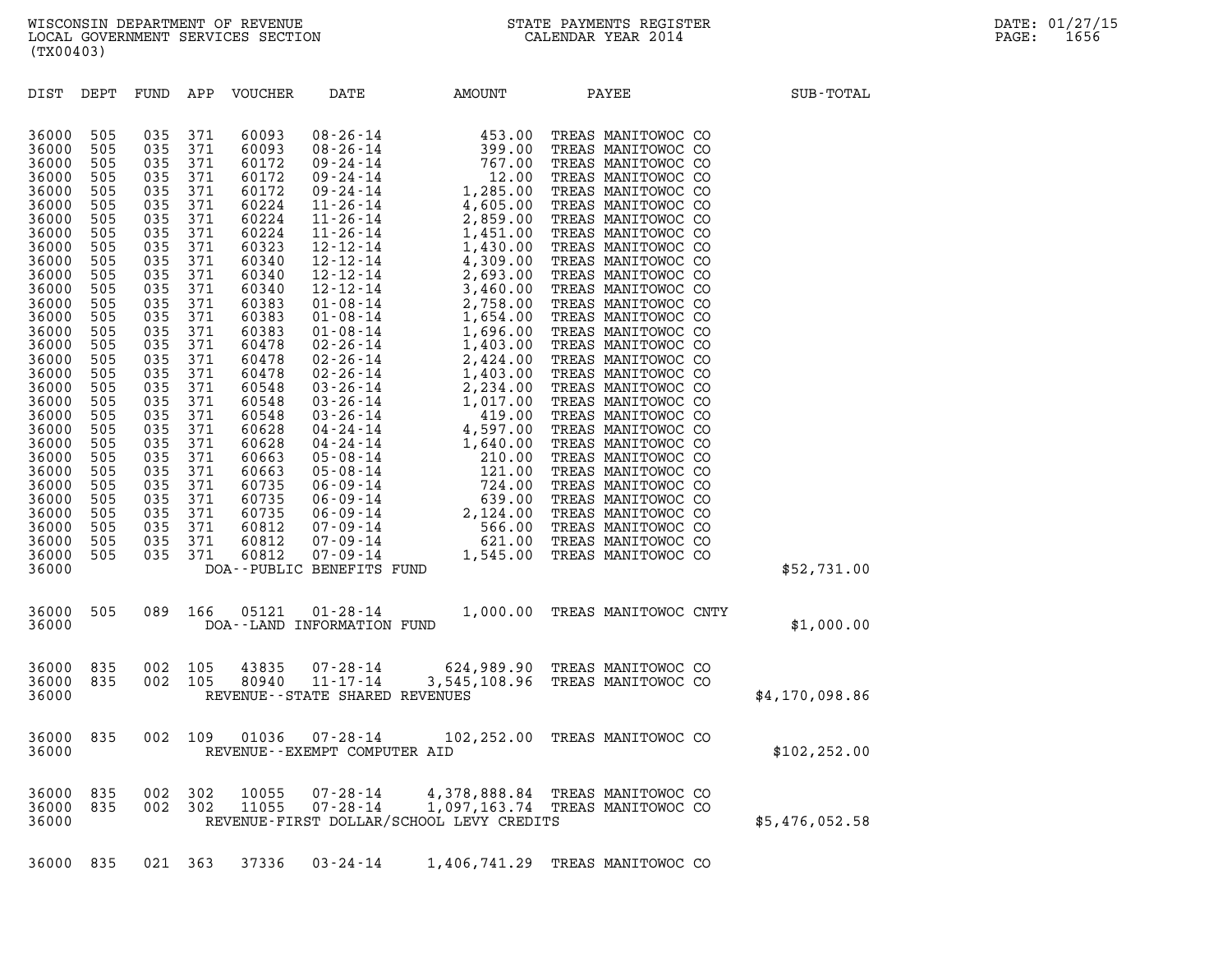| WISCONSIN DEPARTMENT OF REVENUE<br>LOCAL GOVERNMENT SERVICES SECTION<br>(TX00403) |                               |      |     |         |                              | STATE PAYMENTS REGISTER<br>CALENDAR YEAR 2014 |       | $\mathtt{PAGE}$ : | DATE: 01/27/15<br>1657 |  |
|-----------------------------------------------------------------------------------|-------------------------------|------|-----|---------|------------------------------|-----------------------------------------------|-------|-------------------|------------------------|--|
| DIST                                                                              | DEPT                          | FUND | APP | VOUCHER | DATE                         | AMOUNT                                        | PAYEE | SUB-TOTAL         |                        |  |
| 36000                                                                             |                               |      |     |         | REVENUE - - LOTTERY CREDIT - |                                               |       | \$1,406,741.29    |                        |  |
| 36000                                                                             | DISTRICT TOTAL APPROPRIATIONS |      |     |         |                              |                                               |       | \$21, 110, 681.57 |                        |  |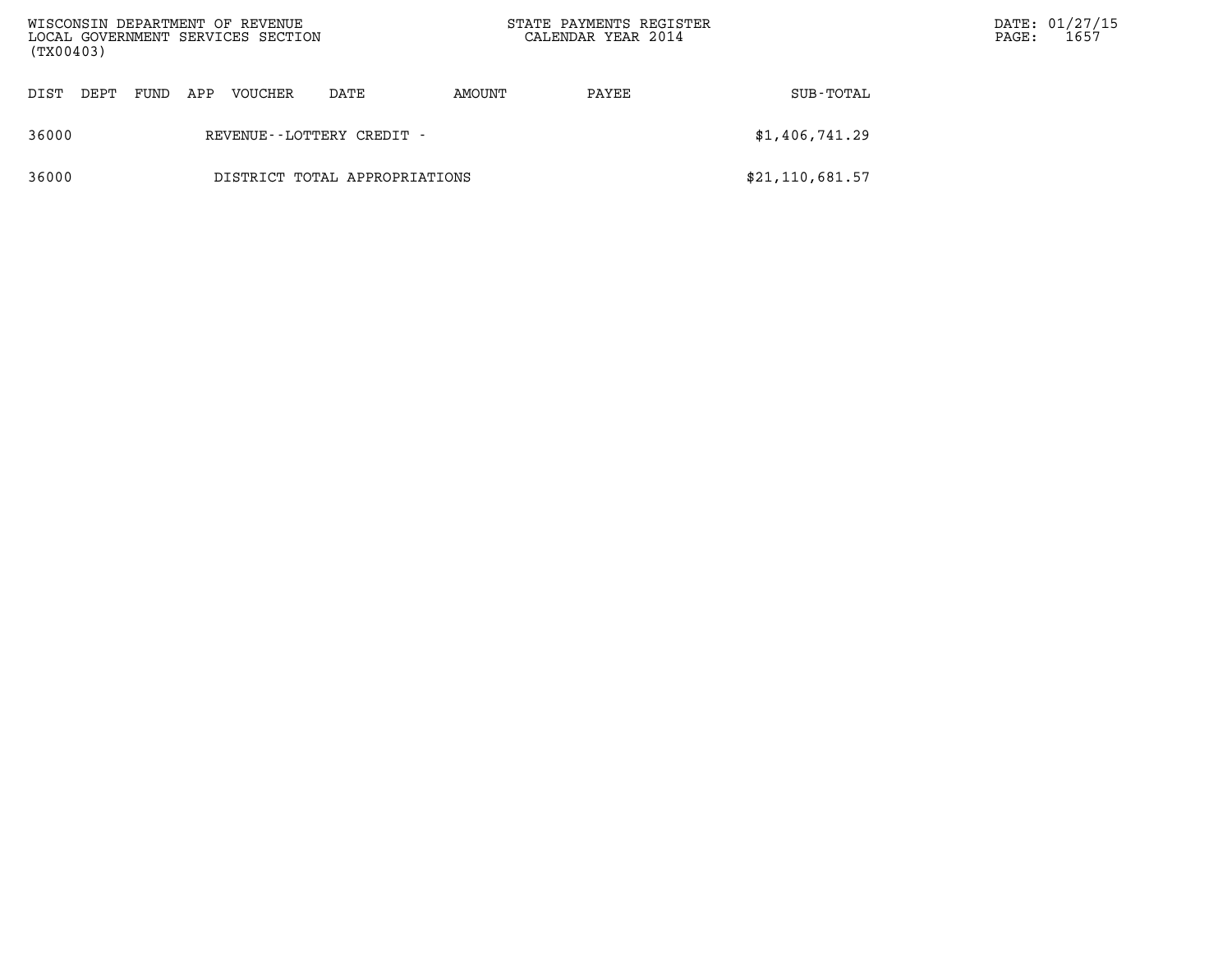| (TX00403)                                                       |                                          | WISCONSIN DEPARTMENT OF REVENUE<br>LOCAL GOVERNMENT SERVICES SECTION<br>STATE PAYMENTS REGISTER<br>CALENDAR YEAR 2014                                                                                                      |               | DATE: 01/27/15<br>$\mathtt{PAGE:}$<br>1658 |
|-----------------------------------------------------------------|------------------------------------------|----------------------------------------------------------------------------------------------------------------------------------------------------------------------------------------------------------------------------|---------------|--------------------------------------------|
|                                                                 |                                          | DIST DEPT FUND APP VOUCHER<br>DATE                                                                                                                                                                                         |               |                                            |
| 36002 165<br>36002                                              | 002 225                                  | 06-30-14 5,480.72 TREAS TN CATO<br>00875<br>SAFETY/PROF SERV--FIRE INSURANCE DUES                                                                                                                                          | \$5,480.72    |                                            |
| 36002 370<br>36002                                              |                                          | $09 - 11 - 14$<br>000 001<br>02DNR<br>172.65 TREAS TOWN CATO<br>NAT RESOURCES-SEVERANCE/YIELD/WITHDRAWAL                                                                                                                   | \$172.65      |                                            |
| 36002 370<br>36002                                              |                                          | 37774 06-16-14 113.09 TREAS TN CATO<br>012 571<br>NAT RESOURCES - - FOREST CROP/MFL/CO FOREST                                                                                                                              | \$113.09      |                                            |
| 36002 370<br>36002                                              |                                          | 074 670 41759 05-23-14 5,954.62 TREAS TN CATO<br>NAT RESOURCES - - RU RECYCLING GRANT                                                                                                                                      | \$5,954.62    |                                            |
| 36002 370<br>36002                                              |                                          | 074 673 41759 05-23-14 407.29 TREAS TN CATO<br>NAT RESOURCES--RU CONSOLIDATED GRANT                                                                                                                                        | \$407.29      |                                            |
| 36002 395<br>36002<br>395<br>36002<br>395<br>36002 395<br>36002 | 011 191<br>011 191<br>011 191<br>011 191 | 04873  01-06-14  34,994.01  TOWN OF CATO<br>10873  04-07-14  34,994.01  TOWN OF CATO<br>20873  07-07-14  34,994.01  TOWN OF CATO<br>30873<br>10-06-14<br>34,994.01 TOWN OF CATO<br>TRANSPORTATION--GENERAL TRANSP AIDS-GTA | \$139.976.04  |                                            |
| 36002 835<br>36002 835<br>36002                                 | 002 105<br>002 105                       | 43805  07-28-14  8,035.03  TREAS TN CATO<br>80910  11-17-14  46,871.96  TREAS TN CATO<br>REVENUE - - STATE SHARED REVENUES                                                                                                 | \$54,906.99   |                                            |
| 36002 835<br>36002                                              |                                          | 002 109 02789 07-28-14 141.00 TREAS TN CATO<br>REVENUE--EXEMPT COMPUTER AID                                                                                                                                                | \$141.00      |                                            |
| 36002                                                           |                                          | DISTRICT TOTAL APPROPRIATIONS                                                                                                                                                                                              | \$207, 152.40 |                                            |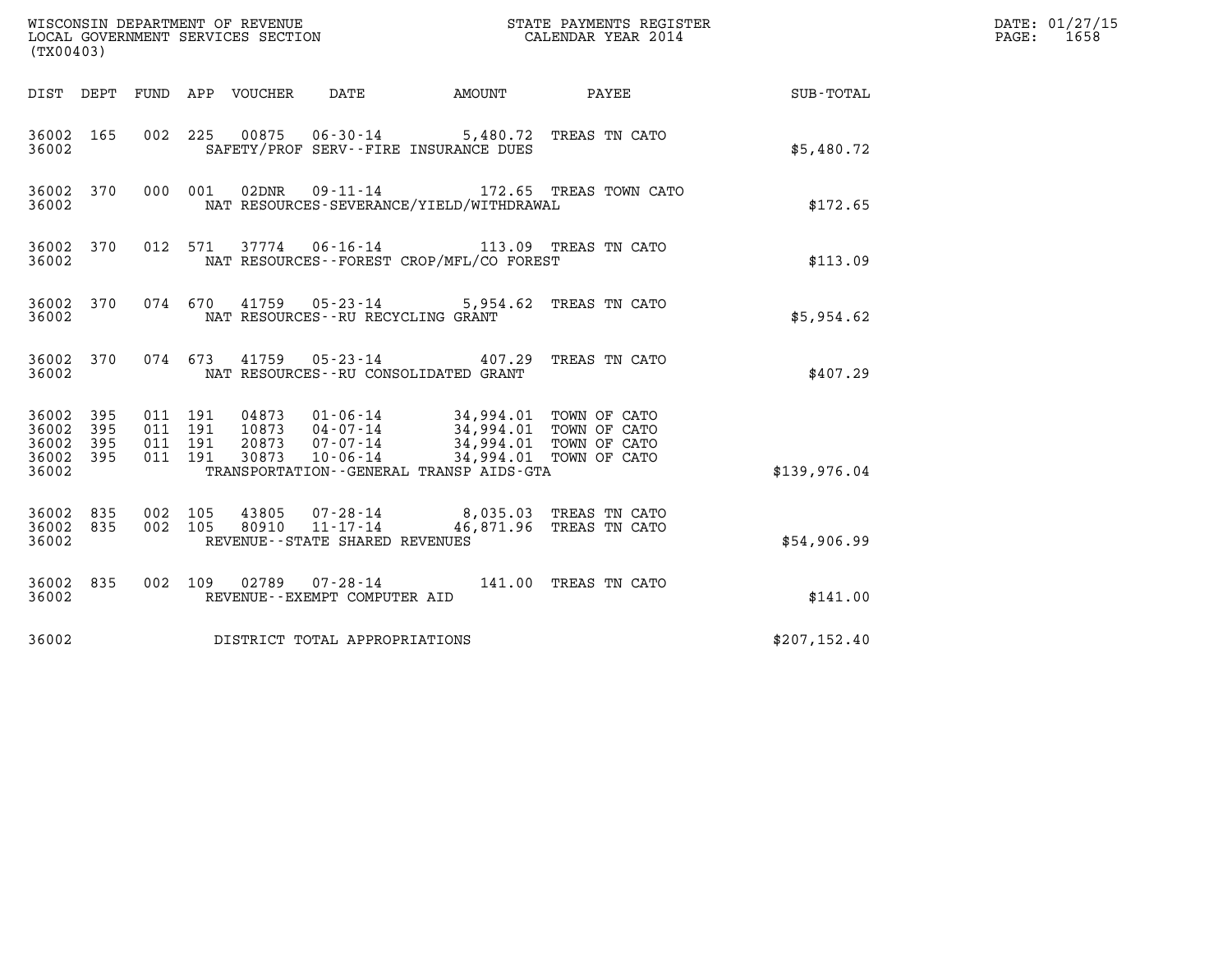| $\mathtt{DATE}$ : | 01/27/15 |
|-------------------|----------|
| PAGE:             | 1659     |

| (TX00403)                                         |              |                                          |                            |                                                                 |                                              |                                                                                                                                                 |              | DATE: 01/27/15<br>$\mathtt{PAGE}$ :<br>1659 |
|---------------------------------------------------|--------------|------------------------------------------|----------------------------|-----------------------------------------------------------------|----------------------------------------------|-------------------------------------------------------------------------------------------------------------------------------------------------|--------------|---------------------------------------------|
|                                                   |              |                                          | DIST DEPT FUND APP VOUCHER | DATE                                                            | AMOUNT                                       | PAYEE                                                                                                                                           | SUB-TOTAL    |                                             |
| 36004 165<br>36004                                |              |                                          |                            | SAFETY/PROF SERV--FIRE INSURANCE DUES                           |                                              | 002 225 00876 06-30-14 2,713.40 TREAS TN CENTERVILLE                                                                                            | \$2,713.40   |                                             |
| 36004 370<br>36004 370<br>36004                   |              | 000 001<br>000 001                       | 02DNR                      | 09-11-14<br>$03DNR$ $11 - 04 - 14$                              | NAT RESOURCES-SEVERANCE/YIELD/WITHDRAWAL     | 224.37 TREAS TOWN CENTERVILLE<br>383.54 TREAS TOWN CENTERVILLE                                                                                  | \$607.91     |                                             |
| 36004 370<br>36004 370                            |              | 002 503<br>002 503                       | 16602<br>16602             | 01-30-14                                                        |                                              | 01-30-14 38,723.41 TREAS TN CENTERVILLE<br>2,402.72 TREAS TN CENTERVILLE                                                                        |              |                                             |
| 36004                                             |              |                                          |                            | NAT RESOURCES--AIDS IN LIEU OF TAXES                            |                                              | TOWN SHARE 5605.40                                                                                                                              | \$41, 126.13 |                                             |
| 36004 370<br>36004                                |              | 012 571                                  | 37775                      | $06 - 16 - 14$                                                  | NAT RESOURCES - - FOREST CROP/MFL/CO FOREST  | 89.84 TREAS TN CENTERVILLE                                                                                                                      | \$89.84      |                                             |
| 36004 370<br>36004                                |              | 074 670                                  | 41760                      | NAT RESOURCES - - RU RECYCLING GRANT                            |                                              | 05-23-14 3,654.08 TREAS TN CENTERVILLE                                                                                                          | \$3,654.08   |                                             |
| 36004 370<br>36004                                |              | 074 673                                  | 41760                      | 05-23-14<br>NAT RESOURCES - - RU CONSOLIDATED GRANT             |                                              | 167.45 TREAS TN CENTERVILLE                                                                                                                     | \$167.45     |                                             |
| 36004 395<br>36004<br>36004<br>36004 395<br>36004 | 395<br>- 395 | 011 191<br>011 191<br>011 191<br>011 191 | 04874<br>20874<br>30874    | 10874 04-07-14<br>07-07-14<br>$10 - 06 - 14$                    | TRANSPORTATION - - GENERAL TRANSP AIDS - GTA | $01 - 06 - 14$ 20,010.94 TOWN OF CENTERVILLE<br>20,010.94 TOWN OF CENTERVILLE<br>20,010.94 TOWN OF CENTERVILLE<br>20,010.95 TOWN OF CENTERVILLE | \$80,043.77  |                                             |
|                                                   |              |                                          |                            |                                                                 |                                              |                                                                                                                                                 |              |                                             |
| 36004 835<br>36004 835<br>36004                   |              | 002 105<br>002 105                       | 43806<br>80911             | 07-28-14<br>$11 - 17 - 14$<br>REVENUE - - STATE SHARED REVENUES |                                              | 1,860.83 TREAS TN CENTERVILLE<br>10,561.15 TREAS TN CENTERVILLE                                                                                 | \$12,421.98  |                                             |
| 36004 835<br>36004                                |              | 002 109                                  |                            | $02790$ $07 - 28 - 14$<br>REVENUE--EXEMPT COMPUTER AID          |                                              | 2.00 TREAS TN CENTERVILLE                                                                                                                       | \$2.00       |                                             |
| 36004 835<br>36004                                |              |                                          | 00002<br>002 501           | $02 - 03 - 14$                                                  | DOA-PAYMENT FOR MUNICIPAL SERVICES AID       | 185.97 TREAS TN CENTERVILLE                                                                                                                     | \$185.97     |                                             |
| 36004                                             |              |                                          |                            | DISTRICT TOTAL APPROPRIATIONS                                   |                                              |                                                                                                                                                 | \$141,012.53 |                                             |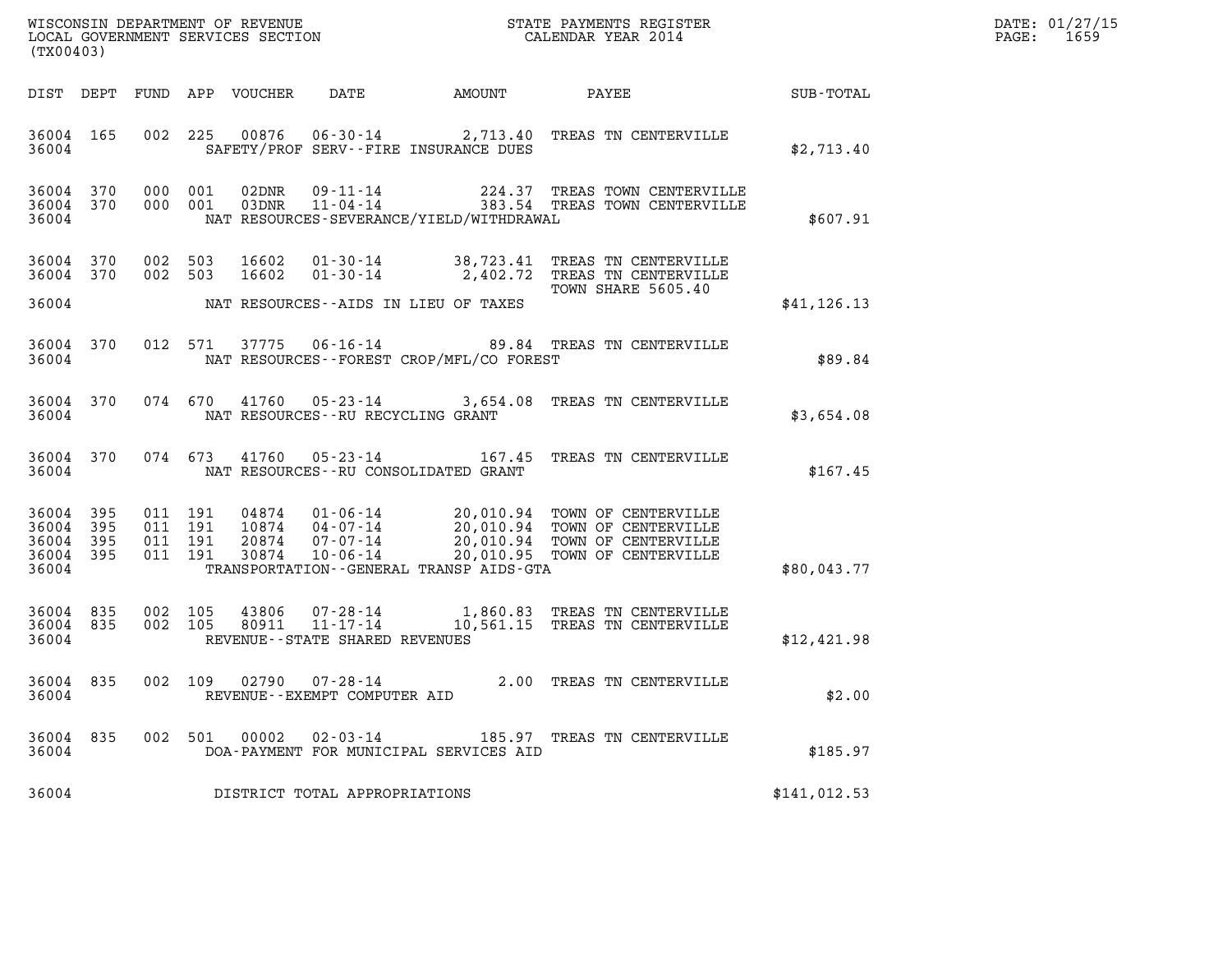|                                          | (TX00403)        |                                          |  |               |                                                     |                                                |                                                                                                                                                                                                                                                                       |               | DATE: 01/27/15<br>1660<br>$\mathtt{PAGE:}$ |
|------------------------------------------|------------------|------------------------------------------|--|---------------|-----------------------------------------------------|------------------------------------------------|-----------------------------------------------------------------------------------------------------------------------------------------------------------------------------------------------------------------------------------------------------------------------|---------------|--------------------------------------------|
|                                          |                  |                                          |  |               |                                                     |                                                |                                                                                                                                                                                                                                                                       |               |                                            |
| 36006                                    |                  |                                          |  |               |                                                     | SAFETY/PROF SERV--FIRE INSURANCE DUES          | 36006 165 002 225 00877 06-30-14 3,647.82 TREAS TN COOPERSTOWN                                                                                                                                                                                                        | \$3.647.82    |                                            |
| 36006                                    |                  |                                          |  |               |                                                     | NAT RESOURCES-SEVERANCE/YIELD/WITHDRAWAL       | 36006 370 000 001 01DNR 06-19-14 1,235.64 TREAS TOWN COOPERSTOWN                                                                                                                                                                                                      | \$1,235.64    |                                            |
|                                          |                  |                                          |  |               |                                                     | 36006 MAT RESOURCES--AIDS IN LIEU OF TAXES     | $\begin{array}{cccccc} 36006 & 370 & 002 & 503 & 16971 & 02\cdot 14\cdot 14 & & 2,062\cdot 45 & \text{TREAS TN COOPERSTOWN} \\ 36006 & 370 & 002 & 503 & 16971 & 02\cdot 14\cdot 14 & & 1,979\cdot 95 & \text{TREAS TN COOPERSTOWN} \end{array}$<br>TOWN SHARE 602.25 |               |                                            |
|                                          |                  |                                          |  |               |                                                     |                                                |                                                                                                                                                                                                                                                                       | \$4,042.40    |                                            |
| 36006                                    |                  |                                          |  |               |                                                     | NAT RESOURCES--FOREST CROP/MFL/CO FOREST       | 36006 370 012 571 37776 06-16-14 216.47 TREAS TN COOPERSTOWN                                                                                                                                                                                                          | \$216.47      |                                            |
| 36006                                    |                  |                                          |  |               | NAT RESOURCES -- RU RECYCLING GRANT                 |                                                | 36006 370 074 670 41761 05-23-14 6,764.78 TREAS TN COOPERSTOWN                                                                                                                                                                                                        | \$6,764.78    |                                            |
| 36006                                    |                  |                                          |  |               |                                                     | NAT RESOURCES--RU CONSOLIDATED GRANT           | 36006 370 074 673 41761 05-23-14 337.76 TREAS TN COOPERSTOWN                                                                                                                                                                                                          | \$337.76      |                                            |
| 36006 395<br>36006<br>36006 395<br>36006 | 395<br>36006 395 | 011 191<br>011 191<br>011 191<br>011 191 |  |               |                                                     | TRANSPORTATION - - GENERAL TRANSP AIDS - GTA   | $\begin{tabular}{cccc} 04875 & 01-06-14 & 32,723.52 & TOWN OF COOPERSTOWN \\ 10875 & 04-07-14 & 32,723.52 & TOWN OF COOPERSTOWN \\ 20875 & 07-07-14 & 32,723.52 & TOWN OF COOPERSTOWN \\ 30875 & 10-06-14 & 32,723.55 & TOWN OF COOPERSTOWN \\ \end{tabular}$         | \$130,894.11  |                                            |
|                                          | 36006 395        |                                          |  |               |                                                     | 36006 TRANSPORTATION - - LRIP/TRIP/MSIP GRANTS | 011  278  34095  12-12-14  26, 239.34  TREAS  TN COOPERSTOWN                                                                                                                                                                                                          | \$26, 239.34  |                                            |
| 36006 835<br>36006 835<br>36006          |                  | 002 105<br>002 105                       |  |               | 80912 11-17-14<br>REVENUE - - STATE SHARED REVENUES |                                                | 43807 07-28-14 7,409.31 TREAS TN COOPERSTOWN<br>41,986.11 TREAS TN COOPERSTOWN                                                                                                                                                                                        | \$49,395.42   |                                            |
| 36006 835<br>36006                       |                  |                                          |  | 002 109 02791 | REVENUE--EXEMPT COMPUTER AID                        |                                                | 07-28-14 11.00 TREAS TN COOPERSTOWN                                                                                                                                                                                                                                   | \$11.00       |                                            |
| 36006 835<br>36006                       |                  | 002 501                                  |  | 00002         | $02 - 03 - 14$                                      | DOA-PAYMENT FOR MUNICIPAL SERVICES AID         | 425.08 TREAS TN COOPERSTOWN                                                                                                                                                                                                                                           | \$425.08      |                                            |
| 36006                                    |                  |                                          |  |               | DISTRICT TOTAL APPROPRIATIONS                       |                                                |                                                                                                                                                                                                                                                                       | \$223, 209.82 |                                            |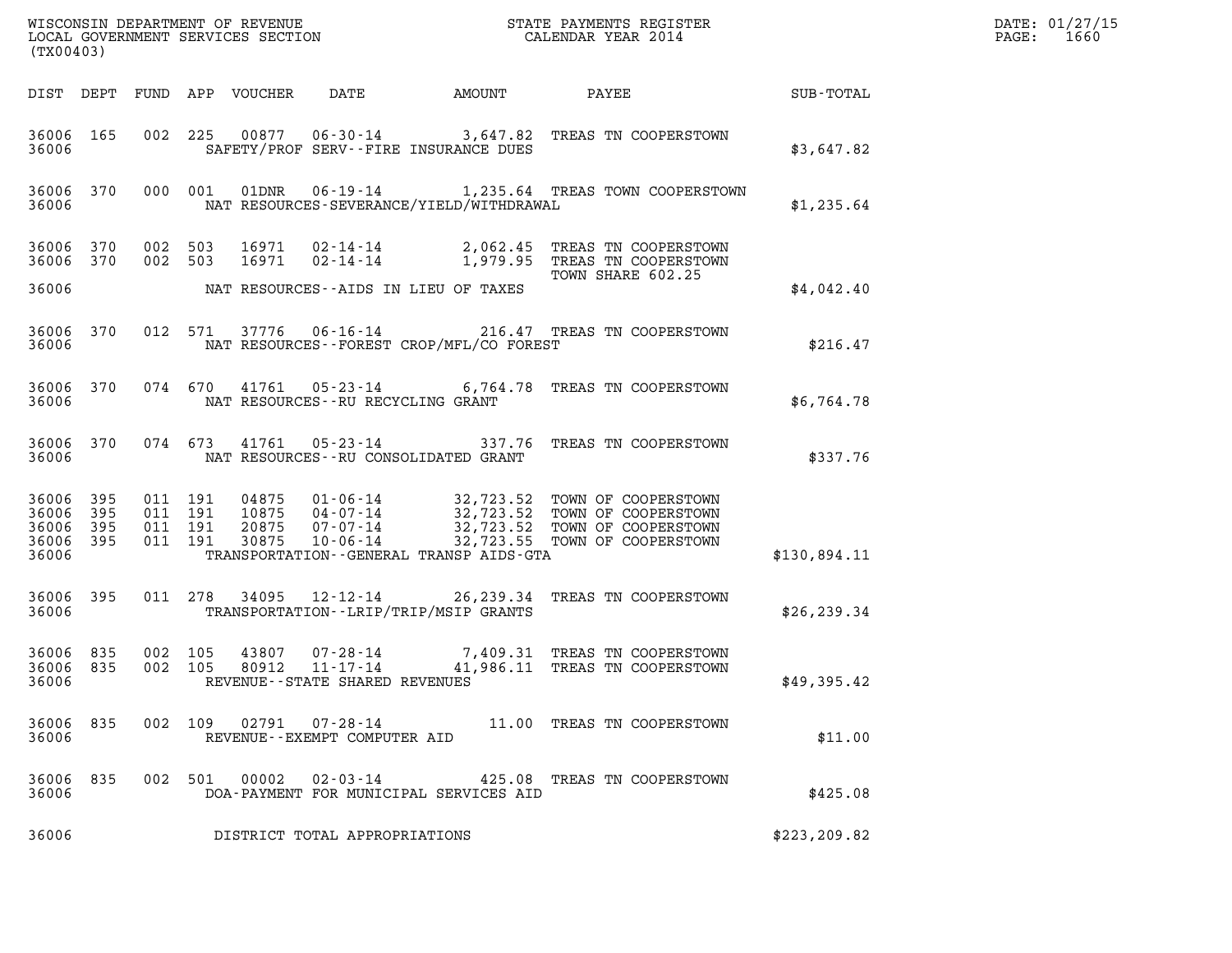| (TX00403)                   |            |                    |                            |                |                                                                       |                                                                  |                                                    |               | DATE: 01/27/15<br>PAGE:<br>1661 |
|-----------------------------|------------|--------------------|----------------------------|----------------|-----------------------------------------------------------------------|------------------------------------------------------------------|----------------------------------------------------|---------------|---------------------------------|
|                             |            |                    | DIST DEPT FUND APP VOUCHER |                | DATE                                                                  | AMOUNT                                                           | PAYEE                                              | SUB-TOTAL     |                                 |
| 36008 165<br>36008          |            | 002                | 225                        | 00878          |                                                                       | $06 - 30 - 14$ 2,964.98<br>SAFETY/PROF SERV--FIRE INSURANCE DUES | TREAS TN EATON                                     | \$2,964.98    |                                 |
| 36008                       | 370        | 002 503            |                            | 16603          | $01 - 30 - 14$                                                        | 372.21                                                           | TREAS TN EATON<br>TOWN SHARE 49.76                 |               |                                 |
| 36008                       |            |                    |                            |                |                                                                       | NAT RESOURCES--AIDS IN LIEU OF TAXES                             |                                                    | \$372.21      |                                 |
| 36008 370<br>36008          |            |                    | 012 571                    | 37777 06-16-14 |                                                                       | NAT RESOURCES - - FOREST CROP/MFL/CO FOREST                      | 396.03 TREAS TN EATON                              | \$396.03      |                                 |
| 36008 370<br>36008<br>36008 | 370        | 012 579<br>012 579 |                            | 19501<br>19501 | 04-16-14<br>$04 - 16 - 14$                                            | 821.97<br>NAT RESOURCES -- AIDS IN LIEU OF TAXES                 | 556.99 TREAS TN EATON<br>TREAS TN EATON            | \$1,378.96    |                                 |
|                             |            |                    |                            |                |                                                                       |                                                                  |                                                    |               |                                 |
| 36008 370<br>36008          |            | 074 670            |                            | 41762          | $05 - 23 - 14$<br>NAT RESOURCES--RU RECYCLING GRANT                   | 4,012.82                                                         | TREAS TN EATON                                     | \$4,012.82    |                                 |
| 36008<br>36008              | 395<br>395 | 011 191<br>011 191 |                            | 04876<br>10876 | $01 - 06 - 14$<br>04-07-14                                            |                                                                  | 24,784.77 TOWN OF EATON<br>24,784.77 TOWN OF EATON |               |                                 |
| 36008<br>36008              | 395<br>395 | 011<br>011 191     | 191                        | 20876<br>30876 | $07 - 07 - 14$<br>$10 - 06 - 14$                                      |                                                                  | 24,784.77 TOWN OF EATON<br>24,784.80 TOWN OF EATON |               |                                 |
| 36008                       |            |                    |                            |                |                                                                       | TRANSPORTATION - - GENERAL TRANSP AIDS - GTA                     |                                                    | \$99,139.11   |                                 |
| 36008<br>36008<br>36008     | 835<br>835 | 002<br>002         | 105<br>105                 | 43808<br>80913 | $07 - 28 - 14$<br>$11 - 17 - 14$<br>REVENUE - - STATE SHARED REVENUES | 22,909.10                                                        | 4,042.78 TREAS TN EATON<br>TREAS TN EATON          | \$26,951.88   |                                 |
| 36008 835<br>36008          |            | 002 109            |                            | 02792          | 07-28-14<br>REVENUE--EXEMPT COMPUTER AID                              |                                                                  | 73.00 TREAS TN EATON                               | \$73.00       |                                 |
| 36008                       |            |                    |                            |                | DISTRICT TOTAL APPROPRIATIONS                                         |                                                                  |                                                    | \$135, 288.99 |                                 |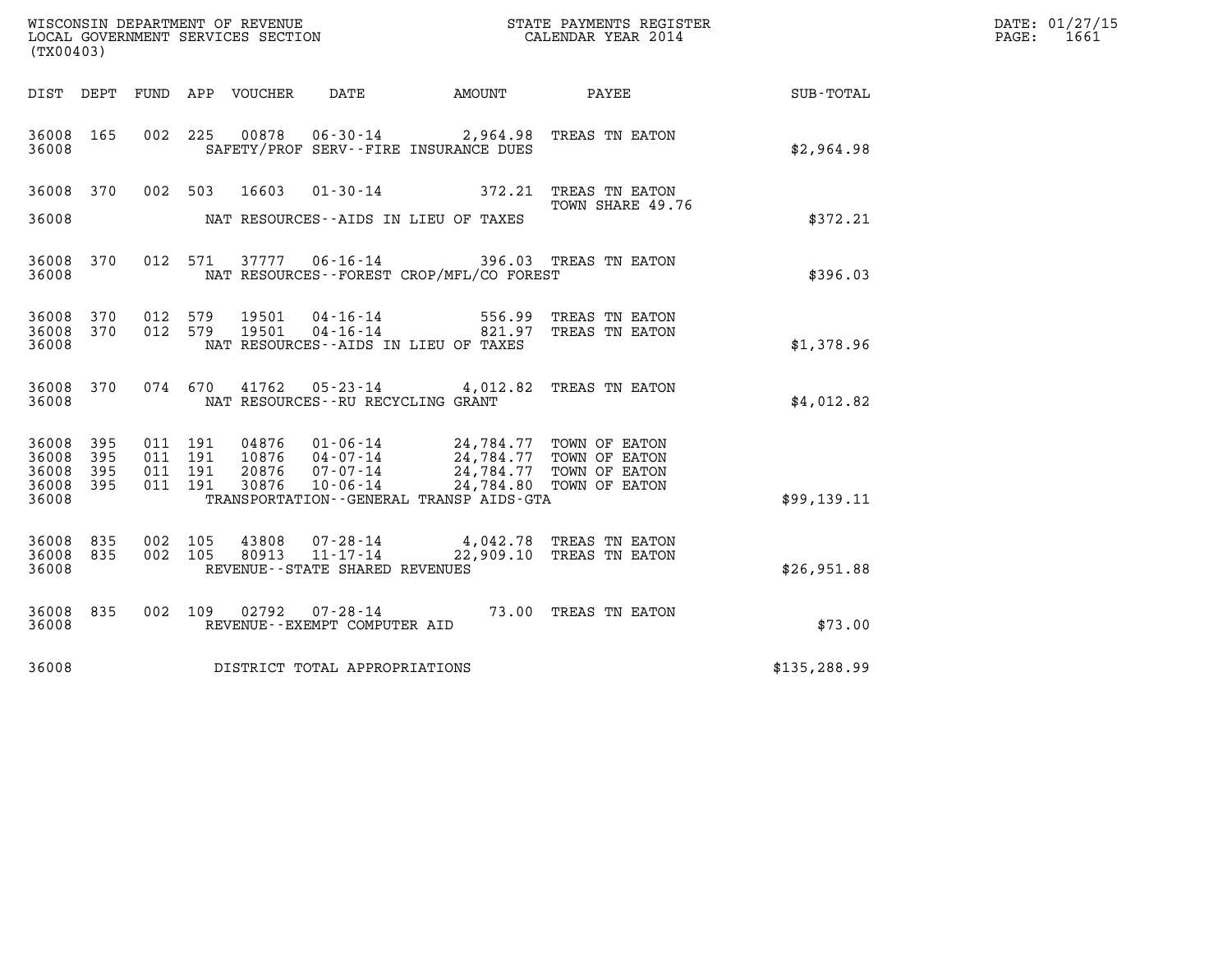| (TX00403)                                 |                          |                                  |            | WISCONSIN DEPARTMENT OF REVENUE<br>LOCAL GOVERNMENT SERVICES SECTION |                                                  | STATE PAYMENTS REGISTER<br>CALENDAR YEAR 2014 |                                                                                                                                        | DATE: 01/27/15<br>$\mathtt{PAGE:}$<br>1662 |  |
|-------------------------------------------|--------------------------|----------------------------------|------------|----------------------------------------------------------------------|--------------------------------------------------|-----------------------------------------------|----------------------------------------------------------------------------------------------------------------------------------------|--------------------------------------------|--|
| DIST                                      | DEPT                     |                                  |            | FUND APP VOUCHER                                                     | DATE                                             | AMOUNT                                        | PAYEE                                                                                                                                  | SUB-TOTAL                                  |  |
| 36010 165<br>36010                        |                          |                                  |            |                                                                      |                                                  | SAFETY/PROF SERV--FIRE INSURANCE DUES         | 002 225 00879 06-30-14 3,917.36 TREAS TN FRANKLIN                                                                                      | \$3,917.36                                 |  |
| 36010                                     | 36010 370                | 000                              | 001        |                                                                      | 03DNR 11-04-14                                   | NAT RESOURCES-SEVERANCE/YIELD/WITHDRAWAL      | 925.10 TREAS TOWN FRANKLIN                                                                                                             | \$925.10                                   |  |
| 36010 370<br>36010                        |                          |                                  | 012 571    |                                                                      |                                                  | NAT RESOURCES - - FOREST CROP/MFL/CO FOREST   |                                                                                                                                        | \$194.28                                   |  |
| 36010<br>36010<br>36010<br>36010<br>36010 | 395<br>395<br>395<br>395 | 011 191<br>011<br>011<br>011 191 | 191<br>191 | 04877<br>10877<br>20877<br>30877                                     | $07 - 07 - 14$<br>10-06-14                       | TRANSPORTATION - - GENERAL TRANSP AIDS - GTA  | 01-06-14 34,501.80 TOWN OF FRANKLIN<br>04-07-14 34,501.80 TOWN OF FRANKLIN<br>34,501.80 TOWN OF FRANKLIN<br>34,501.83 TOWN OF FRANKLIN | \$138,007.23                               |  |
| 36010<br>36010<br>36010                   | 835<br>835               | 002<br>002                       | 105<br>105 | 80914                                                                | $11 - 17 - 14$<br>REVENUE--STATE SHARED REVENUES |                                               | 43809 07-28-14 7,747.94 TREAS TN FRANKLIN<br>43,987.25 TREAS TN FRANKLIN                                                               | \$51,735.19                                |  |
| 36010                                     |                          |                                  |            |                                                                      | DISTRICT TOTAL APPROPRIATIONS                    |                                               |                                                                                                                                        | \$194,779.16                               |  |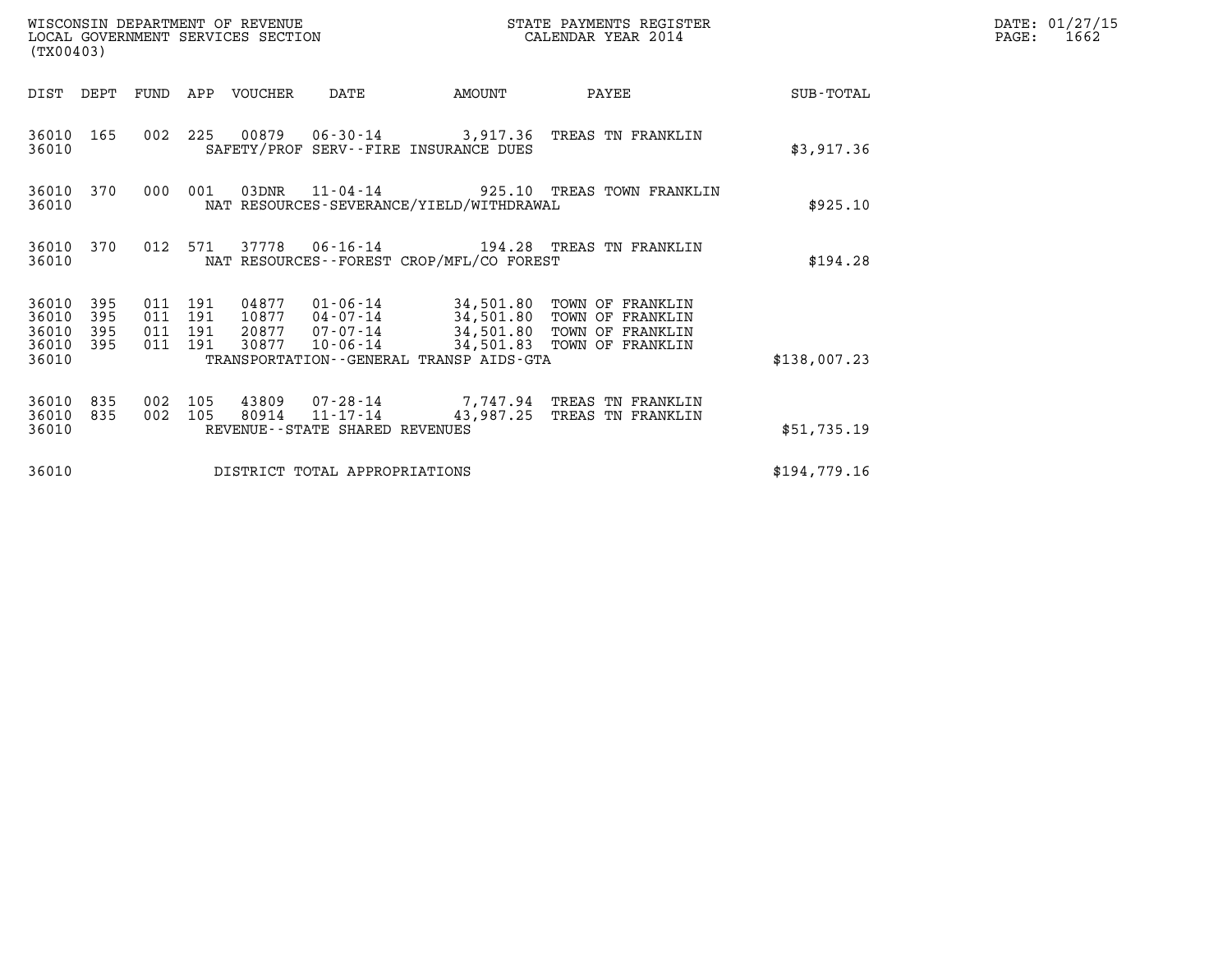| $\tt WISCONSIM DEPARTMENT OF REVENUE$ $\tt WISCONSIMENTS REGISTER$<br>LOCAL GOVERNMENT SERVICES SECTION $\tt CALENDAR YEAR$<br>2014 |            |                    |         |                            |                                                              |                                             |                                                                                          |               | DATE: 01/27/15<br>$\mathtt{PAGE:}$<br>1663 |
|-------------------------------------------------------------------------------------------------------------------------------------|------------|--------------------|---------|----------------------------|--------------------------------------------------------------|---------------------------------------------|------------------------------------------------------------------------------------------|---------------|--------------------------------------------|
| (TX00403)                                                                                                                           |            |                    |         |                            |                                                              |                                             |                                                                                          |               |                                            |
|                                                                                                                                     |            |                    |         | DIST DEPT FUND APP VOUCHER | DATE                                                         | AMOUNT                                      | PAYEE                                                                                    | SUB-TOTAL     |                                            |
| 36012 165<br>36012                                                                                                                  |            | 002 225            |         | 00880                      |                                                              | SAFETY/PROF SERV--FIRE INSURANCE DUES       | 06-30-14 3,953.30 TREAS TN GIBSON                                                        | \$3,953.30    |                                            |
| 36012 370<br>36012                                                                                                                  |            | 000 001            |         | 01DNR                      | $06 - 19 - 14$                                               | NAT RESOURCES-SEVERANCE/YIELD/WITHDRAWAL    | 758.58 TREAS TOWN GIBSON                                                                 | \$758.58      |                                            |
| 36012 370                                                                                                                           |            |                    | 002 503 | 16972                      |                                                              |                                             | 02-14-14 289.31 TREAS TN GIBSON<br>TOWN SHARE 5.07                                       |               |                                            |
| 36012                                                                                                                               |            |                    |         |                            |                                                              | NAT RESOURCES--AIDS IN LIEU OF TAXES        |                                                                                          | \$289.31      |                                            |
| 36012 370<br>36012                                                                                                                  |            |                    |         | 012 571 37779              |                                                              | NAT RESOURCES - - FOREST CROP/MFL/CO FOREST | 06-16-14 401.63 TREAS TN GIBSON                                                          | \$401.63      |                                            |
| 36012 370<br>36012                                                                                                                  |            | 074 670            |         | 41763                      | NAT RESOURCES - - RU RECYCLING GRANT                         |                                             | 05-23-14 3,273.07 TREAS TN GIBSON                                                        | \$3, 273.07   |                                            |
| 36012 370<br>36012                                                                                                                  |            | 074 673            |         | 41763                      | $05 - 23 - 14$                                               | NAT RESOURCES - - RU CONSOLIDATED GRANT     | 349.74 TREAS TN GIBSON                                                                   | \$349.74      |                                            |
| 36012<br>36012                                                                                                                      | 395<br>395 | 011 191<br>011 191 |         |                            |                                                              |                                             | 04878  01-06-14  31,585.64  TOWN OF GIBSON<br>10878  04-07-14  31,585.64  TOWN OF GIBSON |               |                                            |
| 36012<br>36012 395<br>36012                                                                                                         | 395        | 011 191<br>011 191 |         | 30878                      | 20878 07-07-14<br>10-06-14                                   | TRANSPORTATION--GENERAL TRANSP AIDS-GTA     | 31,585.64 TOWN OF GIBSON<br>31,585.64 TOWN OF GIBSON                                     | \$126, 342.56 |                                            |
| 36012 835<br>36012 835<br>36012                                                                                                     |            | 002 105<br>002 105 |         | 43810<br>80915             | 07-28-14<br>$11 - 17 - 14$<br>REVENUE--STATE SHARED REVENUES |                                             | 15,165.18 TREAS TN GIBSON<br>85,936.01 TREAS TN GIBSON                                   | \$101, 101.19 |                                            |
|                                                                                                                                     |            |                    |         |                            |                                                              |                                             |                                                                                          |               |                                            |
| 36012 835<br>36012                                                                                                                  |            | 002 109            |         | 02793                      | $07 - 28 - 14$<br>REVENUE - - EXEMPT COMPUTER AID            |                                             | 25.00 TREAS TN GIBSON                                                                    | \$25.00       |                                            |
| 36012                                                                                                                               |            |                    |         |                            | DISTRICT TOTAL APPROPRIATIONS                                |                                             |                                                                                          | \$236,494.38  |                                            |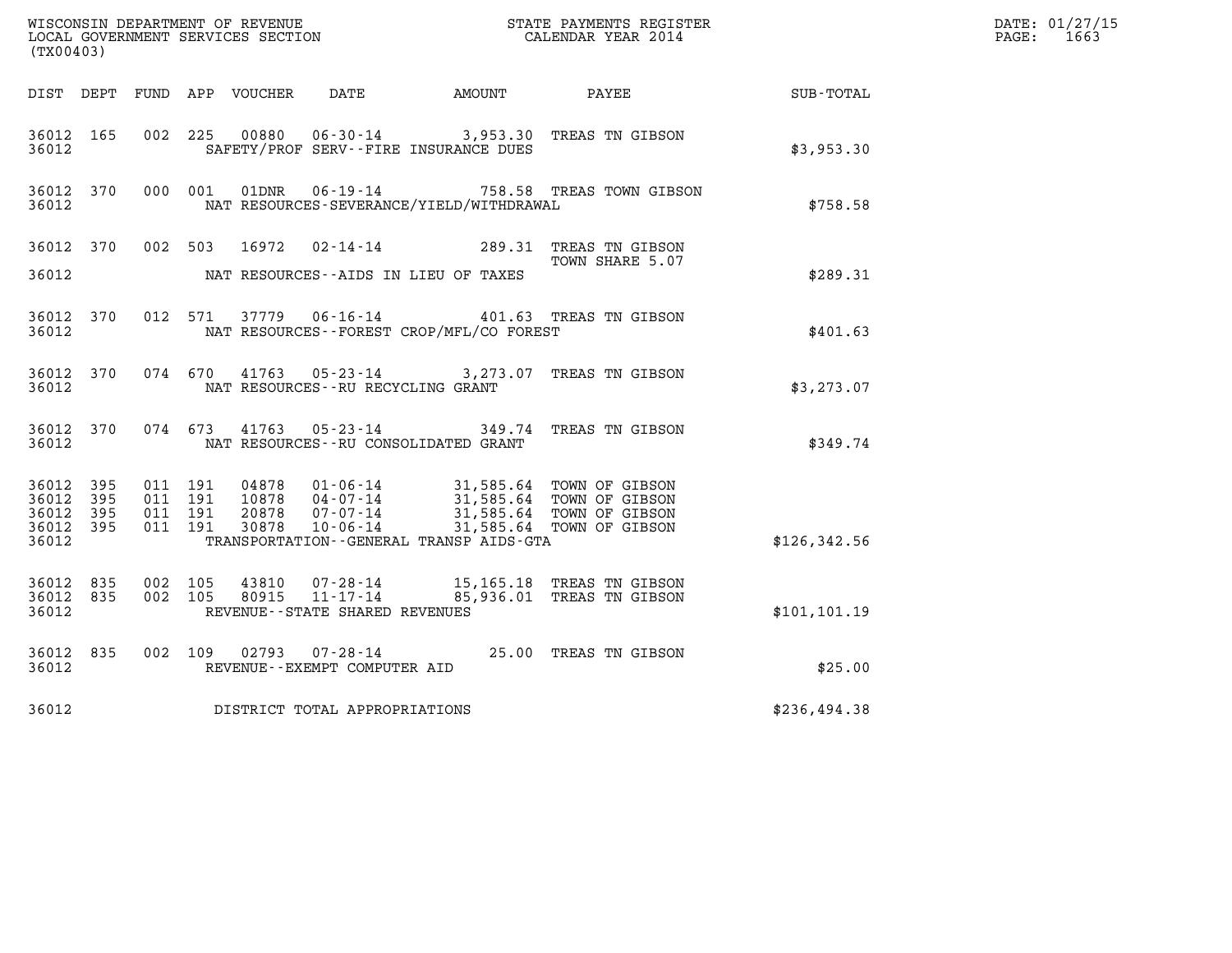| (TX00403)                       |           |                    |         |                            |                                                   |                                          |                                                                                                                                           |               | DATE: 01/27/15<br>$\mathtt{PAGE:}$<br>1664 |
|---------------------------------|-----------|--------------------|---------|----------------------------|---------------------------------------------------|------------------------------------------|-------------------------------------------------------------------------------------------------------------------------------------------|---------------|--------------------------------------------|
|                                 |           |                    |         | DIST DEPT FUND APP VOUCHER | DATE                                              | <b>AMOUNT</b>                            | PAYEE                                                                                                                                     | SUB-TOTAL     |                                            |
| 36014 165<br>36014              |           |                    | 002 225 | 00881                      |                                                   | SAFETY/PROF SERV--FIRE INSURANCE DUES    | 06-30-14 6,774.52 TREAS TN KOSSUTH                                                                                                        | \$6,774.52    |                                            |
| 36014 370<br>36014              |           |                    | 000 001 | 03DNR                      |                                                   | NAT RESOURCES-SEVERANCE/YIELD/WITHDRAWAL | 11-04-14 38.00 TREAS TOWN KOSSUTH                                                                                                         | \$38.00       |                                            |
|                                 | 36014 370 |                    | 002 503 |                            |                                                   |                                          | 16973  02-14-14   1,340.15   TREAS TN KOSSUTH<br>TOWN SHARE 114.23                                                                        |               |                                            |
| 36014                           |           |                    |         |                            |                                                   | NAT RESOURCES--AIDS IN LIEU OF TAXES     |                                                                                                                                           | \$1,340.15    |                                            |
| 36014                           | 36014 370 |                    |         |                            |                                                   | NAT RESOURCES--FOREST CROP/MFL/CO FOREST | 012 571 37780 06-16-14 189.20 TREAS TN KOSSUTH                                                                                            | \$189.20      |                                            |
| 36014 370<br>36014              |           |                    | 074 670 |                            | NAT RESOURCES - - RU RECYCLING GRANT              |                                          | 41764  05-23-14   1,543.46  TREAS TN KOSSUTH                                                                                              | \$1,543.46    |                                            |
| 36014 370<br>36014              |           |                    | 074 673 | 41764                      |                                                   | NAT RESOURCES - - RU CONSOLIDATED GRANT  | 05-23-14 543.75 TREAS TN KOSSUTH                                                                                                          | \$543.75      |                                            |
| 36014 395<br>36014              | 395       | 011 191<br>011 191 |         |                            |                                                   |                                          | 04879  01-06-14  34,390.66  TOWN OF KOSSUTH<br>10879  04-07-14  34,390.66  TOWN OF KOSSUTH<br>20879  07-07-14  34,390.66  TOWN OF KOSSUTH |               |                                            |
| 36014<br>36014 395<br>36014     | 395       | 011 191<br>011 191 |         | 30879                      | $10 - 06 - 14$                                    | TRANSPORTATION--GENERAL TRANSP AIDS-GTA  | 34,390.68 TOWN OF KOSSUTH                                                                                                                 | \$137,562.66  |                                            |
| 36014 835<br>36014 835<br>36014 |           | 002 105<br>002 105 |         | 43811<br>80916             | $11 - 17 - 14$<br>REVENUE--STATE SHARED REVENUES  |                                          | 07-28-14 5,753.73 TREAS TN KOSSUTH<br>32,610.04 TREAS TN KOSSUTH                                                                          | \$38,363.77   |                                            |
|                                 |           |                    |         |                            |                                                   |                                          |                                                                                                                                           |               |                                            |
| 36014 835<br>36014              |           | 002 109            |         | 02794                      | $07 - 28 - 14$<br>REVENUE - - EXEMPT COMPUTER AID |                                          | 106.00 TREAS TN KOSSUTH                                                                                                                   | \$106.00      |                                            |
| 36014                           |           |                    |         |                            | DISTRICT TOTAL APPROPRIATIONS                     |                                          |                                                                                                                                           | \$186, 461.51 |                                            |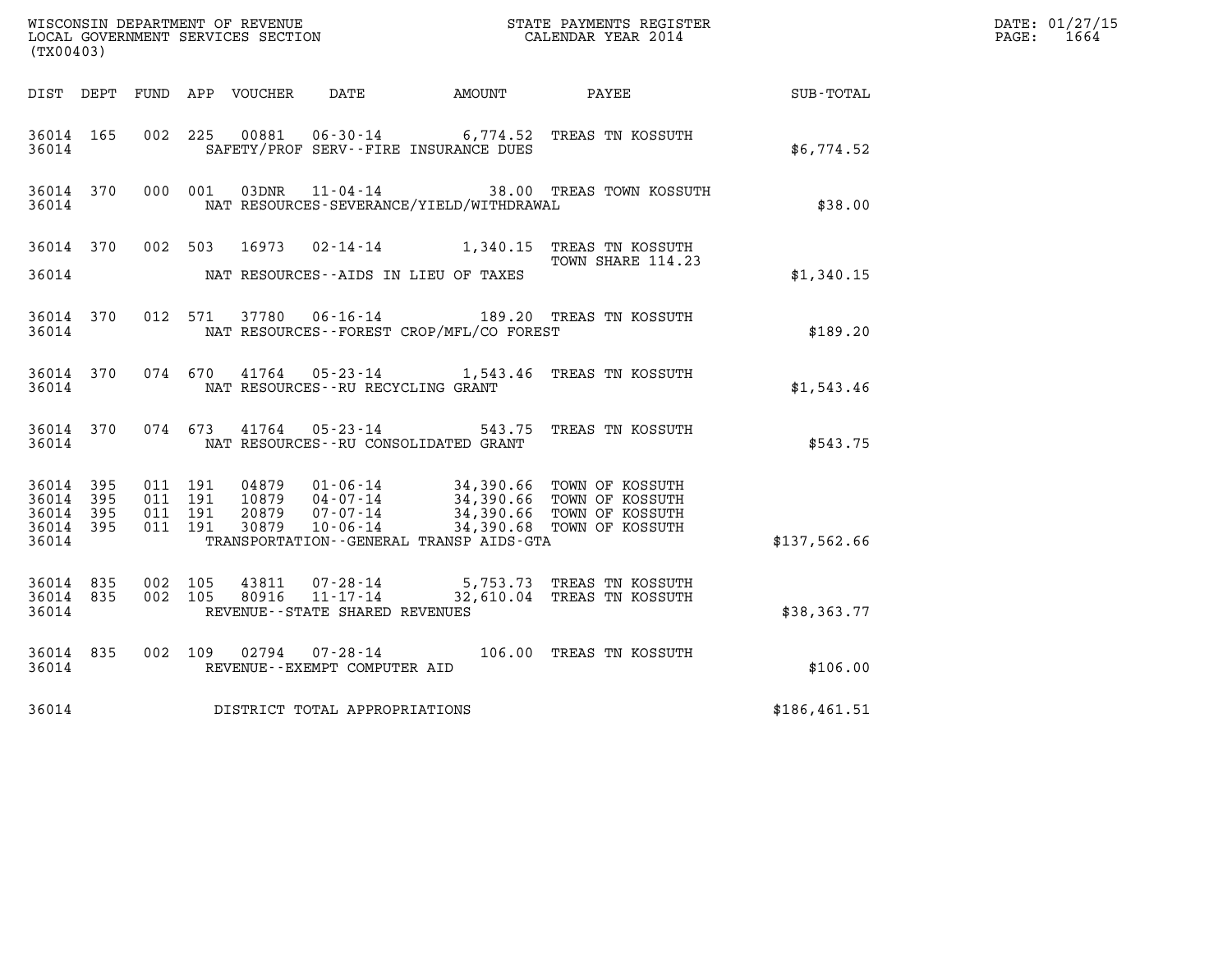| (TX00403)                                         |            |                                          |                                 |                                      |                                          |                                                                                                                                                                                          |              | DATE: 01/27/15<br>$\mathtt{PAGE:}$<br>1665 |
|---------------------------------------------------|------------|------------------------------------------|---------------------------------|--------------------------------------|------------------------------------------|------------------------------------------------------------------------------------------------------------------------------------------------------------------------------------------|--------------|--------------------------------------------|
|                                                   |            |                                          | DIST DEPT FUND APP VOUCHER DATE |                                      |                                          | AMOUNT PAYEE SUB-TOTAL                                                                                                                                                                   |              |                                            |
| 36016 165<br>36016                                |            | 002 225                                  |                                 |                                      | SAFETY/PROF SERV--FIRE INSURANCE DUES    | 00882  06-30-14  5,103.36  TREAS TN LIBERTY                                                                                                                                              | \$5,103.36   |                                            |
| 36016 370<br>36016                                |            |                                          |                                 |                                      | NAT RESOURCES--FOREST CROP/MFL/CO FOREST | 012 571 37781 06-16-14 376.81 TREAS TN LIBERTY                                                                                                                                           | \$376.81     |                                            |
| 36016 370<br>36016                                |            |                                          |                                 | NAT RESOURCES - - RU RECYCLING GRANT |                                          | 074 670 41765 05-23-14 6,267.31 TREAS TN LIBERTY                                                                                                                                         | \$6, 267.31  |                                            |
| 36016 370<br>36016                                |            |                                          |                                 |                                      | NAT RESOURCES -- RU CONSOLIDATED GRANT   | 074 673 41765 05-23-14 332.81 TREAS TN LIBERTY                                                                                                                                           | \$332.81     |                                            |
| 36016 395<br>36016<br>36016<br>36016 395<br>36016 | 395<br>395 | 011 191<br>011 191<br>011 191<br>011 191 |                                 |                                      | TRANSPORTATION--GENERAL TRANSP AIDS-GTA  | 04880  01-06-14  31,829.09  TOWN OF LIBERTY<br>10880  04-07-14  31,829.09  TOWN OF LIBERTY<br>20880  07-07-14  31,829.09  TOWN OF LIBERTY<br>30880  10-06-14  31,829.11  TOWN OF LIBERTY | \$127,316.38 |                                            |
| 36016 395<br>36016                                |            |                                          |                                 |                                      | TRANSPORTATION - - LRIP/TRIP/MSIP GRANTS | 011 278 29475 10-29-14 26,838.58 TREAS TN LIBERTY                                                                                                                                        | \$26,838.58  |                                            |
| 36016 835<br>36016 835<br>36016                   |            | 002 105<br>002 105                       |                                 | REVENUE - - STATE SHARED REVENUES    |                                          | 43812  07-28-14  4,227.57 TREAS TN LIBERTY<br>80917  11-17-14  24,239.71 TREAS TN LIBERTY                                                                                                | \$28,467.28  |                                            |
| 36016 835<br>36016                                |            |                                          |                                 | REVENUE--EXEMPT COMPUTER AID         |                                          | 002 109 02795 07-28-14 27.00 TREAS TN LIBERTY                                                                                                                                            | \$27.00      |                                            |
| 36016                                             |            |                                          |                                 | DISTRICT TOTAL APPROPRIATIONS        |                                          |                                                                                                                                                                                          | \$194,729.53 |                                            |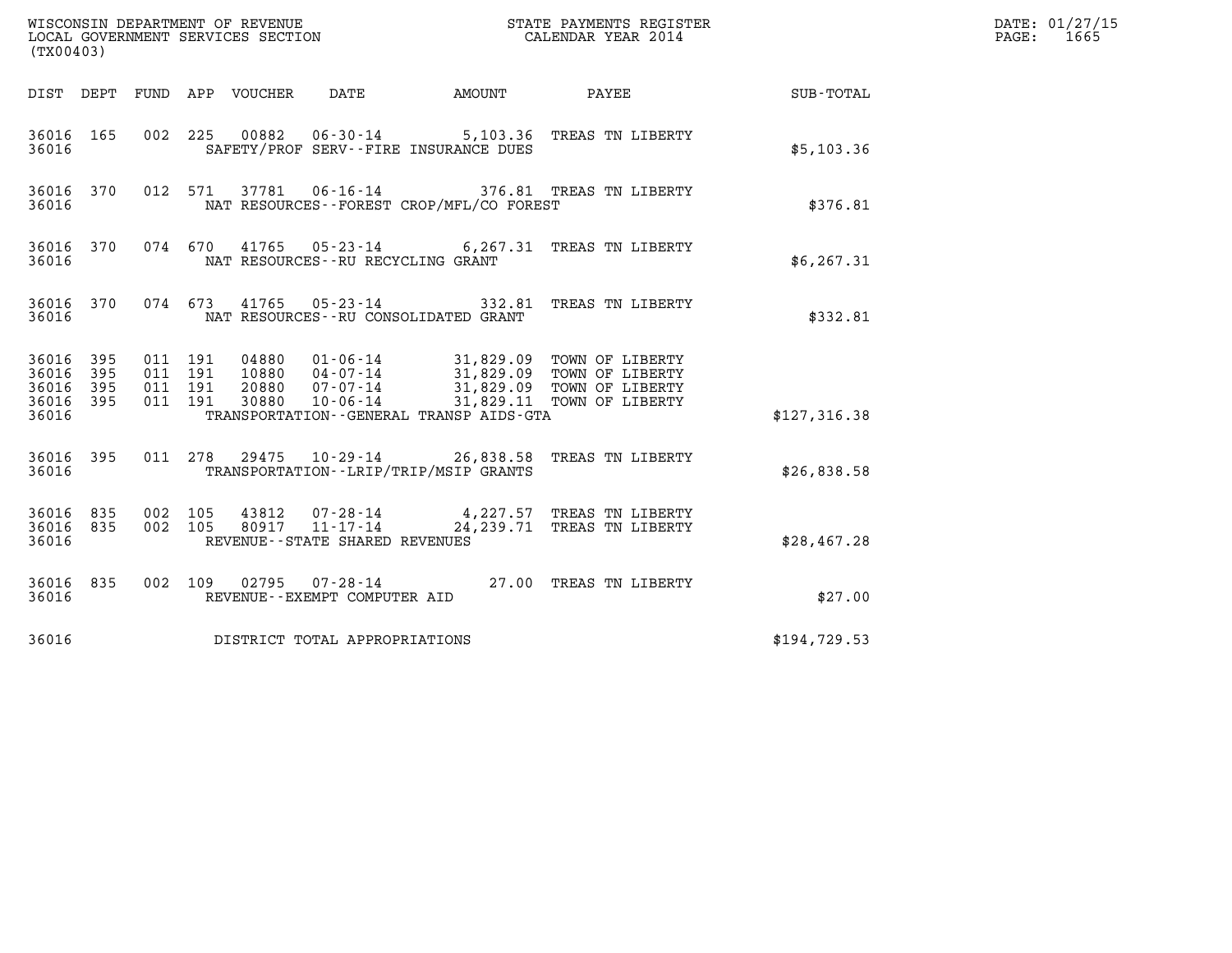| (TX00403)                                                       |                                                                                                                                                                                                                                                                                     |               | STATE PAYMENTS REGISTER      |              | DATE: 01/27/15<br>$\mathtt{PAGE:}$<br>1666 |
|-----------------------------------------------------------------|-------------------------------------------------------------------------------------------------------------------------------------------------------------------------------------------------------------------------------------------------------------------------------------|---------------|------------------------------|--------------|--------------------------------------------|
|                                                                 | DIST DEPT FUND APP VOUCHER DATE                                                                                                                                                                                                                                                     | <b>AMOUNT</b> | <b>PAYEE</b>                 | SUB-TOTAL    |                                            |
| 36018 165<br>36018                                              | 002 225 00883 06-30-14 3,504.06 TREAS TN MANITOWOC<br>SAFETY/PROF SERV--FIRE INSURANCE DUES                                                                                                                                                                                         |               |                              | \$3,504.06   |                                            |
| 36018 370<br>36018                                              | 012 571 37782 06-16-14 28.80 TREAS TN MANITOWOC<br>NAT RESOURCES--FOREST CROP/MFL/CO FOREST                                                                                                                                                                                         |               |                              | \$28.80      |                                            |
| 36018 370<br>36018                                              | 074 670 41766 05-23-14 2,094.92 TREAS TN MANITOWOC<br>NAT RESOURCES--RU RECYCLING GRANT                                                                                                                                                                                             |               |                              | \$2,094.92   |                                            |
| 36018 370<br>36018                                              | 074 673 41766 05-23-14 283.59 TREAS TN MANITOWOC<br>NAT RESOURCES -- RU CONSOLIDATED GRANT                                                                                                                                                                                          |               |                              | \$283.59     |                                            |
| 36018 395<br>36018<br>395<br>36018<br>395<br>36018 395<br>36018 | 04881  01-06-14  6,292.78  TOWN OF MANITOWOC<br>011 191<br>10881  04-07-14  6,292.78  TOWN OF MANITOWOC<br>011 191<br>20881  07-07-14  6,292.78  TOWN OF MANITOWOC<br>30881  10-06-14  6,292.79  TOWN OF MANITOWOC<br>011 191<br>011 191<br>TRANSPORTATION--GENERAL TRANSP AIDS-GTA |               |                              | \$25, 171.13 |                                            |
| 36018 835<br>835<br>36018<br>36018                              | 43813  07-28-14  2,632.97  TREAS TN MANITOWOC<br>002 105<br>002 105<br>80918<br>11-17-14<br>REVENUE - - STATE SHARED REVENUES                                                                                                                                                       |               | 15,272.78 TREAS TN MANITOWOC | \$17,905.75  |                                            |
| 36018 835<br>36018                                              | 002 109 02796 07-28-14 137.00 TREAS TN MANITOWOC<br>REVENUE--EXEMPT COMPUTER AID                                                                                                                                                                                                    |               |                              | \$137.00     |                                            |
| 36018                                                           | DISTRICT TOTAL APPROPRIATIONS                                                                                                                                                                                                                                                       |               |                              | \$49, 125.25 |                                            |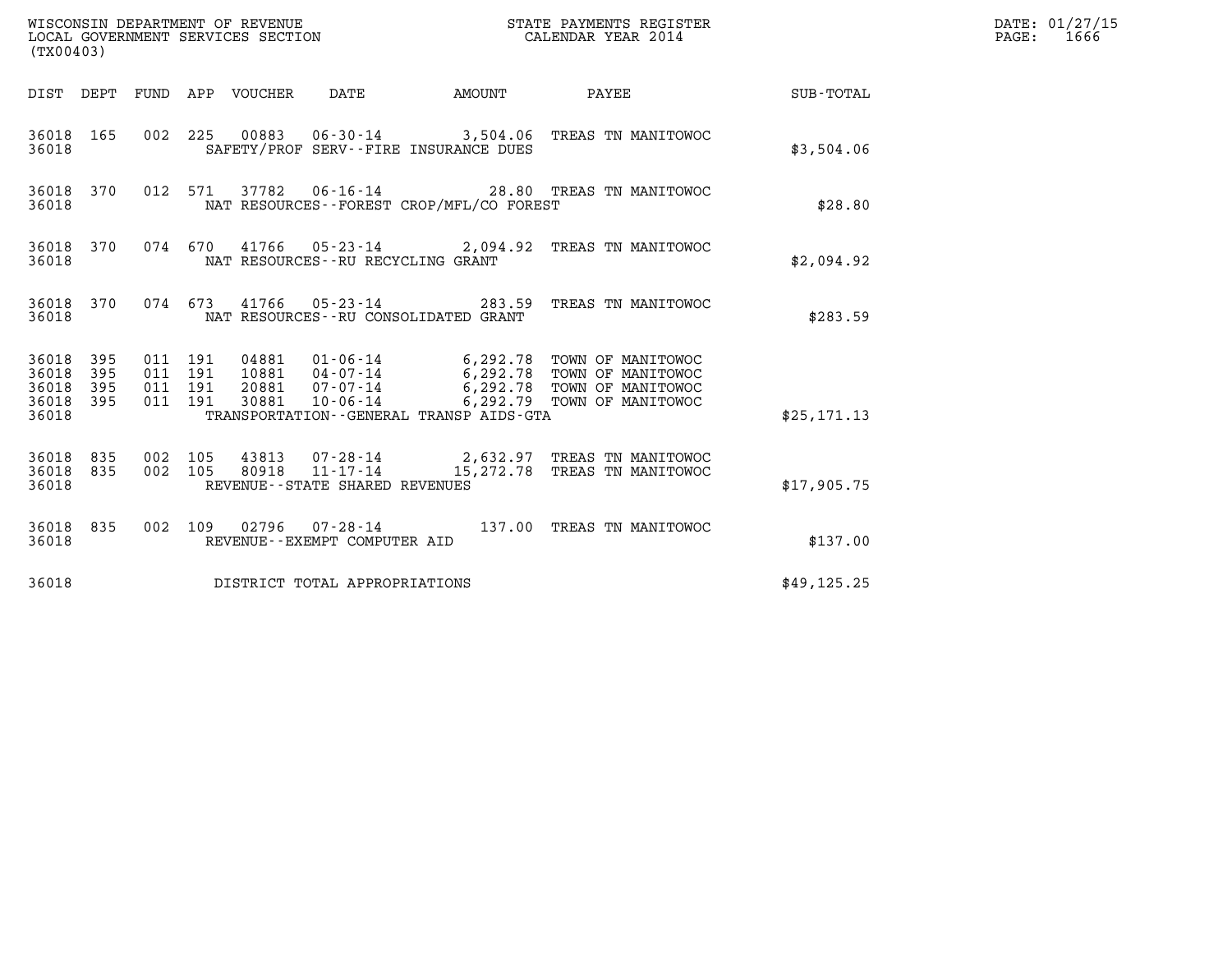| (TX00403)                                                          |                                                                                                                         |        | STATE PAYMENTS REGISTER                                                                                                                                                                  |              | DATE: 01/27/15<br>$\mathtt{PAGE}$ :<br>1667 |
|--------------------------------------------------------------------|-------------------------------------------------------------------------------------------------------------------------|--------|------------------------------------------------------------------------------------------------------------------------------------------------------------------------------------------|--------------|---------------------------------------------|
| DIST DEPT FUND APP VOUCHER                                         | DATE                                                                                                                    | AMOUNT | <b>PAYEE</b>                                                                                                                                                                             | SUB-TOTAL    |                                             |
| 36020 165<br>36020                                                 | 002 225 00884 06-30-14 8,463.66 TREAS TN MANITOWOC RAPIDS<br>SAFETY/PROF SERV--FIRE INSURANCE DUES                      |        |                                                                                                                                                                                          | \$8,463.66   |                                             |
| 36020 370<br>36020                                                 | 012 571 37783 06-16-14 90.03 TREAS TN MANITOWOC RAPIDS<br>NAT RESOURCES--FOREST CROP/MFL/CO FOREST                      |        |                                                                                                                                                                                          | \$90.03      |                                             |
| 36020 370<br>36020                                                 | 012 579 19502 04-16-14 20.29 TREAS TN MANITOWOC RAPIDS<br>NAT RESOURCES--AIDS IN LIEU OF TAXES                          |        |                                                                                                                                                                                          | \$20.29      |                                             |
| 36020 370<br>36020                                                 | 074 670 41767 05-23-14 8,035.69 TREAS TN MANITOWOC RAPIDS<br>NAT RESOURCES--RU RECYCLING GRANT                          |        |                                                                                                                                                                                          | \$8,035.69   |                                             |
| 36020 395<br>36020<br>395<br>395<br>36020<br>395<br>36020<br>36020 | 011 191<br>04882<br>011 191<br>10882<br>011 191<br>20882<br>011 191<br>30882<br>TRANSPORTATION--GENERAL TRANSP AIDS-GTA |        | 01-06-14 27,505.12 TOWN OF MANITOWOC RAPIDS<br>04-07-14 27,505.12 TOWN OF MANITOWOC RAPIDS<br>07-07-14 27,505.12 IOWN OF MANITOWOC RAPIDS<br>10-06-14 27,505.13 TOWN OF MANITOWOC RAPIDS | \$110,020.49 |                                             |
| 36020 835<br>835<br>36020<br>36020                                 | 002 105<br>43814<br>002 105<br>$11 - 17 - 14$<br>80919<br>REVENUE - - STATE SHARED REVENUES                             |        | 07-28-14 7,486.26 TREAS TN MANITOWOC RAPIDS<br>42,449.12 TREAS TN MANITOWOC RAPIDS                                                                                                       | \$49,935.38  |                                             |
| 36020 835<br>36020                                                 | 002 109 02797 07-28-14<br>REVENUE--EXEMPT COMPUTER AID                                                                  |        | 237.00 TREAS TN MANITOWOC RAPIDS                                                                                                                                                         | \$237.00     |                                             |
| 36020                                                              | DISTRICT TOTAL APPROPRIATIONS                                                                                           |        |                                                                                                                                                                                          | \$176,802.54 |                                             |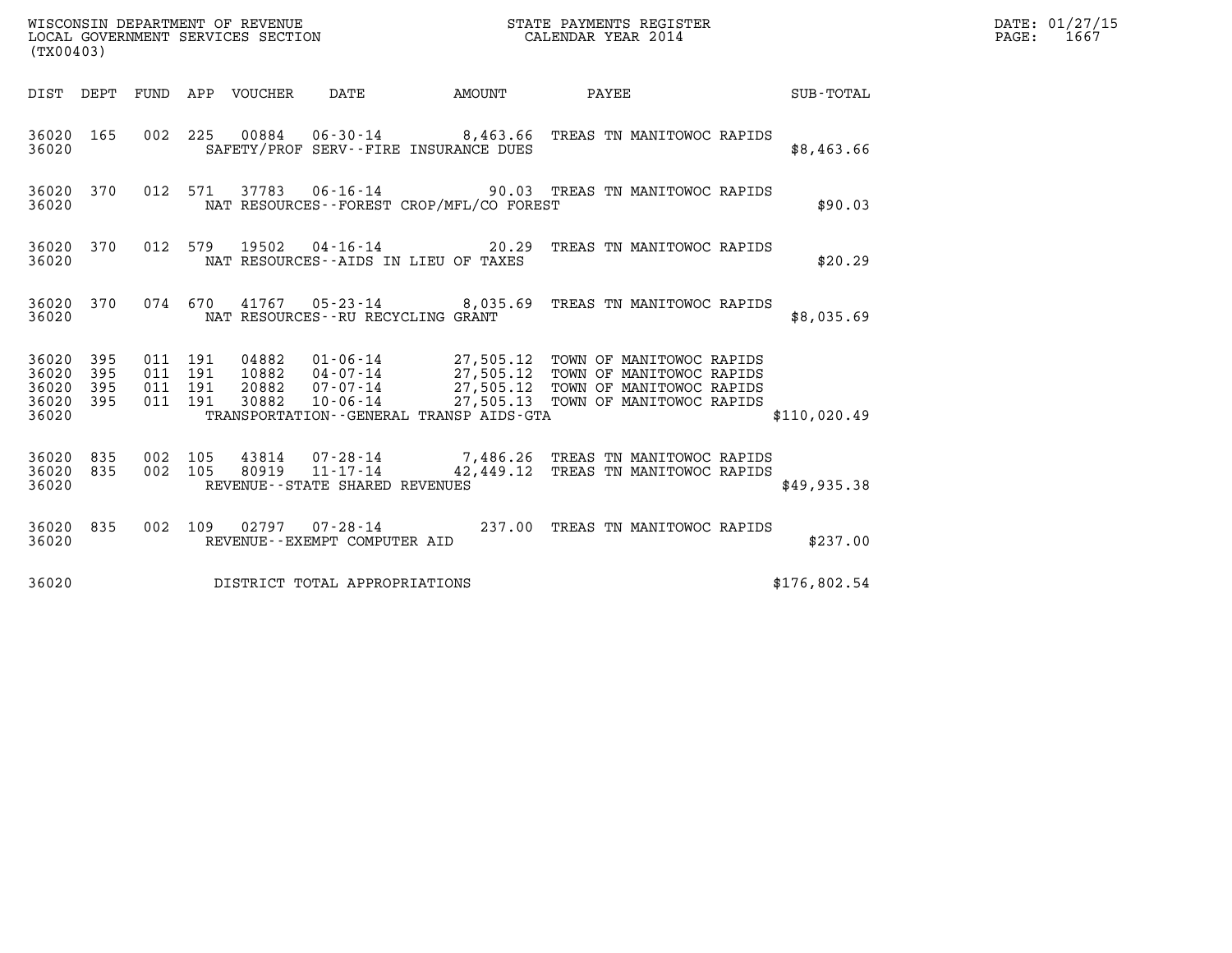| (TX00403)                                         |            |                    |                    |                                 |                                               |                                          |                                                                                                                                                                            |              | DATE: 01/27/15<br>$\mathtt{PAGE:}$<br>1668 |
|---------------------------------------------------|------------|--------------------|--------------------|---------------------------------|-----------------------------------------------|------------------------------------------|----------------------------------------------------------------------------------------------------------------------------------------------------------------------------|--------------|--------------------------------------------|
|                                                   |            |                    |                    | DIST DEPT FUND APP VOUCHER DATE |                                               | AMOUNT PAYEE                             |                                                                                                                                                                            | SUB-TOTAL    |                                            |
| 36022                                             | 36022 165  |                    |                    |                                 |                                               | SAFETY/PROF SERV--FIRE INSURANCE DUES    | 002 225 00885 06-30-14 2,336.04 TREAS TN MAPLE GROVE                                                                                                                       | \$2,336.04   |                                            |
| 36022                                             | 36022 370  |                    |                    |                                 |                                               | NAT RESOURCES--FOREST CROP/MFL/CO FOREST | 012 571 37784 06-16-14 290.45 TREAS TN MAPLE GROVE                                                                                                                         | \$290.45     |                                            |
| 36022                                             | 36022 370  |                    |                    |                                 | NAT RESOURCES--RU RECYCLING GRANT             |                                          | 074 670 41768 05-23-14 2,252.20 TREAS TN MAPLE GROVE                                                                                                                       | \$2,252.20   |                                            |
| 36022                                             |            |                    |                    |                                 |                                               | NAT RESOURCES - - RU CONSOLIDATED GRANT  | 36022 370 074 673 41768 05-23-14 216.67 TREAS TN MAPLE GROVE                                                                                                               | \$216.67     |                                            |
| 36022 395<br>36022<br>36022<br>36022 395<br>36022 | 395<br>395 | 011 191<br>011 191 | 011 191<br>011 191 | 04883<br>20883<br>30883         |                                               | TRANSPORTATION--GENERAL TRANSP AIDS-GTA  | 01-06-14 33,353.33 TOWN OF MAPLE GROVE<br>10883 04-07-14 33,353.33 TOWN OF MAPLE GROVE<br>07-07-14 33,353.33 TOWN OF MAPLE GROVE<br>10-06-14 33,353.35 TOWN OF MAPLE GROVE | \$133,413.34 |                                            |
| 36022 835<br>36022 835<br>36022                   |            | 002 105<br>002 105 |                    | 43815<br>80920                  | 11-17-14<br>REVENUE - - STATE SHARED REVENUES |                                          | 07-28-14 9,917.52 TREAS TN MAPLE GROVE<br>56,199.57 TREAS TN MAPLE GROVE                                                                                                   | \$66,117.09  |                                            |
| 36022 835<br>36022                                |            |                    |                    |                                 | REVENUE--EXEMPT COMPUTER AID                  |                                          | 002 109 02798 07-28-14 15.00 TREAS TN MAPLE GROVE                                                                                                                          | \$15.00      |                                            |
| 36022                                             |            |                    |                    |                                 | DISTRICT TOTAL APPROPRIATIONS                 |                                          |                                                                                                                                                                            | \$204,640.79 |                                            |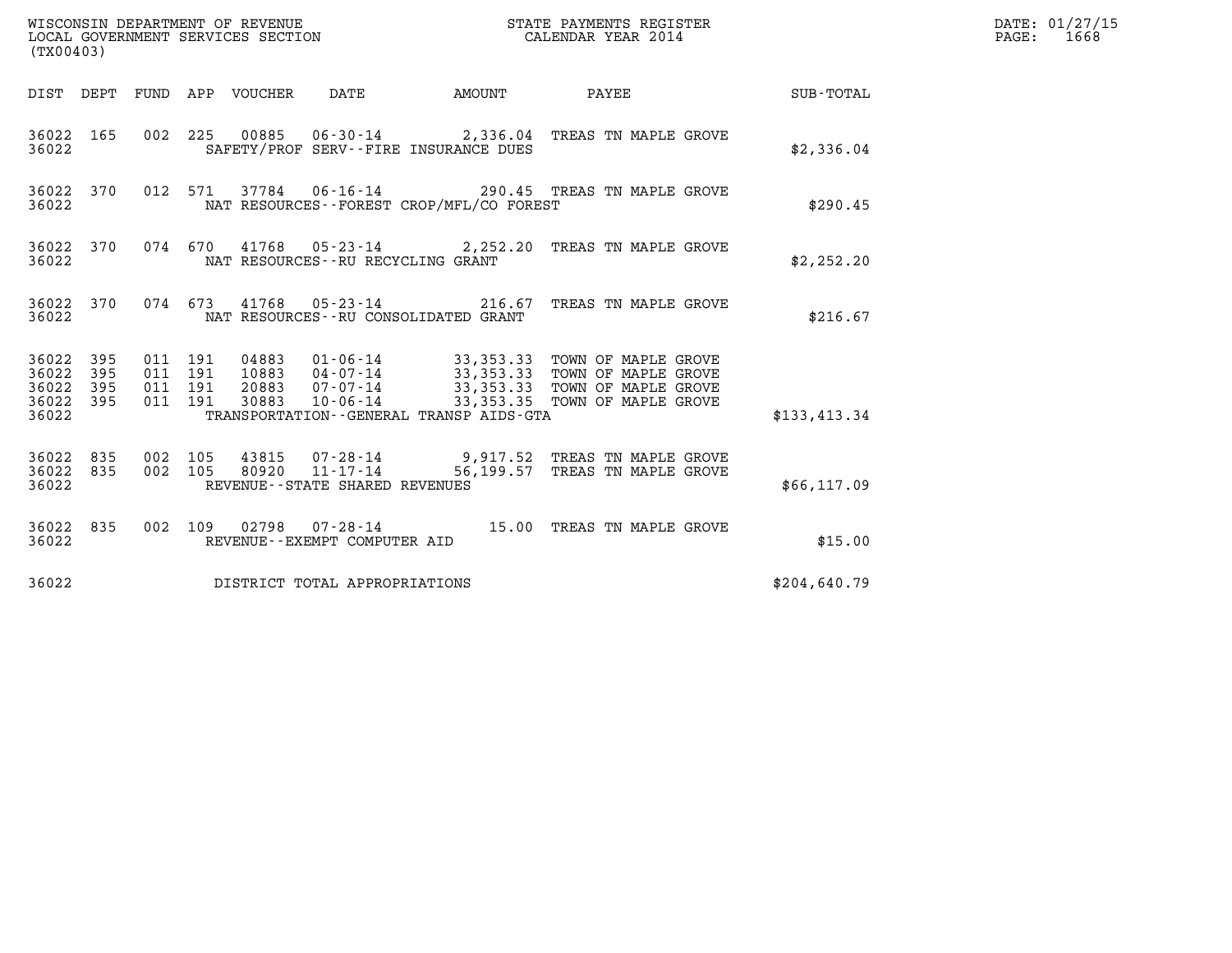| (TX00403)                                         |            |                    |                               |                                 | WISCONSIN DEPARTMENT OF REVENUE<br>LOCAL GOVERNMENT SERVICES SECTION |                                                                                                                                                                                                                     | STATE PAYMENTS REGISTER<br>CALENDAR YEAR 2014                         |              | DATE: 01/27/15<br>$\mathtt{PAGE:}$<br>1669 |
|---------------------------------------------------|------------|--------------------|-------------------------------|---------------------------------|----------------------------------------------------------------------|---------------------------------------------------------------------------------------------------------------------------------------------------------------------------------------------------------------------|-----------------------------------------------------------------------|--------------|--------------------------------------------|
|                                                   |            |                    |                               | DIST DEPT FUND APP VOUCHER DATE |                                                                      | AMOUNT                                                                                                                                                                                                              | <b>PAYEE</b>                                                          | SUB-TOTAL    |                                            |
| 36024                                             | 36024 165  |                    |                               |                                 |                                                                      | SAFETY/PROF SERV--FIRE INSURANCE DUES                                                                                                                                                                               | 002 225 00886 06-30-14 4,546.30 TREAS TN MEEME                        | \$4,546.30   |                                            |
| 36024                                             | 36024 370  |                    |                               |                                 |                                                                      | NAT RESOURCES--FOREST CROP/MFL/CO FOREST                                                                                                                                                                            | 012 571 37785 06-16-14 92.78 TREAS TN MEEME                           | \$92.78      |                                            |
| 36024                                             | 36024 370  |                    |                               |                                 | NAT RESOURCES--RU RECYCLING GRANT                                    |                                                                                                                                                                                                                     | 074 670 41769 05-23-14 5,969.59 TREAS TN MEEME                        | \$5,969.59   |                                            |
| 36024                                             |            |                    |                               |                                 |                                                                      | NAT RESOURCES -- RU CONSOLIDATED GRANT                                                                                                                                                                              | 36024 370 074 673 41769 05-23-14 377.60 TREAS TN MEEME                | \$377.60     |                                            |
| 36024 395<br>36024<br>36024<br>36024 395<br>36024 | 395<br>395 | 011 191            | 011 191<br>011 191<br>011 191 |                                 |                                                                      | 04884 01-06-14 27,330.47 TOWN OF MEEME<br>10884 04-07-14 27,330.47 TOWN OF MEEME<br>20884  07-07-14  27,330.47 TOWN OF MEEME<br>30884  10-06-14  27,330.47 TOWN OF MEEME<br>TRANSPORTATION--GENERAL TRANSP AIDS-GTA | 27,330.47 TOWN OF MEEME                                               | \$109,321.88 |                                            |
| 36024 835<br>36024 835<br>36024                   |            | 002 105<br>002 105 |                               | 80921                           | $11 - 17 - 14$<br>REVENUE - - STATE SHARED REVENUES                  |                                                                                                                                                                                                                     | 43816  07-28-14  5,501.57  TREAS TN MEEME<br>32,627.86 TREAS TN MEEME | \$38,129.43  |                                            |
| 36024 835<br>36024                                |            |                    |                               |                                 | REVENUE--EXEMPT COMPUTER AID                                         |                                                                                                                                                                                                                     | 002 109 02799 07-28-14 35.00 TREAS TN MEEME                           | \$35.00      |                                            |
| 36024                                             |            |                    |                               |                                 | DISTRICT TOTAL APPROPRIATIONS                                        |                                                                                                                                                                                                                     |                                                                       | \$158,472.58 |                                            |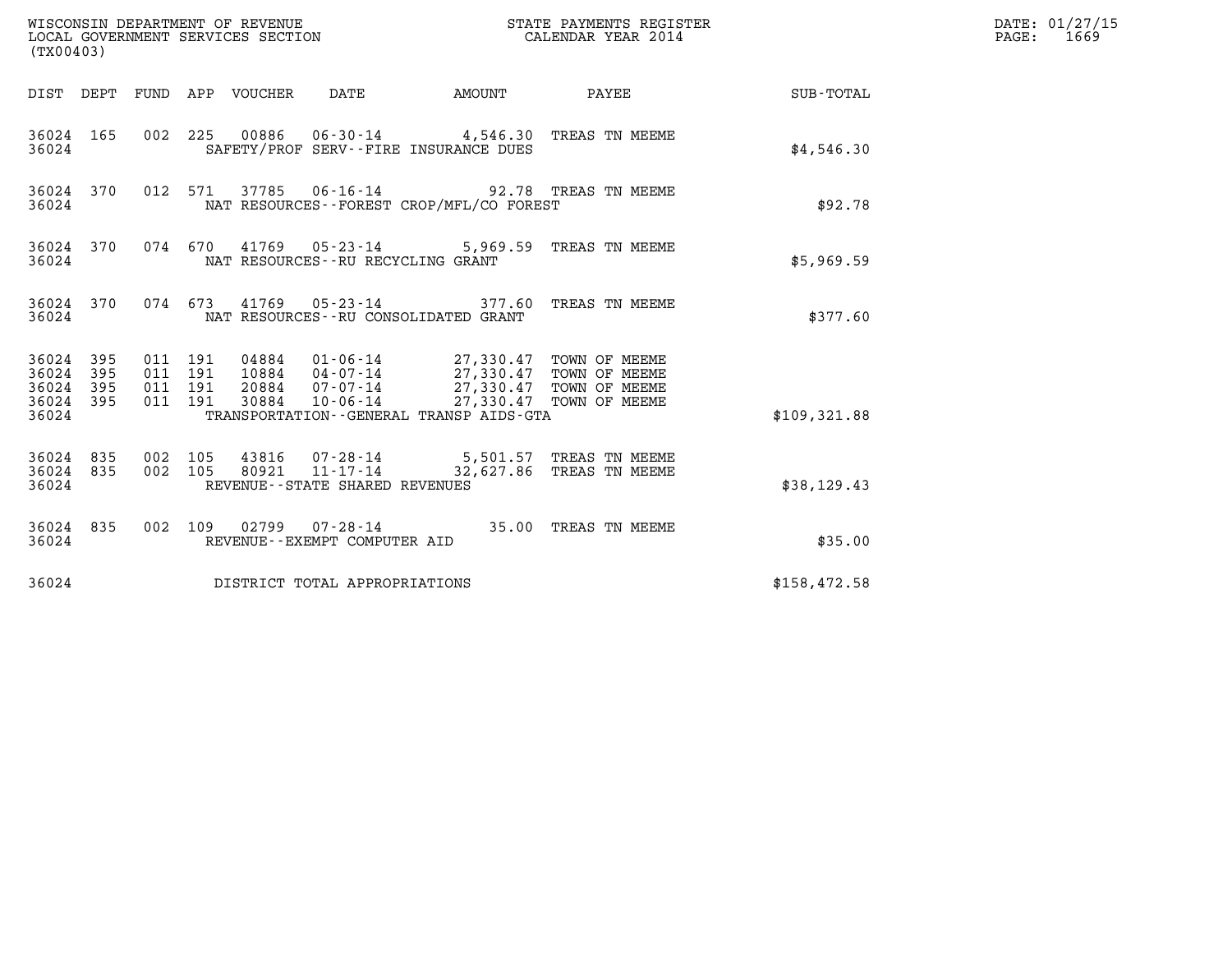| WISCONSIN DEPARTMENT OF REVENUE<br>LOCAL GOVERNMENT SERVICES SECTION<br>(TY) | STATE PAYMENTS REGISTER<br>CALENDAR YEAR 2014 | DATE: 01/27/15<br>1670<br>PAGE: |
|------------------------------------------------------------------------------|-----------------------------------------------|---------------------------------|

| (TX00403)                                                                                         |                                                                                                                                                                                                                                                                                       |                          |                  |
|---------------------------------------------------------------------------------------------------|---------------------------------------------------------------------------------------------------------------------------------------------------------------------------------------------------------------------------------------------------------------------------------------|--------------------------|------------------|
| DIST DEPT                                                                                         | FUND APP VOUCHER DATE<br><b>AMOUNT</b>                                                                                                                                                                                                                                                | PAYEE                    | <b>SUB-TOTAL</b> |
| 165<br>002<br>36026<br>36026                                                                      | 225<br>00887  06-30-14  3,593.91  TREAS TN MISHICOT<br>SAFETY/PROF SERV--FIRE INSURANCE DUES                                                                                                                                                                                          |                          | \$3,593.91       |
| 000<br>36026<br>370<br>36026<br>370<br>000<br>36026                                               | 06-19-14 210.87 TREAS TOWN MISHICOT<br>09-11-14 214.75 TREAS TOWN MICHICOT<br>001<br>01DNR<br>001<br>02DNR<br>NAT RESOURCES-SEVERANCE/YIELD/WITHDRAWAL                                                                                                                                |                          | \$425.62         |
| 370<br>012<br>36026<br>36026                                                                      | 571<br>37786<br>06-16-14 176.93 TREAS TN MISHICOT<br>NAT RESOURCES - - FOREST CROP/MFL/CO FOREST                                                                                                                                                                                      |                          | \$176.93         |
| 370<br>36026<br>36026                                                                             | 074 670<br>41770  05-23-14  938.91<br>NAT RESOURCES - - RU RECYCLING GRANT                                                                                                                                                                                                            | TREAS TN MISHICOT        | \$938.91         |
| 36026 370<br>36026                                                                                | 074 673<br>41770  05-23-14  334.90  TREAS TN MISHICOT<br>NAT RESOURCES - - RU CONSOLIDATED GRANT                                                                                                                                                                                      |                          | \$334.90         |
| 395<br>36026<br>011<br>36026<br>395<br>011<br>36026<br>395<br>011<br>36026<br>395<br>011<br>36026 | 01-06-14 27,954.98 TOWN OF MISHICOT<br>04-07-14 27,954.98 TOWN OF MISHICOT<br>191<br>04885<br>191<br>10885<br>07-07-14 27,954.98 TOWN OF MISHICOT<br>10-06-14 27,955.00 TOWN OF MISHICOT<br>191<br>20885<br>$07 - 07 - 14$<br>191<br>30885<br>TRANSPORTATION--GENERAL TRANSP AIDS-GTA |                          | \$111,819.94     |
| 835<br>002<br>36026<br>36026<br>835<br>002<br>36026                                               | 105<br>43817<br>07-28-14 9,777.56 TREAS TN MISHICOT<br>11-17-14 55,406.15 TREAS TN MISHICOT<br>105<br>80922<br>REVENUE - - STATE SHARED REVENUES                                                                                                                                      |                          | \$65,183.71      |
| 002<br>36026<br>835<br>36026                                                                      | $07 - 28 - 14$<br>109<br>02800<br>REVENUE--EXEMPT COMPUTER AID                                                                                                                                                                                                                        | 265.00 TREAS TN MISHICOT | \$265.00         |
| 36026                                                                                             | DISTRICT TOTAL APPROPRIATIONS                                                                                                                                                                                                                                                         |                          | \$182,738.92     |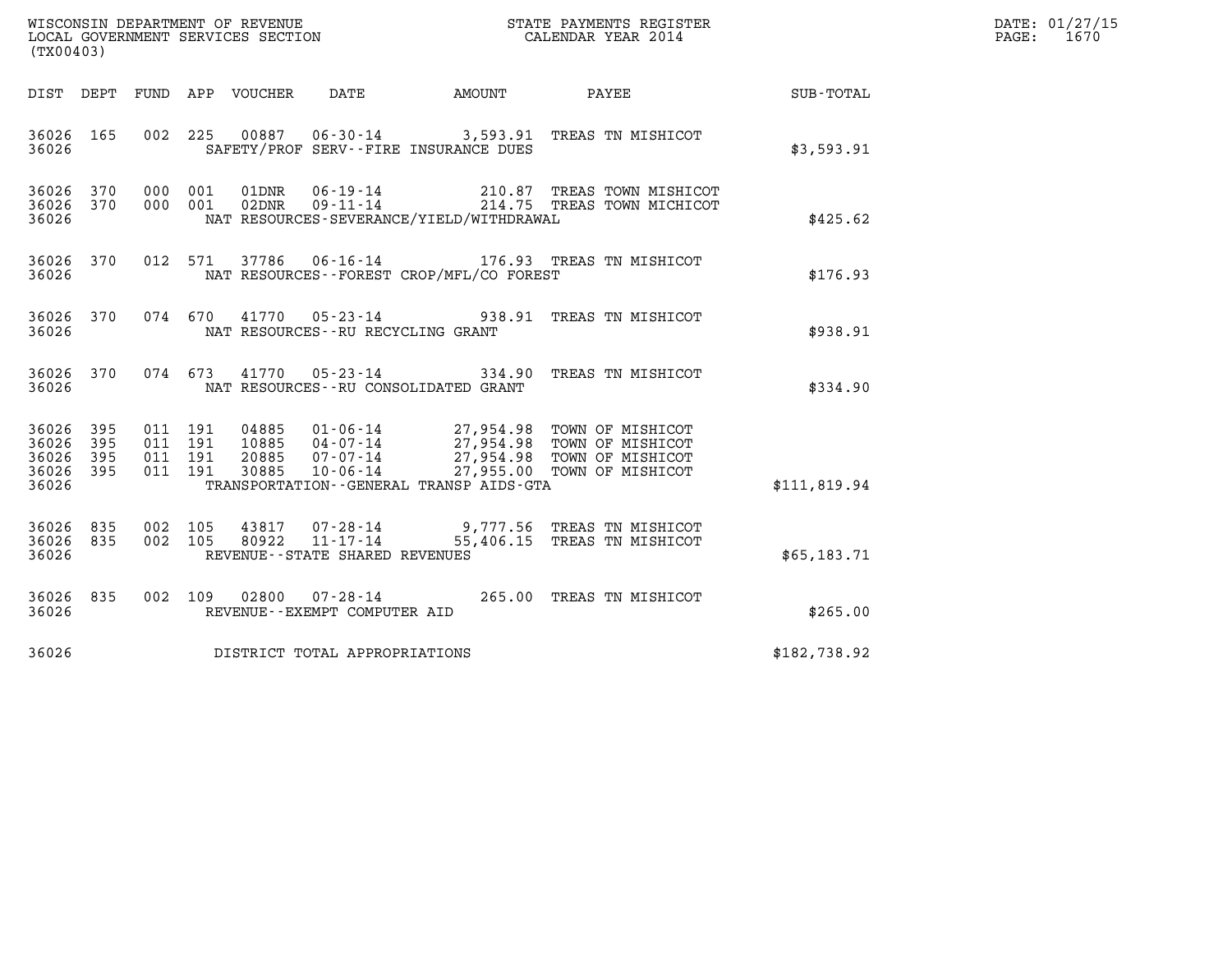| (TX00403)                                     |                   |                    |                    |                                  | WISCONSIN DEPARTMENT OF REVENUE<br>LOCAL GOVERNMENT SERVICES SECTION |                                          | STATE PAYMENTS REGISTER<br>CALENDAR YEAR 2014                                                                         |              | DATE: 01/27/15<br>$\mathtt{PAGE}$ :<br>1671 |
|-----------------------------------------------|-------------------|--------------------|--------------------|----------------------------------|----------------------------------------------------------------------|------------------------------------------|-----------------------------------------------------------------------------------------------------------------------|--------------|---------------------------------------------|
|                                               |                   |                    |                    | DIST DEPT FUND APP VOUCHER       | DATE                                                                 | <b>EXAMPLE THE AMOUNT</b>                | PAYEE                                                                                                                 | SUB-TOTAL    |                                             |
| 36028 165<br>36028                            |                   |                    |                    |                                  | SAFETY/PROF SERV--FIRE INSURANCE DUES                                |                                          | 002 225 00888 06-30-14 8,823.05 TREAS TN NEWTON                                                                       | \$8,823.05   |                                             |
| 36028 370<br>36028                            |                   |                    |                    |                                  |                                                                      | NAT RESOURCES--FOREST CROP/MFL/CO FOREST | 012 571 37787 06-16-14 98.87 TREAS TN NEWTON                                                                          | \$98.87      |                                             |
| 36028 370<br>36028                            |                   |                    | 074 670            |                                  | NAT RESOURCES--RU RECYCLING GRANT                                    |                                          | 41771  05-23-14  12,454.75  TREAS TN NEWTON                                                                           | \$12,454.75  |                                             |
| 36028 370<br>36028                            |                   |                    |                    |                                  | NAT RESOURCES - - RU CONSOLIDATED GRANT                              |                                          | 074 673 41771 05-23-14 594.01 TREAS TN NEWTON                                                                         | \$594.01     |                                             |
| 36028 395<br>36028<br>36028<br>36028<br>36028 | 395<br>395<br>395 | 011 191<br>011 191 | 011 191<br>011 191 | 04886<br>10886<br>20886<br>30886 | 04-07-14<br>07-07-14<br>$10 - 06 - 14$                               | TRANSPORTATION--GENERAL TRANSP AIDS-GTA  | 01-06-14 33,649.71 TOWN OF NEWTON<br>33,649.71 TOWN OF NEWTON<br>33,649.71 TOWN OF NEWTON<br>33,649.73 TOWN OF NEWTON | \$134,598.86 |                                             |
| 36028 835<br>36028<br>36028                   | 835               | 002 105<br>002 105 |                    | 43818<br>80923                   | 07-28-14<br>11-17-14<br>REVENUE - - STATE SHARED REVENUES            |                                          | 6,169.16 TREAS TN NEWTON<br>40,126.88 TREAS TN NEWTON                                                                 | \$46, 296.04 |                                             |
| 36028 835<br>36028                            |                   |                    |                    |                                  | REVENUE--EXEMPT COMPUTER AID                                         |                                          | 002 109 02801 07-28-14 474.00 TREAS TN NEWTON                                                                         | \$474.00     |                                             |
| 36028                                         |                   |                    |                    |                                  | DISTRICT TOTAL APPROPRIATIONS                                        |                                          |                                                                                                                       | \$203,339.58 |                                             |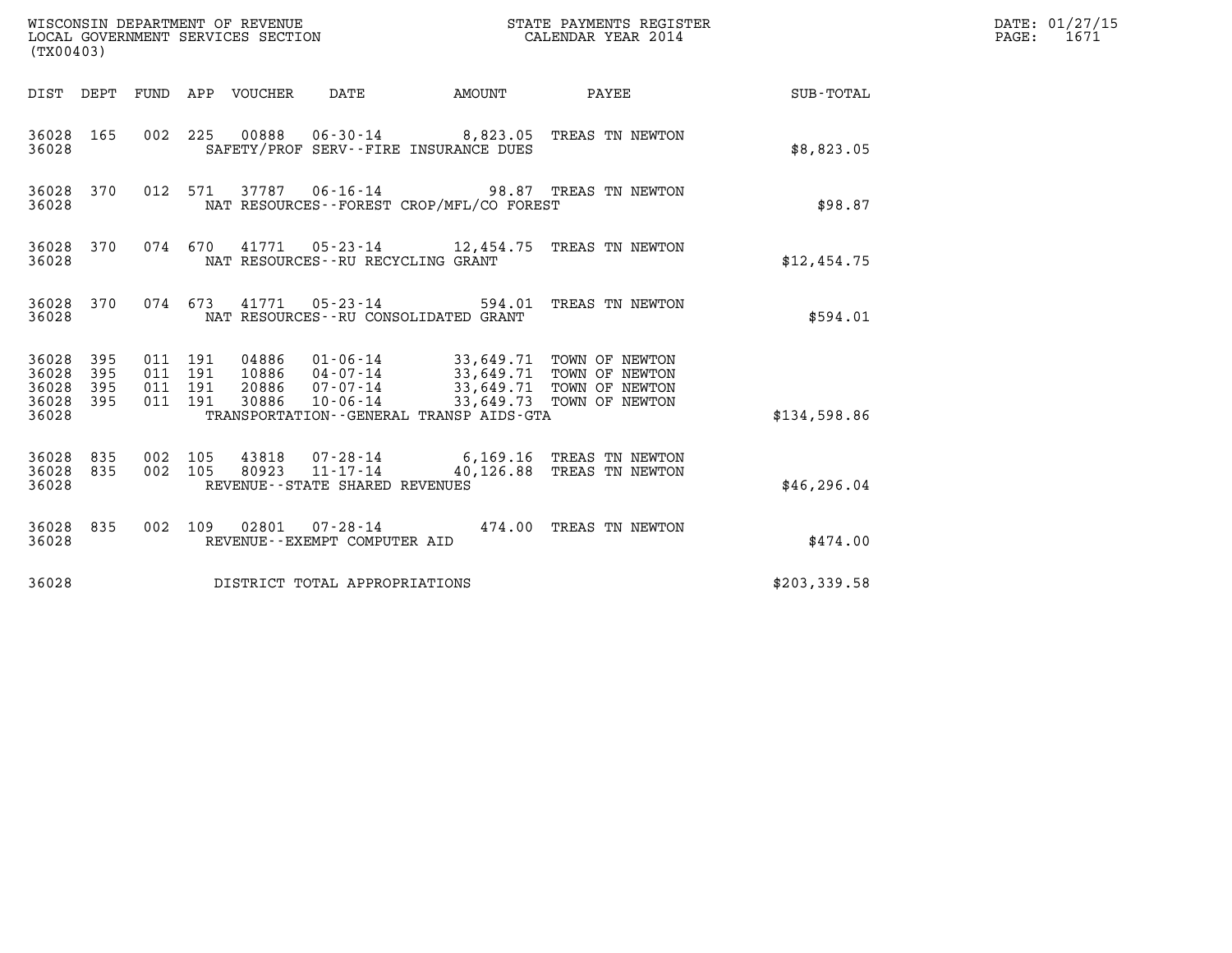| (TX00403)                                         |            |         |                               | WISCONSIN DEPARTMENT OF REVENUE<br>LOCAL GOVERNMENT SERVICES SECTION |                                                        |                                              | STATE PAYMENTS REGISTER<br>CALENDAR YEAR 2014                                                                                                                                                                                                                          |              | DATE: 01/27/15<br>PAGE: 1672 |
|---------------------------------------------------|------------|---------|-------------------------------|----------------------------------------------------------------------|--------------------------------------------------------|----------------------------------------------|------------------------------------------------------------------------------------------------------------------------------------------------------------------------------------------------------------------------------------------------------------------------|--------------|------------------------------|
|                                                   |            |         |                               | DIST DEPT FUND APP VOUCHER                                           |                                                        |                                              | DATE AMOUNT PAYEE                                                                                                                                                                                                                                                      | SUB-TOTAL    |                              |
| 36030 165<br>36030                                |            |         | 002 225                       | 00889                                                                |                                                        | SAFETY/PROF SERV--FIRE INSURANCE DUES        | 06-30-14 3,072.79 TREAS TN ROCKLAND                                                                                                                                                                                                                                    | \$3,072.79   |                              |
| 36030 370<br>36030                                |            |         |                               |                                                                      |                                                        | NAT RESOURCES -- FOREST CROP/MFL/CO FOREST   | 012 571 37788 06-16-14 45.53 TREAS TN ROCKLAND                                                                                                                                                                                                                         | \$45.53      |                              |
| 36030 370<br>36030 370<br>36030                   |            |         | 012 579<br>012 579            |                                                                      |                                                        | NAT RESOURCES--AIDS IN LIEU OF TAXES         | 19503  04-16-14   1,266.70 TREAS TN ROCKLAND<br>19503  04-16-14   2,435.03 TREAS TN ROCKLAND                                                                                                                                                                           | \$3,701.73   |                              |
| 36030 370<br>36030                                |            |         | 074 670                       | 41772                                                                | NAT RESOURCES--RU RECYCLING GRANT                      |                                              | 05-23-14 4,048.11 TREAS TN ROCKLAND                                                                                                                                                                                                                                    | \$4,048.11   |                              |
| 36030                                             | 36030 370  |         | 074 673                       |                                                                      | 41772 05-23-14                                         | NAT RESOURCES - - RU CONSOLIDATED GRANT      | 260.16 TREAS TN ROCKLAND                                                                                                                                                                                                                                               | \$260.16     |                              |
| 36030 395<br>36030<br>36030<br>36030 395<br>36030 | 395<br>395 | 011 191 | 011 191<br>011 191<br>011 191 | 30887                                                                | $10 - 06 - 14$                                         | TRANSPORTATION - - GENERAL TRANSP AIDS - GTA | 04887  01-06-14  28,039.66  TOWN OF ROCKLAND<br>10887  04-07-14  28,039.66  TOWN OF ROCKLAND<br>20887  07-07-14  28,039.66  TOWN OF ROCKLAND<br>28,039.68 TOWN OF ROCKLAND                                                                                             | \$112,158.66 |                              |
| 36030 505<br>36030                                |            |         | 002 743                       |                                                                      | DOA--HOUSING ASSISTANCE GRANTS                         |                                              | 08629  06-09-14  27,825.00  TREAS TN ROCKLAND                                                                                                                                                                                                                          | \$27,825.00  |                              |
| 36030 835<br>36030 835<br>36030                   |            |         | 002 105<br>002 105            | 43819<br>80924                                                       | REVENUE--STATE SHARED REVENUES                         |                                              | $0.7 - 28 - 14$<br>$1.1 - 1.7 - 14$<br>$7.781.97$<br>$7.93$<br>$7.781.97$<br>$7.781.97$<br>$7.781.97$<br>$7.781.97$<br>$7.781.97$<br>$7.781.97$<br>$7.781.97$<br>$7.781.97$<br>$7.781.97$<br>$7.781.97$<br>$7.781.97$<br>$7.781.97$<br>$7.781.97$<br>$7.781.97$<br>$7$ | \$51,879.80  |                              |
| 36030 835<br>36030                                |            |         |                               |                                                                      | 002 109 02802 07-28-14<br>REVENUE--EXEMPT COMPUTER AID |                                              | 214.00 TREAS TN ROCKLAND                                                                                                                                                                                                                                               | \$214.00     |                              |
| 36030 835<br>36030                                |            |         |                               |                                                                      |                                                        | DOA-PAYMENT FOR MUNICIPAL SERVICES AID       | 002 501 00002 02-03-14 251.40 TREAS TN ROCKLAND                                                                                                                                                                                                                        | \$251.40     |                              |
| 36030                                             |            |         |                               |                                                                      | DISTRICT TOTAL APPROPRIATIONS                          |                                              |                                                                                                                                                                                                                                                                        | \$203,457.18 |                              |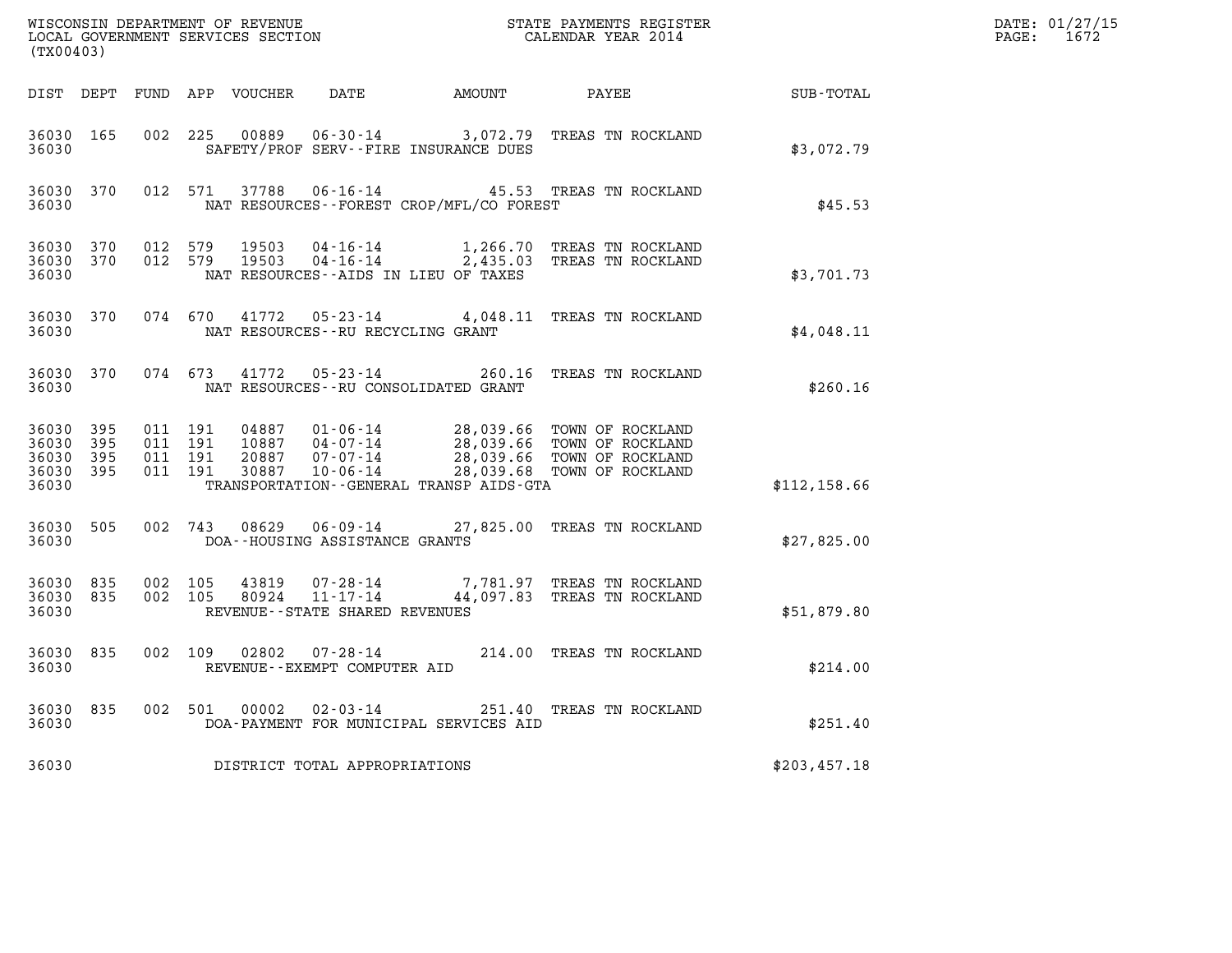| (TX00403)                                             |            |                                          |                                                        |                                                                 |                                              |                                                                                                                                            |                  | DATE: 01/27/15<br>$\mathtt{PAGE:}$<br>1673 |
|-------------------------------------------------------|------------|------------------------------------------|--------------------------------------------------------|-----------------------------------------------------------------|----------------------------------------------|--------------------------------------------------------------------------------------------------------------------------------------------|------------------|--------------------------------------------|
|                                                       |            |                                          | DIST DEPT FUND APP VOUCHER                             | DATE                                                            | AMOUNT                                       | PAYEE                                                                                                                                      | <b>SUB-TOTAL</b> |                                            |
| 36032 165<br>36032                                    |            |                                          |                                                        | SAFETY/PROF SERV--FIRE INSURANCE DUES                           |                                              | 002 225 00890 06-30-14 8,230.06 TREAS TN SCHLESWIG                                                                                         | \$8,230.06       |                                            |
| 36032 370<br>36032                                    |            |                                          | 000 001<br>01DNR                                       |                                                                 | NAT RESOURCES-SEVERANCE/YIELD/WITHDRAWAL     | 06-19-14 650.57 TREAS TOWN SCHLESWIG                                                                                                       | \$850.57         |                                            |
| 36032 370<br>36032                                    |            |                                          | 012 571<br>37789                                       |                                                                 | NAT RESOURCES--FOREST CROP/MFL/CO FOREST     | 06-16-14 336.65 TREAS TN SCHLESWIG                                                                                                         | \$336.65         |                                            |
| 36032 370<br>36032<br>36032<br>36032 370<br>36032     | 370<br>370 | 012 579<br>012 579<br>012 579<br>012 579 |                                                        | NAT RESOURCES--AIDS IN LIEU OF TAXES                            |                                              |                                                                                                                                            | \$173.13         |                                            |
| 36032 370<br>36032                                    |            |                                          | 074 670                                                | NAT RESOURCES - - RU RECYCLING GRANT                            |                                              | 41773  05-23-14  4,111.60  TREAS TN SCHLESWIG                                                                                              | \$4,111.60       |                                            |
| 36032 370<br>36032                                    |            | 074 673                                  | 41773                                                  | $05 - 23 - 14$<br>NAT RESOURCES - - RU CONSOLIDATED GRANT       |                                              | 515.10 TREAS TN SCHLESWIG                                                                                                                  | \$515.10         |                                            |
| 36032 395<br>36032 395<br>36032<br>36032 395<br>36032 | 395        | 011 191<br>011 191                       | 011 191<br>04888<br>10888<br>20888<br>011 191<br>30888 | 07-07-14<br>$10 - 06 - 14$                                      | TRANSPORTATION - - GENERAL TRANSP AIDS - GTA | 01-06-14 29,754.43 TOWN OF SCHLESWIG<br>04-07-14 29,754.43 TOWN OF SCHLESWIG<br>29,754.43 TOWN OF SCHLESWIG<br>29,754.45 TOWN OF SCHLESWIG | \$119,017.74     |                                            |
| 36032 835<br>36032 835<br>36032                       |            | 002 105<br>002 105                       | 43820<br>80925                                         | 07-28-14<br>$11 - 17 - 14$<br>REVENUE - - STATE SHARED REVENUES |                                              | 4,296.33 TREAS TN SCHLESWIG<br>24,354.79 TREAS TN SCHLESWIG                                                                                | \$28,651.12      |                                            |
| 36032 835<br>36032                                    |            | 002 109                                  |                                                        | $02803$ $07 - 28 - 14$<br>REVENUE--EXEMPT COMPUTER AID          |                                              | 42.00 TREAS TN SCHLESWIG                                                                                                                   | \$42.00          |                                            |
| 36032 835<br>36032                                    |            |                                          |                                                        | 021 363 36196 03-24-14<br>REVENUE--LOTTERY CREDIT -             |                                              | 1,539.77 TREAS TN SCHLESWIG                                                                                                                | \$1,539.77       |                                            |
| 36032                                                 |            |                                          |                                                        | DISTRICT TOTAL APPROPRIATIONS                                   |                                              |                                                                                                                                            | \$163, 467.74    |                                            |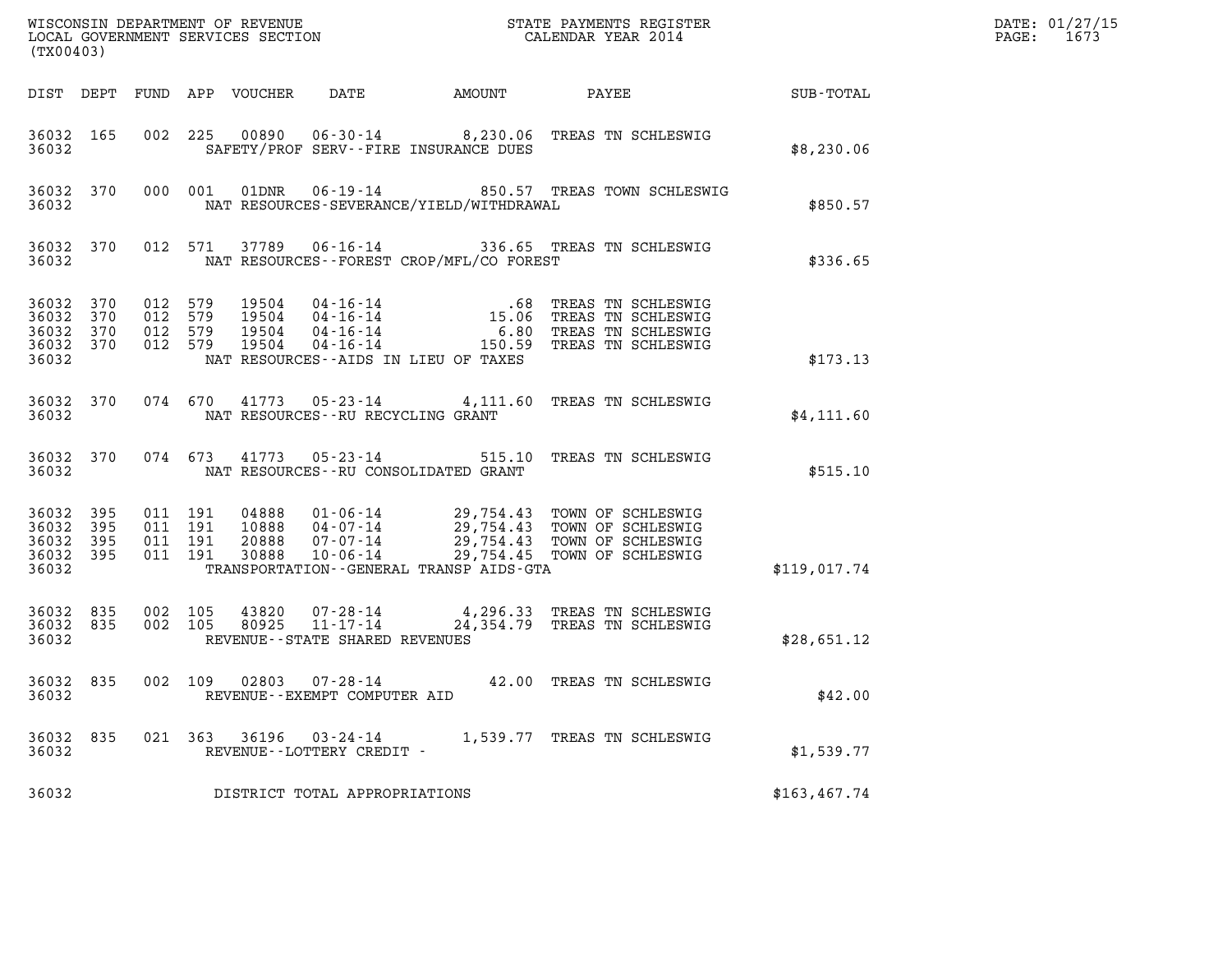| (TX00403)                                         |            |                    |                    |                                 | WISCONSIN DEPARTMENT OF REVENUE<br>LOCAL GOVERNMENT SERVICES SECTION |                                         | STATE PAYMENTS REGISTER<br>CALENDAR YEAR 2014                                                                                                                                             |              | DATE: 01/27/15<br>$\mathtt{PAGE:}$<br>1674 |
|---------------------------------------------------|------------|--------------------|--------------------|---------------------------------|----------------------------------------------------------------------|-----------------------------------------|-------------------------------------------------------------------------------------------------------------------------------------------------------------------------------------------|--------------|--------------------------------------------|
|                                                   |            |                    |                    | DIST DEPT FUND APP VOUCHER DATE |                                                                      | <b>EXAMPLE THE PROPERTY OF STATE</b>    | PAYEE                                                                                                                                                                                     | SUB-TOTAL    |                                            |
| 36034 165<br>36034                                |            |                    |                    |                                 | SAFETY/PROF SERV--FIRE INSURANCE DUES                                |                                         | 002 225 00891 06-30-14 1,617.26 TREAS TN TWO CREEKS                                                                                                                                       | \$1,617.26   |                                            |
| 36034                                             | 36034 370  |                    |                    | 012 579 19505                   | NAT RESOURCES--AIDS IN LIEU OF TAXES                                 |                                         | 04-16-14 12.31 TREAS TN TWO CREEKS                                                                                                                                                        | \$12.31      |                                            |
| 36034 370<br>36034                                |            |                    |                    |                                 | NAT RESOURCES--RU RECYCLING GRANT                                    |                                         | 074 670 41774 05-23-14 778.07 TREAS TN TWO CREEKS                                                                                                                                         | \$778.07     |                                            |
| 36034                                             | 36034 370  |                    |                    |                                 | NAT RESOURCES - - RU CONSOLIDATED GRANT                              |                                         | 074 673 41774 05-23-14 111.20 TREAS TN TWO CREEKS                                                                                                                                         | \$111.20     |                                            |
| 36034 395<br>36034<br>36034<br>36034 395<br>36034 | 395<br>395 | 011 191<br>011 191 | 011 191<br>011 191 | 04889                           |                                                                      | TRANSPORTATION--GENERAL TRANSP AIDS-GTA | 01-06-14 13,379.44 TOWN OF TWO CREEKS<br>10889  04-07-14  13,379.44  TOWN OF TWO CREEKS<br>20889  07-07-14  13,379.44  TOWN OF TWO CREEKS  30889  10-06-14  13,379.44  TOWN OF TWO CREEKS | \$53,517.76  |                                            |
| 36034                                             | 36034 395  |                    |                    |                                 | TRANSPORTATION - - LRIP/TRIP/MSIP GRANTS                             |                                         | 011  278  24717  09-17-14  26,838.58  TREAS  TW  CREEKS                                                                                                                                   | \$26,838.58  |                                            |
| 36034 835<br>36034 835<br>36034                   |            | 002 105            | 002 105            |                                 | REVENUE - - STATE SHARED REVENUES                                    |                                         | 43821 07-28-14 34,964.04 TREAS TN TWO CREEKS<br>80926  11-17-14  198,554.54  TREAS TN TWO CREEKS                                                                                          | \$233,518.58 |                                            |
| 36034                                             |            |                    |                    |                                 | DISTRICT TOTAL APPROPRIATIONS                                        |                                         |                                                                                                                                                                                           | \$316,393.76 |                                            |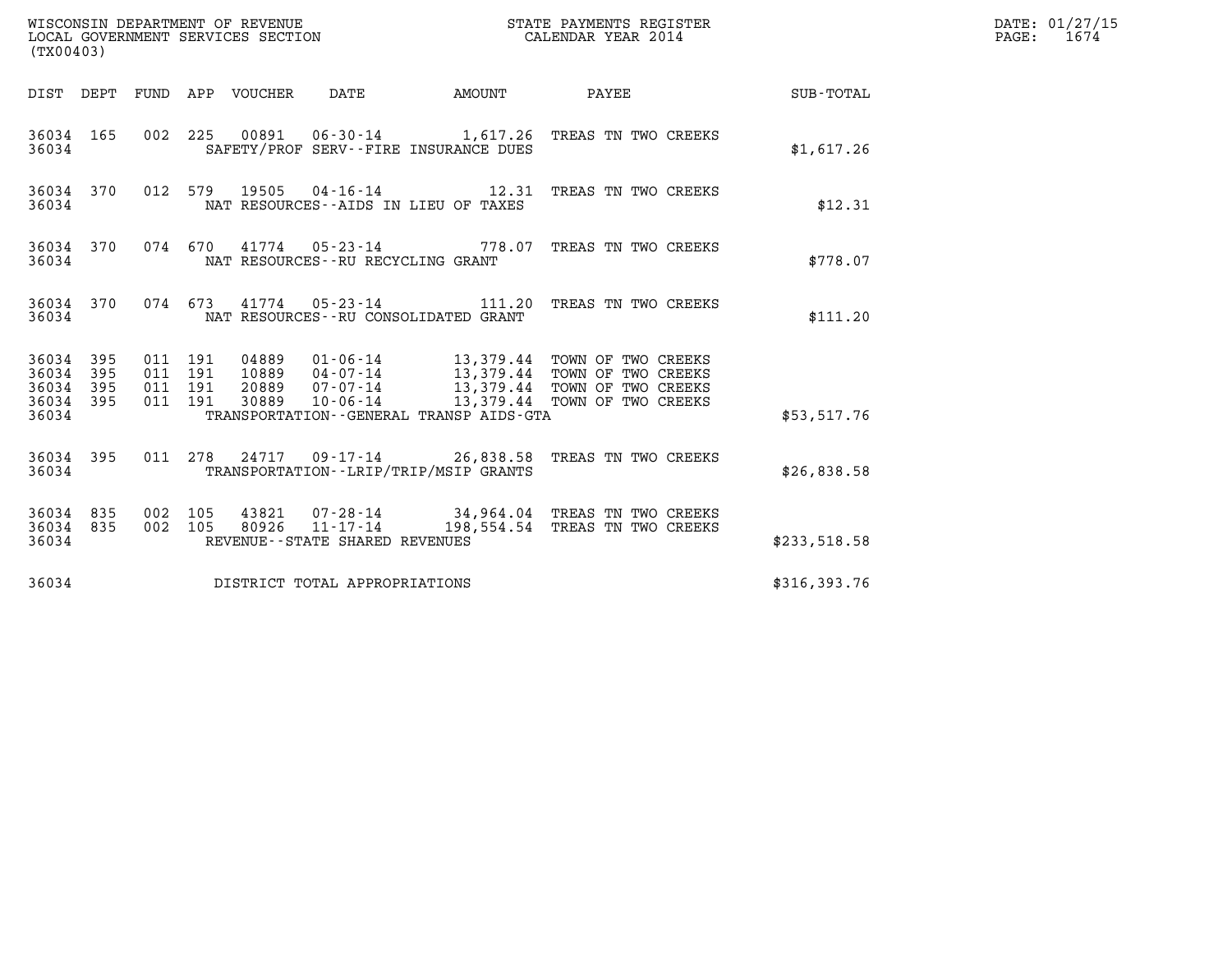|                                           |                              |                                          | WISCONSIN DEPARTMENT OF REVENUE<br>LOCAL GOVERNMENT SERVICES SECTION |                                                              |                                              | STATE PAYMENTS REGISTER<br>CALENDAR YEAR 2014                                                                                |               | DATE: 01/27/15<br>PAGE: 1675 |
|-------------------------------------------|------------------------------|------------------------------------------|----------------------------------------------------------------------|--------------------------------------------------------------|----------------------------------------------|------------------------------------------------------------------------------------------------------------------------------|---------------|------------------------------|
| (TX00403)                                 |                              |                                          |                                                                      |                                                              |                                              |                                                                                                                              |               |                              |
|                                           |                              |                                          | DIST DEPT FUND APP VOUCHER DATE                                      |                                                              | AMOUNT                                       | PAYEE                                                                                                                        | SUB-TOTAL     |                              |
| 36036 165<br>36036                        |                              | 002 225                                  | 00892                                                                |                                                              | SAFETY/PROF SERV--FIRE INSURANCE DUES        | 06-30-14 5,534.62 TREAS TN TWO RIVERS                                                                                        | \$5,534.62    |                              |
| 36036 370<br>36036                        |                              | 012 571                                  |                                                                      | 37790 06-16-14                                               | NAT RESOURCES - - FOREST CROP/MFL/CO FOREST  | 66.96 TREAS TN TWO RIVERS                                                                                                    | \$66.96       |                              |
| 36036 370<br>36036<br>36036               | 370                          | 012 579<br>012 579                       | 19506<br>19506                                                       | 04-16-14                                                     | NAT RESOURCES--AIDS IN LIEU OF TAXES         | 15.13 TREAS TN TWO RIVERS<br>04-16-14 2,514.05 TREAS TN TWO RIVERS                                                           | \$2,529.18    |                              |
| 36036 370<br>36036                        |                              |                                          |                                                                      | NAT RESOURCES - - RU RECYCLING GRANT                         |                                              | 074 670 41775 05-23-14 7,505.91 TREAS TN TWO RIVERS                                                                          | \$7,505.91    |                              |
| 36036 370<br>36036                        |                              | 074 673                                  | 41775                                                                | 05-23-14                                                     | NAT RESOURCES - - RU CONSOLIDATED GRANT      | 464.84 TREAS TN TWO RIVERS                                                                                                   | \$464.84      |                              |
| 36036<br>36036<br>36036<br>36036<br>36036 | - 395<br>395<br>395<br>- 395 | 011 191<br>011 191<br>011 191<br>011 191 | 04890<br>10890<br>20890<br>30890                                     | $01 - 06 - 14$<br>04-07-14<br>$07 - 07 - 14$<br>10-06-14     | TRANSPORTATION - - GENERAL TRANSP AIDS - GTA | 22,064.43 TOWN OF TWO RIVERS<br>22,064.43 TOWN OF TWO RIVERS<br>22,064.43 TOWN OF TWO RIVERS<br>22,064.44 TOWN OF TWO RIVERS | \$88, 257.73  |                              |
| 36036<br>36036 835<br>36036               | 835                          | 002 105<br>002 105                       | 43822                                                                | 07-28-14<br>80927 11-17-14<br>REVENUE--STATE SHARED REVENUES |                                              | 9,044.72 TREAS TN TWO RIVERS<br>51,305.10 TREAS TN TWO RIVERS                                                                | \$60,349.82   |                              |
| 36036 835<br>36036                        |                              | 002 109                                  | 02804                                                                | 07-28-14<br>REVENUE--EXEMPT COMPUTER AID                     |                                              | 70.00 TREAS TN TWO RIVERS                                                                                                    | \$70.00       |                              |
| 36036 835<br>36036                        |                              | 002 501                                  | 00002                                                                | $02 - 03 - 14$                                               | DOA-PAYMENT FOR MUNICIPAL SERVICES AID       | 416.24 TREAS TN TWO RIVERS                                                                                                   | \$416.24      |                              |
| 36036                                     |                              |                                          |                                                                      | DISTRICT TOTAL APPROPRIATIONS                                |                                              |                                                                                                                              | \$165, 195.30 |                              |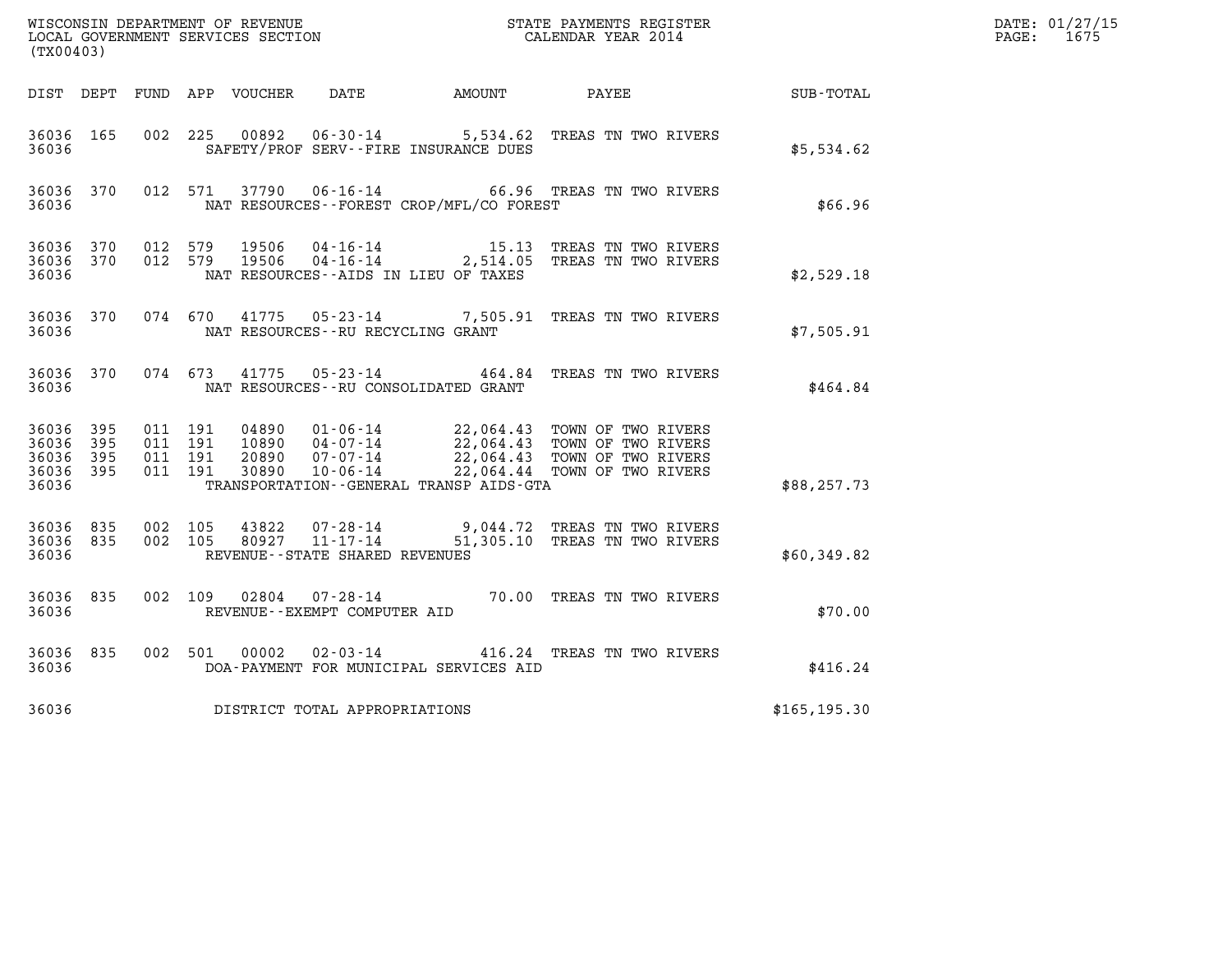| (TX00403)                       |                    |                |                                            |                                                                                                                                                                                                                                                                                                                                 |              | WISCONSIN DEPARTMENT OF REVENUE<br>LOCAL GOVERNMENT SERVICES SECTION<br>CALENDAR YEAR 2014<br>CALENDAR YEAR 2014 |
|---------------------------------|--------------------|----------------|--------------------------------------------|---------------------------------------------------------------------------------------------------------------------------------------------------------------------------------------------------------------------------------------------------------------------------------------------------------------------------------|--------------|------------------------------------------------------------------------------------------------------------------|
|                                 |                    |                |                                            |                                                                                                                                                                                                                                                                                                                                 |              |                                                                                                                  |
| 36112                           |                    |                | SAFETY/PROF SERV--FIRE INSURANCE DUES      | 36112 165 002 225 00893 06-30-14 3,450.16 TREAS VIL CLEVELAND                                                                                                                                                                                                                                                                   | \$3,450.16   |                                                                                                                  |
|                                 |                    |                | 36112 NAT RESOURCES--AIDS IN LIEU OF TAXES | 36112 370 002 503 16604 01-30-14 11,419.50 TREAS VIL CLEVELAND<br>VILL SHARE 3059.88                                                                                                                                                                                                                                            | \$11,419.50  |                                                                                                                  |
|                                 |                    |                | 36112 NAT RESOURCES--URBAN FORESTRY GRANTS | 36112 370 012 587 03239 07-08-14 16,320.00 TREAS VIL CLEVELAND                                                                                                                                                                                                                                                                  | \$16,320.00  |                                                                                                                  |
|                                 |                    |                | 36112 NAT RESOURCES--RU RECYCLING GRANT    | 36112 370 074 670 41776 05-23-14 2,683.62 TREAS VIL CLEVELAND                                                                                                                                                                                                                                                                   | \$2,683.62   |                                                                                                                  |
|                                 |                    |                | 36112 NAT RESOURCES--RU CONSOLIDATED GRANT | 36112 370 074 673 41776 05-23-14 395.31 TREAS VIL CLEVELAND                                                                                                                                                                                                                                                                     | \$395.31     |                                                                                                                  |
| 36112                           |                    |                |                                            | 36112 395 011 185 09322 04-14-14 3,495.00 TREAS VIL CLEVELAND<br>TRANSPORTATION - - HIGHWAY SAFETY - FEDERAL                                                                                                                                                                                                                    | \$3,495.00   |                                                                                                                  |
| 36112                           |                    |                | TRANSPORTATION--GENERAL TRANSP AIDS-GTA    | $\begin{array}{cccccccc} 3\,6\,112 & 395 & 011 & 191 & 04\,891 & 01\cdot 06\cdot 14 & 21\,, 222\,.38 & \text{VILLAGE OF CLEVELAND} \\ 3\,6\,112 & 395 & 011 & 191 & 10891 & 04\cdot 07\cdot 14 & 21\,, 222\,.38 & \text{VILLAGE OF CLEVELAND} \\ 3\,6\,112 & 395 & 011 & 191 & 20891 & 07\cdot 07\cdot 14 & 21\,, 222\,.38 & \$ | \$84,889.52  |                                                                                                                  |
|                                 |                    |                | 36112 JUSTICE - LAW ENFORCEMENT TRAINING   | 36112 455 002 231 01299 02-18-14 320.00 TREAS VIL CLEVELAND                                                                                                                                                                                                                                                                     | \$320.00     |                                                                                                                  |
| 36112                           |                    |                | REVENUE--STATE SHARED REVENUES             | 36112 835 002 105 43823 07-28-14 44,943.58 TREAS VIL CLEVELAND<br>36112 835 002 105 80928 11-17-14 192,402.82 TREAS VIL CLEVELAND                                                                                                                                                                                               | \$237,346.40 |                                                                                                                  |
| 36112 835<br>36112 835<br>36112 | 002 109<br>002 109 | 02805<br>05178 | 07-28-14<br>REVENUE--EXEMPT COMPUTER AID   | 07-28-14 629.00 TREAS VIL CLEVELAND<br>23.00 TREAS VIL CLEVELAND                                                                                                                                                                                                                                                                | \$852.00     |                                                                                                                  |
| 36112 835<br>36112              |                    |                | REVENUE--LOTTERY CREDIT -                  | 021  363  36197  03-24-14  6,735.92  TREAS VIL CLEVELAND                                                                                                                                                                                                                                                                        | \$6,735.92   |                                                                                                                  |
| 36112                           |                    |                | DISTRICT TOTAL APPROPRIATIONS              |                                                                                                                                                                                                                                                                                                                                 | \$367,907.43 |                                                                                                                  |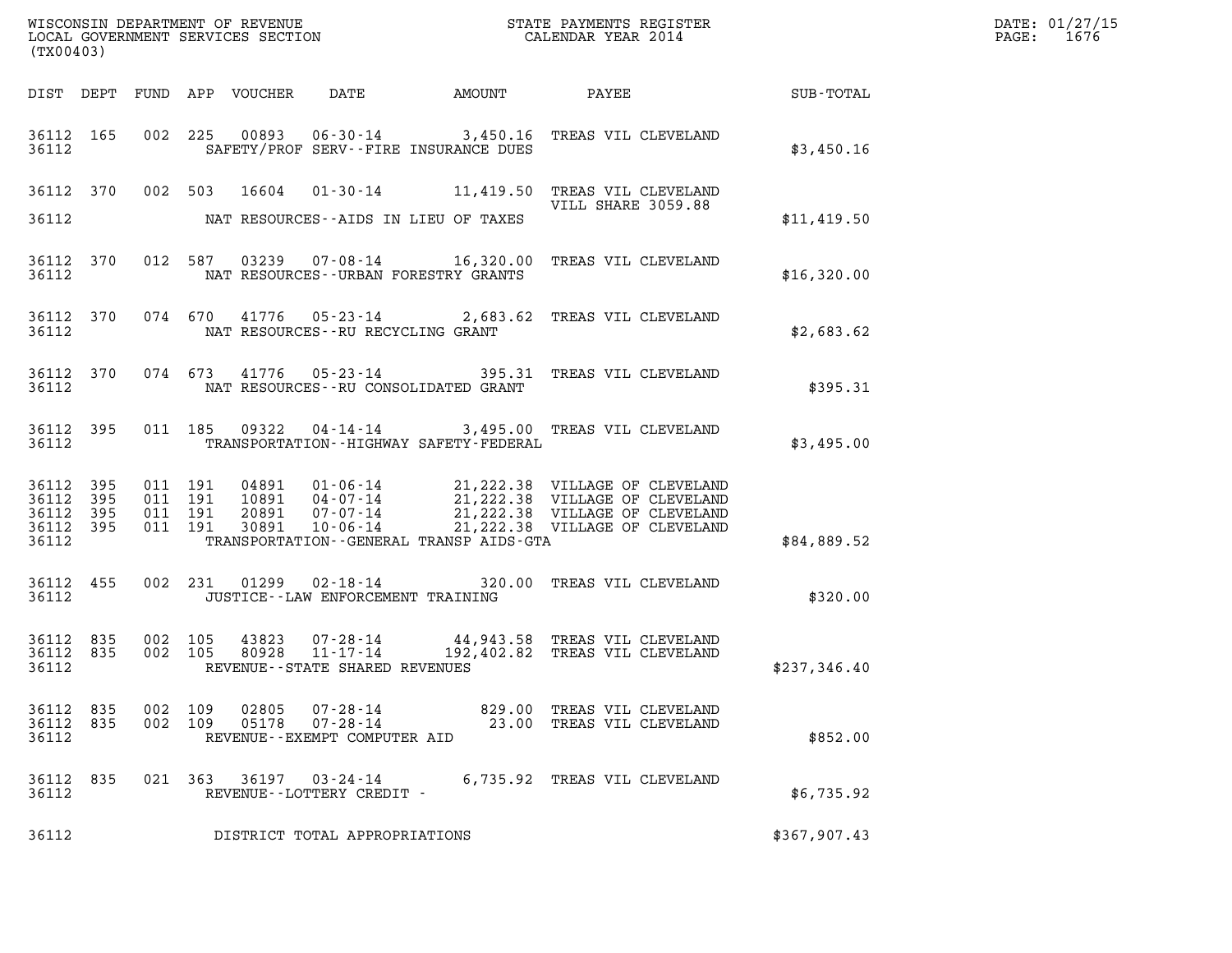| (TX00403)                                    |     |                                          |                |                                   |                                         | WISCONSIN DEPARTMENT OF REVENUE<br>LOCAL GOVERNMENT SERVICES SECTION<br>CALENDAR YEAR 2014                                                                                                                               | $\mathbb{R}^n$ | DATE: 01/27/15<br>PAGE: 1677 |
|----------------------------------------------|-----|------------------------------------------|----------------|-----------------------------------|-----------------------------------------|--------------------------------------------------------------------------------------------------------------------------------------------------------------------------------------------------------------------------|----------------|------------------------------|
|                                              |     |                                          |                |                                   |                                         | DIST DEPT FUND APP VOUCHER DATE AMOUNT PAYEE SUB-TOTAL                                                                                                                                                                   |                |                              |
| 36126 165<br>36126                           |     |                                          |                |                                   | SAFETY/PROF SERV--FIRE INSURANCE DUES   | 002 225 00894 06-30-14 1,850.86 TREAS VIL FRANCIS CREEK                                                                                                                                                                  | \$1,850.86     |                              |
| 36126 370                                    |     |                                          |                |                                   |                                         | 002 503 16974 02-14-14 697.85 TREAS VIL FRANCIS CREEK                                                                                                                                                                    |                |                              |
| 36126                                        |     |                                          |                |                                   | NAT RESOURCES--AIDS IN LIEU OF TAXES    | VILL SHARE 123.47                                                                                                                                                                                                        | \$697.85       |                              |
| 36126 370<br>36126                           |     |                                          |                | NAT RESOURCES--RU RECYCLING GRANT |                                         | 074 670 41777 05-23-14 740.19 TREAS VIL FRANCIS CREEK                                                                                                                                                                    | \$740.19       |                              |
| 36126 370<br>36126                           |     |                                          |                |                                   | NAT RESOURCES - - RU CONSOLIDATED GRANT | 074 673 41777 05-23-14 173.96 TREAS VIL FRANCIS CREEK                                                                                                                                                                    | \$173.96       |                              |
| 36126 395<br>36126<br>36126 395<br>36126 395 | 395 | 011 191<br>011 191<br>011 191<br>011 191 |                |                                   |                                         | 04892  01-06-14  5,133.72  VILLAGE OF FRANCIS CREEK<br>10892  04-07-14  5,133.72  VILLAGE OF FRANCIS CREEK<br>20892  07-07-14  5,133.72  VILLAGE OF FRANCIS CREEK<br>30892  10-06-14  5,133.74  VILLAGE OF FRANCIS CREEK |                |                              |
| 36126                                        |     |                                          |                |                                   | TRANSPORTATION--GENERAL TRANSP AIDS-GTA |                                                                                                                                                                                                                          | \$20,534.90    |                              |
| 36126 835<br>36126 835<br>36126              |     | 002 105<br>002 105                       |                | REVENUE--STATE SHARED REVENUES    |                                         | 43824  07-28-14   10,521.63   TREAS VIL FRANCIS CREEK<br>80929   11-17-14   59,622.56   TREAS VIL FRANCIS CREEK                                                                                                          | \$70, 144.19   |                              |
| 36126 835<br>36126 835<br>36126              |     | 002 109<br>002 109                       | 02806<br>05179 | REVENUE--EXEMPT COMPUTER AID      |                                         | 07-28-14 112.00 TREAS VIL FRANCIS CREEK<br>07-28-14 210.00 TREAS VIL FRANCIS CREEK                                                                                                                                       | \$322.00       |                              |
| 36126                                        |     |                                          |                | DISTRICT TOTAL APPROPRIATIONS     |                                         |                                                                                                                                                                                                                          | \$94,463.95    |                              |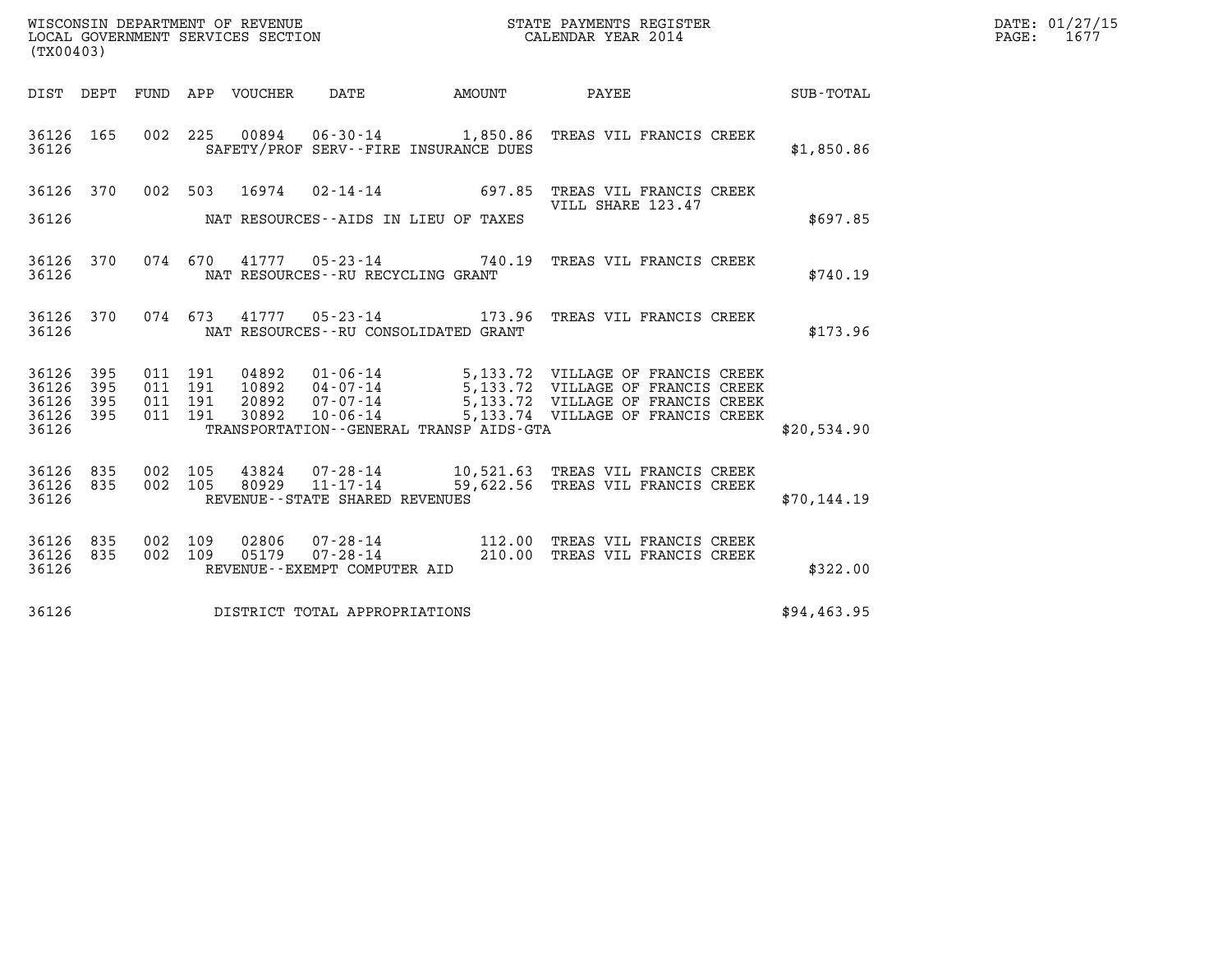| WISCONSIN DEPARTMENT OF REVENUE   | STATE PAYMENTS REGISTER | DATE: 01/27/15 |
|-----------------------------------|-------------------------|----------------|
| LOCAL GOVERNMENT SERVICES SECTION | CALENDAR YEAR 2014      | 1678<br>PAGE:  |

|                                           | WISCONSIN DEPARTMENT OF REVENUE<br>STATE PAYMENTS REGISTER<br>LOCAL GOVERNMENT SERVICES SECTION<br>CALENDAR YEAR 2014<br>(TX00403) |                          |                          |                                  |                                                                                               |           |                                                                                                                                                  |                  |  |  |
|-------------------------------------------|------------------------------------------------------------------------------------------------------------------------------------|--------------------------|--------------------------|----------------------------------|-----------------------------------------------------------------------------------------------|-----------|--------------------------------------------------------------------------------------------------------------------------------------------------|------------------|--|--|
| DIST                                      | DEPT                                                                                                                               | FUND                     | APP                      | <b>VOUCHER</b>                   | DATE                                                                                          | AMOUNT    | PAYEE                                                                                                                                            | <b>SUB-TOTAL</b> |  |  |
| 36132<br>36132                            | 165                                                                                                                                | 002                      | 225                      | 00895                            | $06 - 30 - 14$<br>SAFETY/PROF SERV--FIRE INSURANCE DUES                                       | 593.00    | TREAS VIL KELLNERSVILLE                                                                                                                          | \$593.00         |  |  |
| 36132<br>36132                            | 370                                                                                                                                | 074                      | 670                      | 41778                            | 05-23-14 2,380.99<br>NAT RESOURCES - - RU RECYCLING GRANT                                     |           | TREAS VIL KELLNERSVILLE                                                                                                                          | \$2,380.99       |  |  |
| 36132<br>36132<br>36132<br>36132<br>36132 | 395<br>395<br>395<br>395                                                                                                           | 011<br>011<br>011<br>011 | 191<br>191<br>191<br>191 | 04893<br>10893<br>20893<br>30893 | $01 - 06 - 14$<br>04-07-14<br>07-07-14<br>10-06-14<br>TRANSPORTATION--GENERAL TRANSP AIDS-GTA |           | 1,449.35 VILLAGE OF KELLNERSVILLE<br>1,449.35 VILLAGE OF KELLNERSVILLE<br>1,449.35 VILLAGE OF KELLNERSVILLE<br>1,449.36 VILLAGE OF KELLNERSVILLE | \$5,797.41       |  |  |
| 36132<br>36132<br>36132                   | 835<br>835                                                                                                                         | 002<br>002               | 105<br>105               | 43825<br>80930                   | 07-28-14<br>$11 - 17 - 14$<br>REVENUE--STATE SHARED REVENUES                                  | 61,832.21 | 10,911.57 TREAS VIL KELLNERSVILLE<br>TREAS VIL KELLNERSVILLE                                                                                     | \$72,743.78      |  |  |
| 36132<br>36132<br>36132                   | 835<br>835                                                                                                                         | 002<br>002               | 109<br>109               | 02807<br>05180                   | $07 - 28 - 14$<br>$07 - 28 - 14$<br>REVENUE--EXEMPT COMPUTER AID                              | 46.00     | 1.00 TREAS VIL KELLNERSVILLE<br>TREAS VIL KELLNERSVILLE                                                                                          | \$47.00          |  |  |
| 36132<br>36132                            | 835                                                                                                                                | 021                      | 363                      | 36198                            | $03 - 24 - 14$<br>REVENUE - - LOTTERY CREDIT -                                                | 750.02    | TREAS VIL KELLNERSVILLE                                                                                                                          | \$750.02         |  |  |
| 36132                                     |                                                                                                                                    |                          |                          |                                  | DISTRICT TOTAL APPROPRIATIONS                                                                 |           |                                                                                                                                                  | \$82,312.20      |  |  |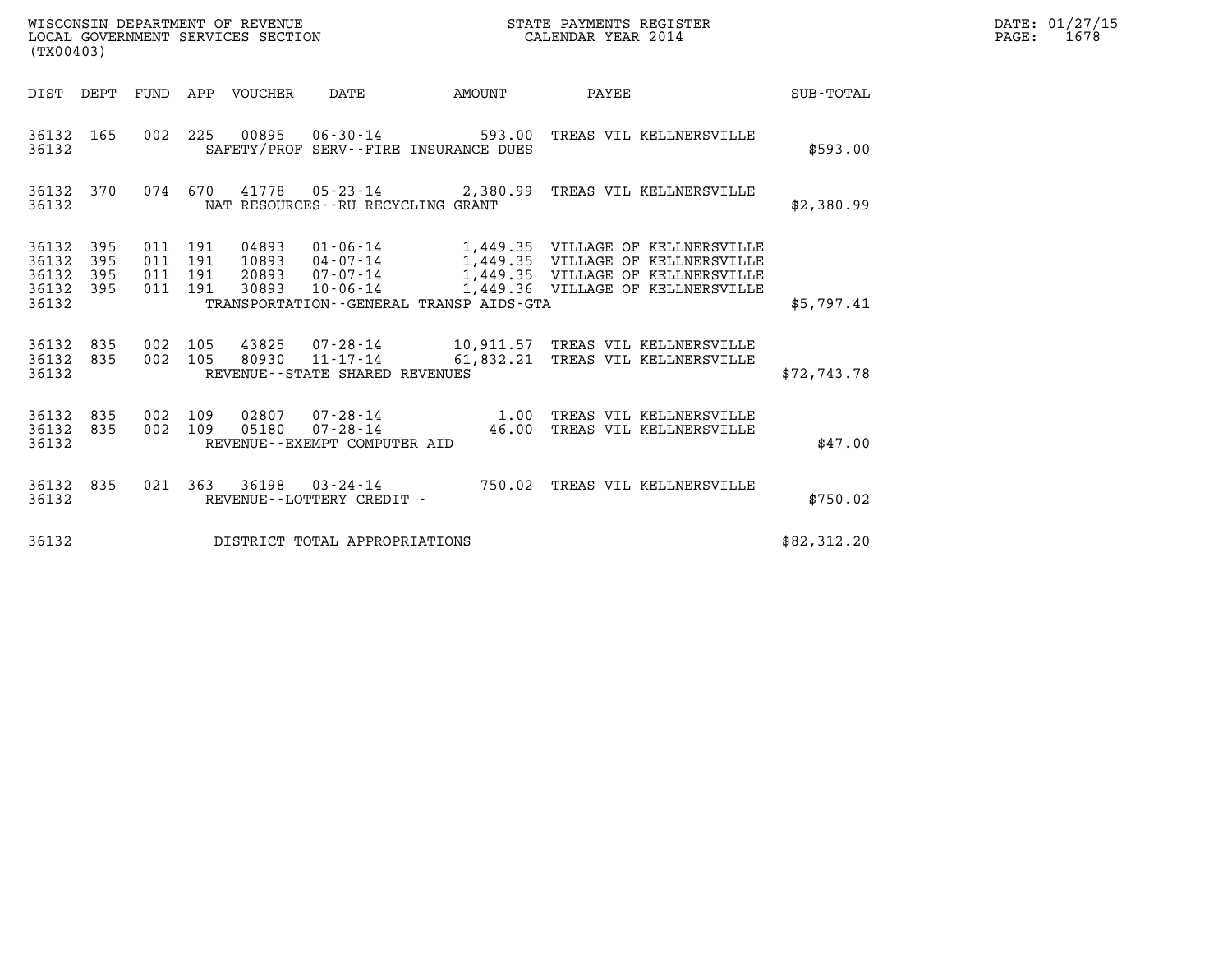| (TX00403)                       |            |                    |         |                |                                                        |                                                                        |                                                                                                                |             | DATE: 01/27/15<br>PAGE: 1679 |
|---------------------------------|------------|--------------------|---------|----------------|--------------------------------------------------------|------------------------------------------------------------------------|----------------------------------------------------------------------------------------------------------------|-------------|------------------------------|
|                                 |            |                    |         |                |                                                        |                                                                        | DIST DEPT FUND APP VOUCHER DATE AMOUNT PAYEE SUB-TOTAL                                                         |             |                              |
| 36147 165<br>36147              |            |                    |         |                |                                                        | 002 225 00896 06-30-14 772.69<br>SAFETY/PROF SERV--FIRE INSURANCE DUES | TREAS VIL MARIBEL                                                                                              | \$772.69    |                              |
|                                 |            |                    |         |                |                                                        |                                                                        | 36147 370 002 503 16975 02-14-14 518.10 TREAS VIL MARIBEL<br>VILL SHARE 80.13                                  |             |                              |
| 36147                           |            |                    |         |                |                                                        | NAT RESOURCES--AIDS IN LIEU OF TAXES                                   |                                                                                                                | \$518.10    |                              |
| 36147 370<br>36147              |            |                    |         |                | NAT RESOURCES -- RU RECYCLING GRANT                    |                                                                        | 074 670 41779 05-23-14 1,585.21 TREAS VIL MARIBEL                                                              | \$1,585.21  |                              |
| 36147 370<br>36147              |            |                    |         |                |                                                        | NAT RESOURCES -- RU CONSOLIDATED GRANT                                 | 074  673  41779  05-23-14  90.36  TREAS VIL MARIBEL                                                            | \$90.36     |                              |
| 36147<br>36147                  | 395<br>395 | 011 191<br>011 191 |         | 04894<br>10894 |                                                        |                                                                        | 01-06-14 995.46 VILLAGE OF MARIBEL<br>04-07-14 995.46 VILLAGE OF MARIBEL<br>07-07-14 995.46 VILLAGE OF MARIBEL |             |                              |
| 36147<br>36147<br>36147         | 395<br>395 | 011 191<br>011 191 |         | 20894<br>30894 | $10 - 06 - 14$                                         | TRANSPORTATION--GENERAL TRANSP AIDS-GTA                                | 995.47 VILLAGE OF MARIBEL                                                                                      | \$3,981.85  |                              |
| 36147 835<br>36147 835<br>36147 |            | 002 105            | 002 105 |                | 80931 $11 - 17 - 14$<br>REVENUE--STATE SHARED REVENUES |                                                                        | 43826  07-28-14  6,905.31  TREAS VIL MARIBEL<br>39,130.08 TREAS VIL MARIBEL                                    | \$46,035.39 |                              |
| 36147 835<br>36147              |            |                    |         |                | REVENUE--EXEMPT COMPUTER AID                           |                                                                        | 002 109 02808 07-28-14 233.00 TREAS VIL MARIBEL                                                                | \$233.00    |                              |
| 36147                           |            |                    |         |                | DISTRICT TOTAL APPROPRIATIONS                          |                                                                        |                                                                                                                | \$53,216.60 |                              |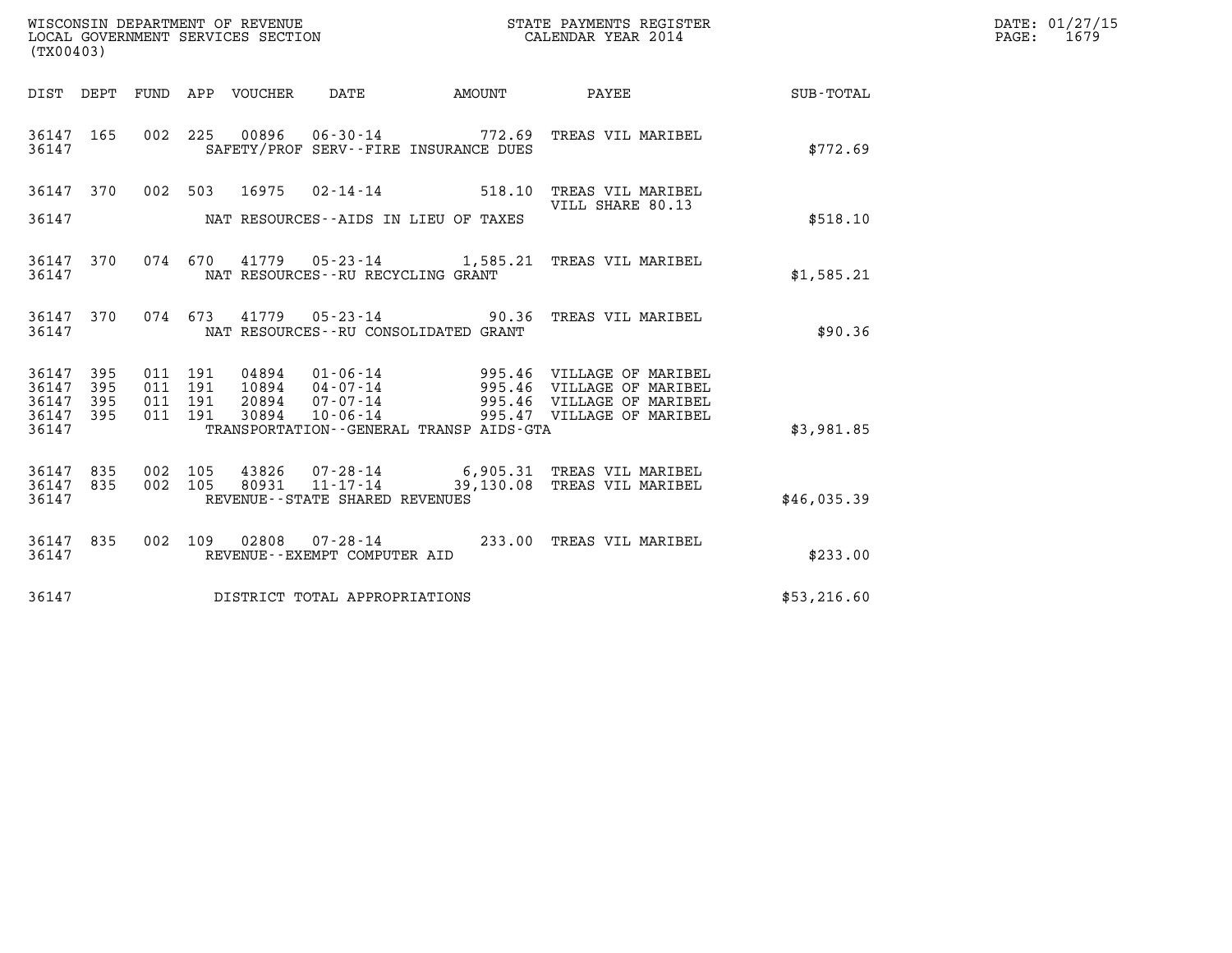| (TX00403)                                                 |                                          |                |                                      |                                              |                                                                                |              | DATE: 01/27/15<br>$\mathtt{PAGE}$ :<br>1680 |
|-----------------------------------------------------------|------------------------------------------|----------------|--------------------------------------|----------------------------------------------|--------------------------------------------------------------------------------|--------------|---------------------------------------------|
|                                                           |                                          |                |                                      | DIST DEPT FUND APP VOUCHER DATE AMOUNT PAYEE |                                                                                | SUB-TOTAL    |                                             |
| 36151 165<br>36151                                        |                                          |                |                                      | SAFETY/PROF SERV--FIRE INSURANCE DUES        | 002 225 00897 06-30-14 3,827.52 TREAS VIL MISHICOT                             | \$3,827.52   |                                             |
| 36151 370<br>36151                                        |                                          |                |                                      | NAT RESOURCES-GENERAL OPERATIONS-FEDERAL     | 002 941 02775 05-23-14 14,400.87 TREAS VIL MISHICOT                            | \$14,400.87  |                                             |
| 36151 370<br>36151                                        |                                          |                | NAT RESOURCES - - RU RECYCLING GRANT |                                              | 074 670 41780 05-23-14 125.26 TREAS VIL MISHICOT                               | \$125.26     |                                             |
| 36151 370<br>36151                                        |                                          |                | 074 673 41780 05-23-14               | NAT RESOURCES - - RU CONSOLIDATED GRANT      | 374.74 TREAS VIL MISHICOT                                                      | \$374.74     |                                             |
| 36151 370<br>36151                                        |                                          |                | NAT RESOURCES - - STEWARDSHIP 2000   |                                              | 095 512 01554 02-11-14 23,150.00 TREAS VIL MISHICOT                            | \$23,150.00  |                                             |
| 36151 395<br>36151 395<br>36151 395<br>36151 395<br>36151 | 011 191<br>011 191<br>011 191<br>011 191 |                |                                      | TRANSPORTATION--GENERAL TRANSP AIDS-GTA      |                                                                                | \$47,152.47  |                                             |
| 36151 455<br>36151                                        |                                          |                | JUSTICE - - LAW ENFORCEMENT TRAINING |                                              | 002 231 01581 02-21-14 160.00 TREAS VIL MISHICOT                               | \$160.00     |                                             |
| 36151 835<br>36151 835<br>36151                           | 002 105<br>002 105                       | 43827<br>80932 | REVENUE--STATE SHARED REVENUES       |                                              | 07-28-14 25,682.15 TREAS VIL MISHICOT<br>11-17-14 91,112.25 TREAS VIL MISHICOT | \$116,794.40 |                                             |
| 36151 835<br>36151                                        |                                          |                | REVENUE--EXEMPT COMPUTER AID         |                                              | 002 109 02809 07-28-14 2,418.00 TREAS VIL MISHICOT                             | \$2,418.00   |                                             |
| 36151                                                     |                                          |                | DISTRICT TOTAL APPROPRIATIONS        |                                              |                                                                                | \$208,403.26 |                                             |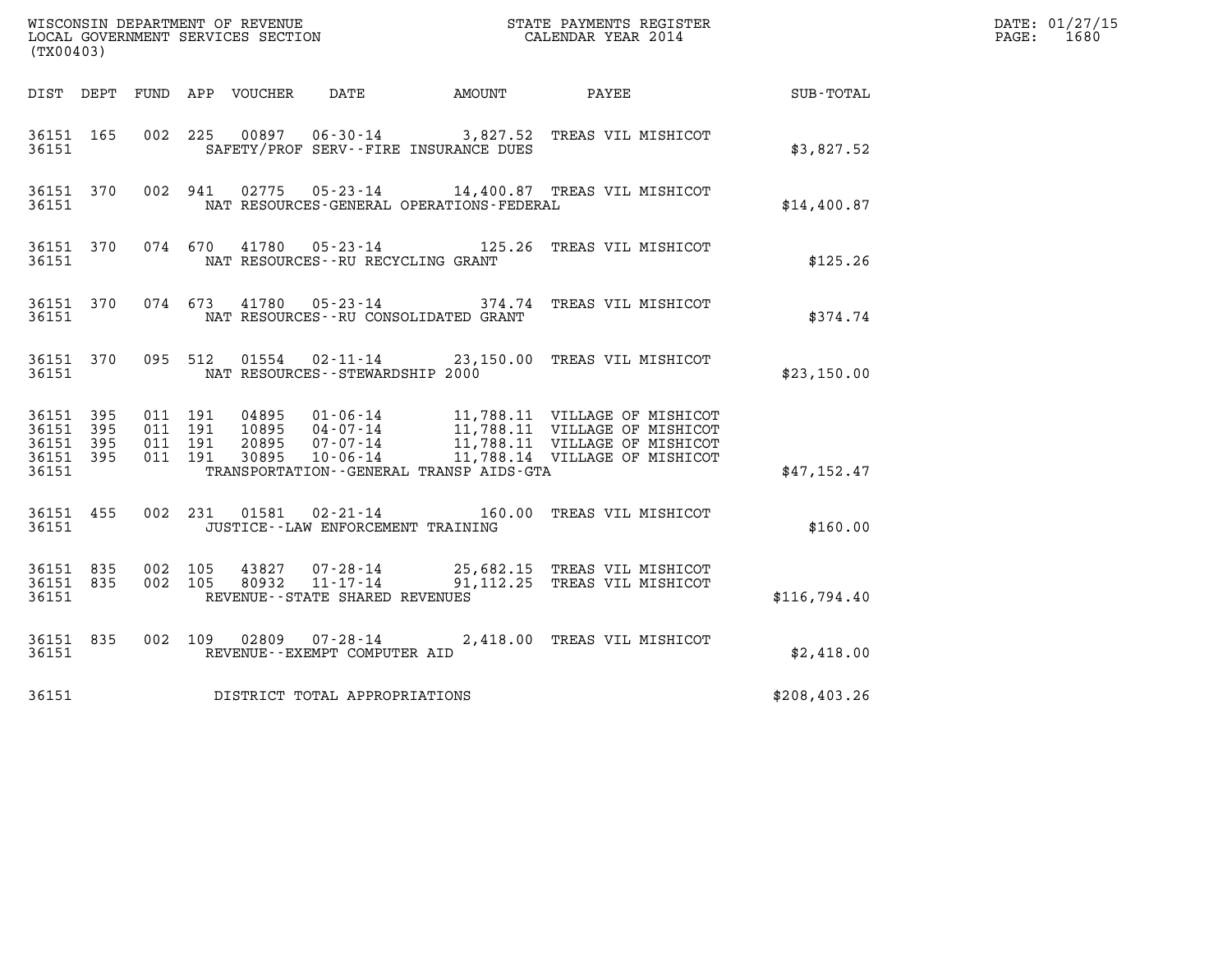| (TX00403)                                             |                        |                                          |                |                                                     |                                              |                                                                                                                                                                                                                  |                  | DATE: 01/27/15<br>PAGE: 1681 |
|-------------------------------------------------------|------------------------|------------------------------------------|----------------|-----------------------------------------------------|----------------------------------------------|------------------------------------------------------------------------------------------------------------------------------------------------------------------------------------------------------------------|------------------|------------------------------|
|                                                       |                        |                                          |                |                                                     |                                              | DIST DEPT FUND APP VOUCHER DATE AMOUNT PAYEE                                                                                                                                                                     | <b>SUB-TOTAL</b> |                              |
| 36176 165<br>36176                                    |                        |                                          |                |                                                     | SAFETY/PROF SERV--FIRE INSURANCE DUES        | 002 225 00898 06-30-14 2,228.23 TREAS VIL REEDSVILLE                                                                                                                                                             | \$2,228.23       |                              |
| 36176                                                 |                        |                                          |                | NAT RESOURCES--RU RECYCLING GRANT                   |                                              | 36176 370 074 670 41781 05-23-14 2,122.65 TREAS VIL REEDSVILLE                                                                                                                                                   | \$2,122.65       |                              |
| 36176                                                 | 36176 370              |                                          |                |                                                     | NAT RESOURCES - - RU CONSOLIDATED GRANT      | 074 673 41781 05-23-14 311.98 TREAS VIL REEDSVILLE                                                                                                                                                               | \$311.98         |                              |
| 36176                                                 | 36176 395              |                                          |                |                                                     | TRANSPORTATION - - HIGHWAY SAFETY - FEDERAL  | 011 185 21232 08-14-14 3,956.89 TREAS VIL REEDSVILLE                                                                                                                                                             | \$3,956.89       |                              |
| 36176 395<br>36176<br>36176 395<br>36176 395<br>36176 | - 395                  | 011 191<br>011 191<br>011 191<br>011 191 |                |                                                     | TRANSPORTATION - - GENERAL TRANSP AIDS - GTA | 04896  01-06-14  23,452.69  VILLAGE OF REEDSVILLE<br>10896  04-07-14  23,452.69  VILLAGE OF REEDSVILLE<br>20896  07-07-14  23,452.69  VILLAGE OF REEDSVILLE<br>30896  10-06-14  23,452.70  VILLAGE OF REEDSVILLE | \$93,810.77      |                              |
| 36176                                                 | 36176 455              |                                          |                | JUSTICE - - LAW ENFORCEMENT TRAINING                |                                              | 002 231 01694 02-24-14 160.00 TREAS VIL REEDSVILLE                                                                                                                                                               | \$160.00         |                              |
| 36176                                                 | 36176 835<br>36176 835 | 002 105<br>002 105                       | 43828<br>80933 | $11 - 17 - 14$<br>REVENUE - - STATE SHARED REVENUES |                                              | 07-28-14 42,757.83 TREAS VIL REEDSVILLE<br>242, 294.35 TREAS VIL REEDSVILLE                                                                                                                                      | \$285,052.18     |                              |
| 36176                                                 | 36176 835              |                                          |                | REVENUE--EXEMPT COMPUTER AID                        |                                              | 002 109 02810 07-28-14 1,278.00 TREAS VIL REEDSVILLE                                                                                                                                                             | \$1,278.00       |                              |
| 36176                                                 | 36176 835              |                                          |                | REVENUE--LOTTERY CREDIT -                           |                                              | 021 363 36199 03-24-14 1,898.76 TREAS VIL REEDSVILLE                                                                                                                                                             | \$1,898.76       |                              |
| 36176                                                 |                        |                                          |                | DISTRICT TOTAL APPROPRIATIONS                       |                                              |                                                                                                                                                                                                                  | \$390,819.46     |                              |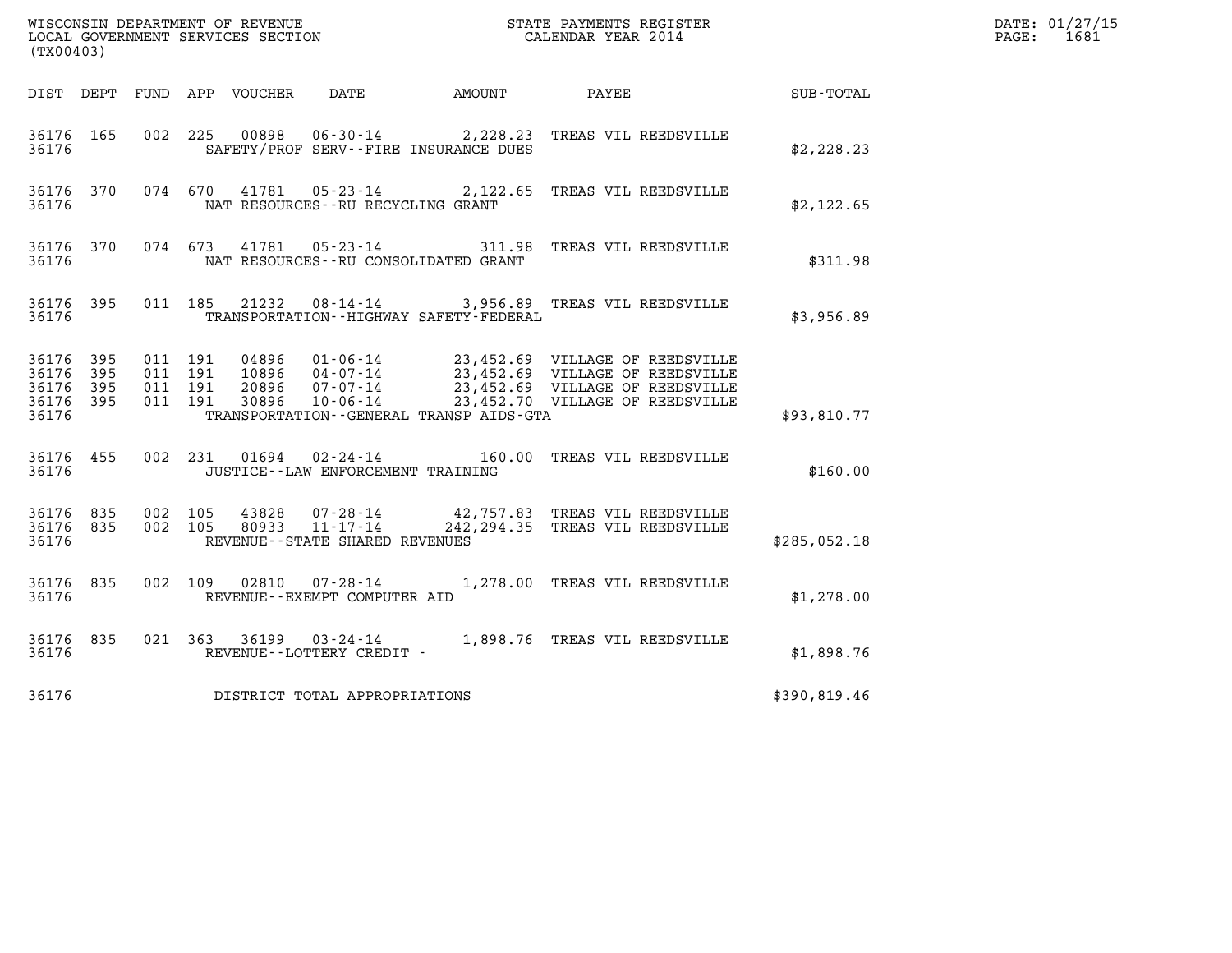| (TX00403)                                                                                                                   |                                          | WISCONSIN DEPARTMENT OF REVENUE<br>LOCAL GOVERNMENT SERVICES SECTION<br>(TWOOAO) CALENDAR YEAR 2014 |                                                                                                                 |  | DATE: 01/27/15<br>PAGE: 1682                           |              |  |
|-----------------------------------------------------------------------------------------------------------------------------|------------------------------------------|-----------------------------------------------------------------------------------------------------|-----------------------------------------------------------------------------------------------------------------|--|--------------------------------------------------------|--------------|--|
|                                                                                                                             |                                          |                                                                                                     |                                                                                                                 |  | DIST DEPT FUND APP VOUCHER DATE AMOUNT PAYEE SUB-TOTAL |              |  |
| 36181 165<br>36181                                                                                                          |                                          | SAFETY/PROF SERV--FIRE INSURANCE DUES                                                               | 002 225 00899 06-30-14 1,725.08 TREAS VIL ST NAZIANZ                                                            |  |                                                        | \$1,725.08   |  |
| 36181                                                                                                                       |                                          |                                                                                                     | 36181 370 012 571 37791 06-16-14 .79 TREAS VIL ST NAZIANZ<br>NAT RESOURCES--FOREST CROP/MFL/CO FOREST           |  |                                                        | \$0.79       |  |
| 36181                                                                                                                       |                                          | NAT RESOURCES -- RU RECYCLING GRANT                                                                 | 36181 370 074 670 41782 05-23-14 2,649.55 TREAS VIL ST NAZIANZ                                                  |  |                                                        | \$2,649.55   |  |
|                                                                                                                             |                                          |                                                                                                     | 36181 370 074 673 41782 05-23-14 203.39 TREAS VIL ST NAZIANZ                                                    |  |                                                        | \$203.39     |  |
| 36181 395<br>36181 395<br>36181 395<br>36181 395<br>36181                                                                   | 011 191<br>011 191<br>011 191<br>011 191 |                                                                                                     | TRANSPORTATION - - GENERAL TRANSP AIDS - GTA                                                                    |  |                                                        | \$21,135.92  |  |
| 36181 835 002 105<br>36181 835<br>36181                                                                                     |                                          | REVENUE--STATE SHARED REVENUES                                                                      | 002 105 43829 07-28-14 28,188.61 TREAS VIL ST NAZIANZ<br>002 105 80934 11-17-14 130,509.14 TREAS VIL ST NAZIANZ |  |                                                        | \$158,697.75 |  |
| 36181 835<br>36181                                                                                                          |                                          | REVENUE--EXEMPT COMPUTER AID                                                                        | 002 109 02811 07-28-14 1,647.00 TREAS VIL ST NAZIANZ                                                            |  |                                                        | \$1,647.00   |  |
| 36181 835<br>36181 and the set of the set of the set of the set of the set of the set of the set of the set of the set of t |                                          | REVENUE--LOTTERY CREDIT -                                                                           | 021 363 36200 03-24-14 3,576.48 TREAS VIL ST NAZIANZ                                                            |  |                                                        | \$3,576.48   |  |
| 36181                                                                                                                       |                                          | DISTRICT TOTAL APPROPRIATIONS                                                                       |                                                                                                                 |  |                                                        | \$189,635.96 |  |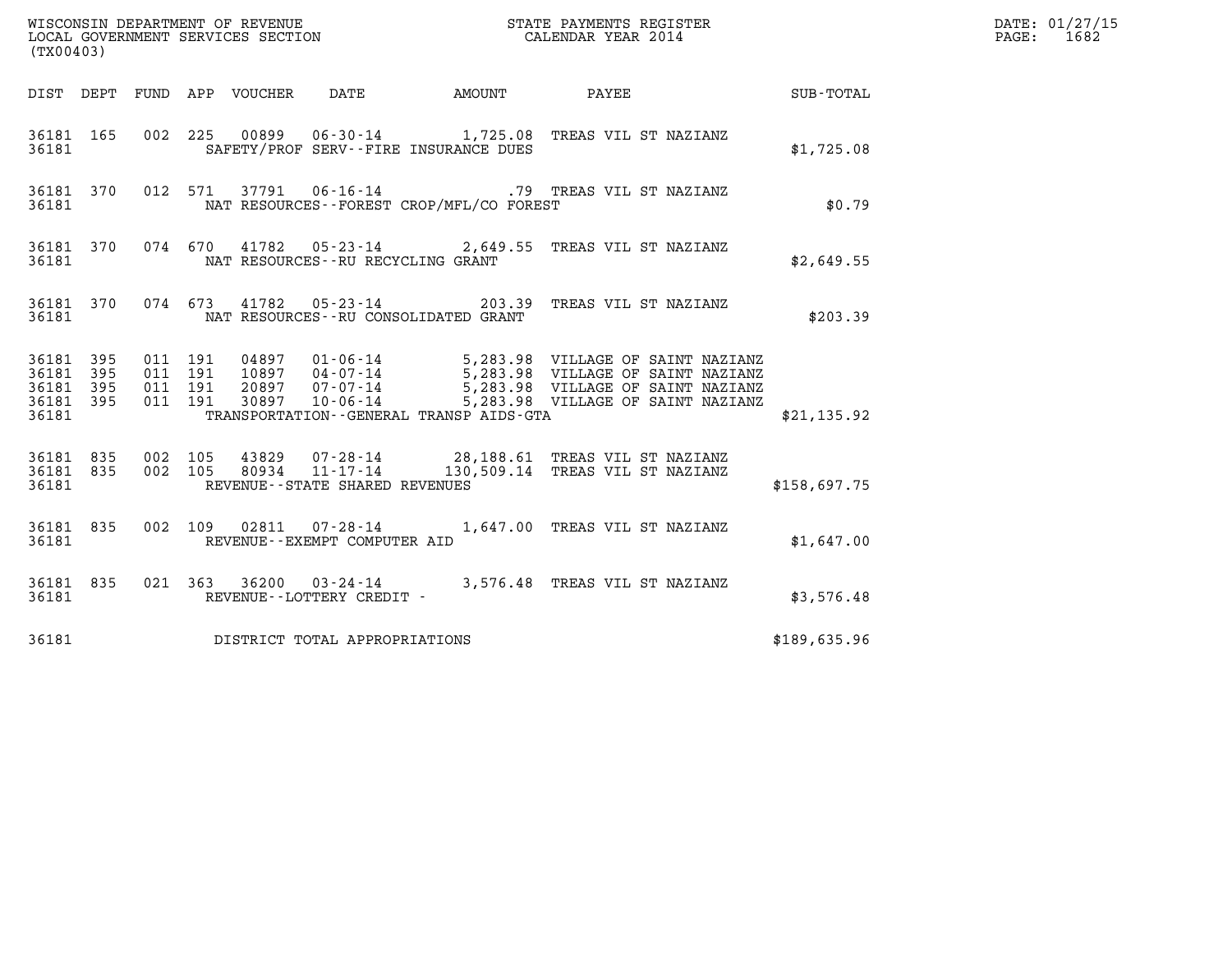| (TX00403)                                             |     |                    |         |                            |                                      |                                             |                                                                        |               | DATE: 01/27/15<br>$\mathtt{PAGE:}$<br>1683 |
|-------------------------------------------------------|-----|--------------------|---------|----------------------------|--------------------------------------|---------------------------------------------|------------------------------------------------------------------------|---------------|--------------------------------------------|
|                                                       |     |                    |         | DIST DEPT FUND APP VOUCHER | DATE                                 | AMOUNT                                      | <b>PAYEE</b> FOUND THE PAYEE                                           | SUB-TOTAL     |                                            |
| 36186 165<br>36186                                    |     |                    |         |                            |                                      | SAFETY/PROF SERV--FIRE INSURANCE DUES       | 002 225 00900 06-30-14 2,246.20 TREAS VIL VALDERS                      | \$2,246.20    |                                            |
| 36186                                                 |     |                    |         |                            | NAT RESOURCES--RU RECYCLING GRANT    |                                             | 36186 370 074 670 41783 05-23-14 3,408.60 TREAS VIL VALDERS            | \$3,408.60    |                                            |
| 36186 370<br>36186                                    |     |                    |         |                            |                                      | NAT RESOURCES--RU CONSOLIDATED GRANT        | 074 673 41783 05-23-14 249.48 TREAS VIL VALDERS                        | \$249.48      |                                            |
| 36186                                                 |     |                    |         |                            |                                      | NAT RESOURCES - - URBAN NON-POINT GRANTS    | 36186 370 095 519 02381 04-25-14 137,818.00 TREAS VIL VALDERS          | \$137,818.00  |                                            |
| 36186                                                 |     |                    |         |                            |                                      | TRANSPORTATION - - HIGHWAY SAFETY - FEDERAL | 36186 395 011 185 04768 02-24-14 4,000.00 TREAS VIL VALDERS            | \$4,000.00    |                                            |
| 36186 395<br>36186<br>36186 395<br>36186 395<br>36186 | 395 |                    |         |                            |                                      | TRANSPORTATION--GENERAL TRANSP AIDS-GTA     |                                                                        | \$50,320.87   |                                            |
| 36186 395<br>36186                                    |     |                    | 011 278 |                            |                                      | TRANSPORTATION--LRIP/TRIP/MSIP GRANTS       | 32420  11-26-14   10,000.00   TREAS VIL VALDERS                        | \$10,000.00   |                                            |
| 36186 435<br>36186                                    |     |                    |         |                            |                                      | HS--AMBULANCE FUNDING ASSISTANCE GRANTS     | 005 162 01HSD 09-08-14 5,445.06 TREAS VILL VALDERS                     | \$5,445.06    |                                            |
| 36186                                                 |     |                    |         |                            |                                      | HS--PREPAID MEDICAL TRANSPORT REIMBURSE     | 36186 435 005 163 01LGS 11-17-14 4,300.00 VALDERS FD AMBULANCE SERVICE | \$4,300.00    |                                            |
| 36186 455<br>36186                                    |     |                    |         |                            | JUSTICE - - LAW ENFORCEMENT TRAINING |                                             | 002 231 01787 02-26-14 160.00 TREAS VIL VALDERS                        | \$160.00      |                                            |
| 36186 505<br>36186                                    |     |                    |         |                            | DOA--HOUSING ASSISTANCE GRANTS       |                                             | 002 743 04587 01-10-14 3,285.00 TREAS VIL VALDERS                      | \$3,285.00    |                                            |
| 36186 835<br>36186 835<br>36186                       |     | 002 105<br>002 105 |         | 43830<br>80935             | REVENUE - - STATE SHARED REVENUES    |                                             | 07-28-14 32,591.18 TREAS VIL VALDERS                                   | \$197, 934.37 |                                            |
| 36186 835                                             |     | 002 109            |         | 02812                      | 07-28-14                             |                                             | 1,583.00 TREAS VIL VALDERS                                             |               |                                            |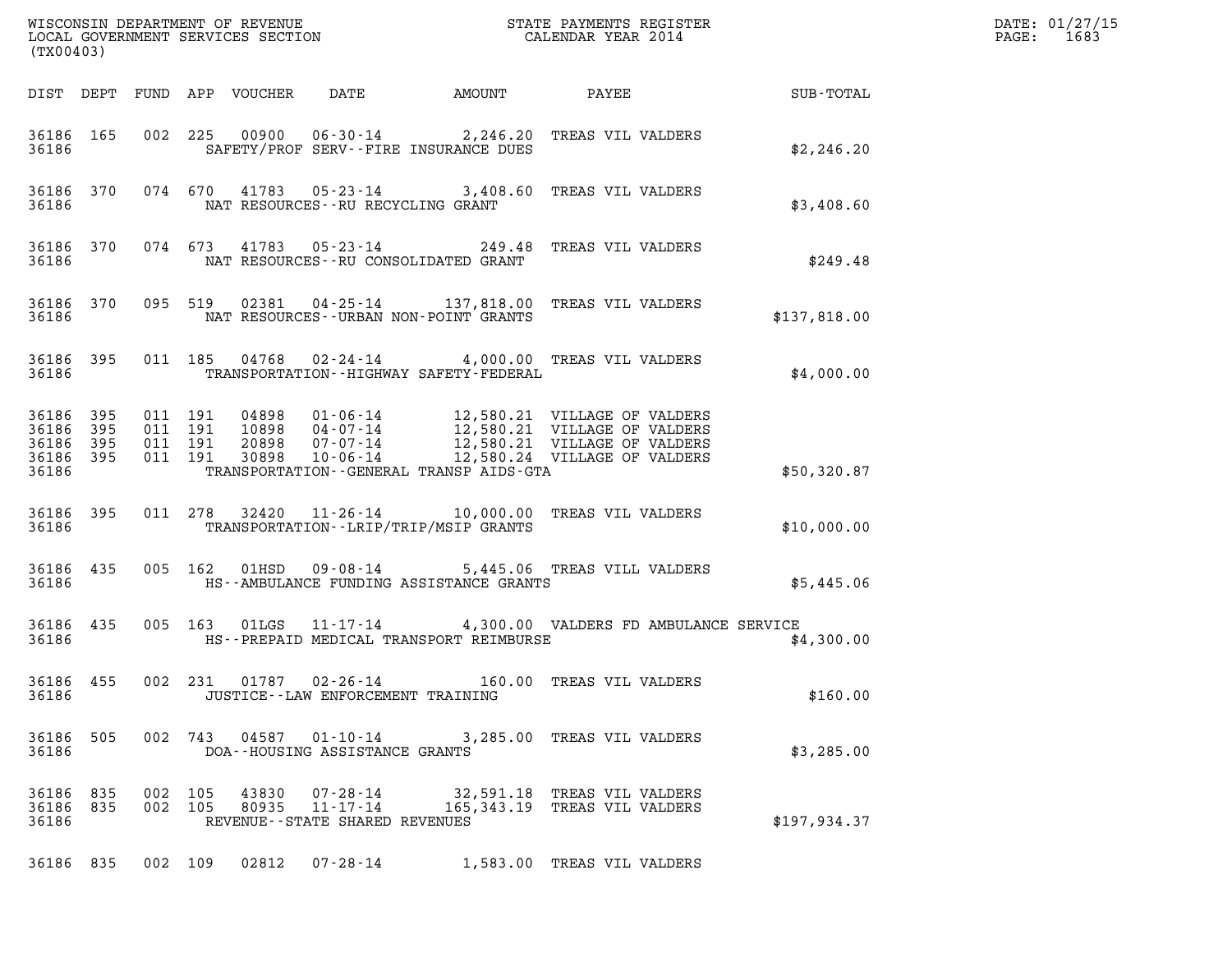| (TX00403)                    | WISCONSIN DEPARTMENT OF REVENUE<br>LOCAL GOVERNMENT SERVICES SECTION |          | STATE PAYMENTS REGISTER<br>CALENDAR YEAR 2014 |               | DATE: 01/27/15<br>1684<br>$\mathtt{PAGE}$ : |
|------------------------------|----------------------------------------------------------------------|----------|-----------------------------------------------|---------------|---------------------------------------------|
| DIST<br>DEPT<br>FUND         | VOUCHER<br>APP<br>DATE                                               | AMOUNT   | PAYEE                                         | SUB-TOTAL     |                                             |
| 36186                        | REVENUE--EXEMPT COMPUTER AID                                         |          |                                               | \$1,583.00    |                                             |
| 835<br>021<br>36186<br>36186 | 363<br>36201<br>$03 - 24 - 14$<br>REVENUE--LOTTERY CREDIT -          | 1,748.25 | TREAS VIL VALDERS                             | \$1,748.25    |                                             |
| 36186                        | DISTRICT TOTAL APPROPRIATIONS                                        |          |                                               | \$422, 498.83 |                                             |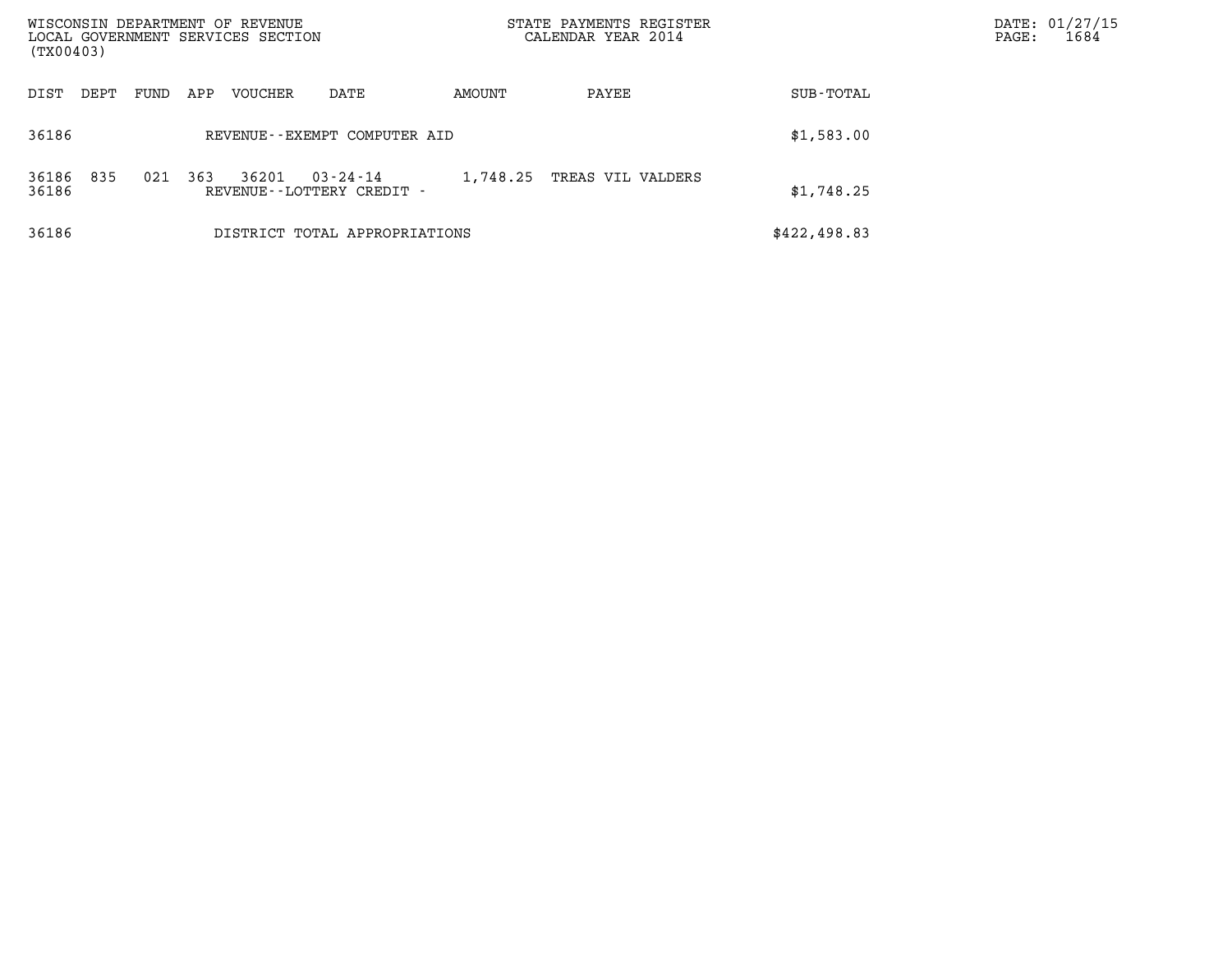| (TX00403)                                         |            |                                          |         | WISCONSIN DEPARTMENT OF REVENUE<br>LOCAL GOVERNMENT SERVICES SECTION |                                         |                                         | STATE PAYMENTS REGISTER<br>CALENDAR YEAR 2014                                                                                                                                      |               | DATE: 01/27/15<br>PAGE: 1685 |
|---------------------------------------------------|------------|------------------------------------------|---------|----------------------------------------------------------------------|-----------------------------------------|-----------------------------------------|------------------------------------------------------------------------------------------------------------------------------------------------------------------------------------|---------------|------------------------------|
|                                                   |            |                                          |         | DIST DEPT FUND APP VOUCHER DATE                                      |                                         | AMOUNT                                  | PAYEE SUB-TOTAL                                                                                                                                                                    |               |                              |
| 36191 165<br>36191                                |            |                                          |         |                                                                      | SAFETY/PROF SERV--FIRE INSURANCE DUES   |                                         | 002 225 00901 06-30-14 1,796.96 TREAS VIL WHITELAW                                                                                                                                 | \$1,796.96    |                              |
| 36191 370<br>36191                                |            |                                          |         |                                                                      | NAT RESOURCES--RU RECYCLING GRANT       |                                         | 074 670 41784 05-23-14 3,428.89 TREAS VIL WHITELAW                                                                                                                                 | \$3,428.89    |                              |
| 36191                                             | 36191 370  |                                          |         |                                                                      | NAT RESOURCES - - RU CONSOLIDATED GRANT |                                         | 074  673  41784  05-23-14  196.88  TREAS VIL WHITELAW                                                                                                                              | \$196.88      |                              |
| 36191 395<br>36191<br>36191<br>36191 395<br>36191 | 395<br>395 | 011 191<br>011 191<br>011 191<br>011 191 |         | 30899                                                                | $10 - 06 - 14$                          | TRANSPORTATION--GENERAL TRANSP AIDS-GTA | 04899  01-06-14  5,736.23  VILLAGE OF WHITELAW<br>10899  04-07-14  5,736.23  VILLAGE OF WHITELAW<br>20899  07-07-14  5,736.23  VILLAGE OF WHITELAW<br>5,736.23 VILLAGE OF WHITELAW | \$22,944.92   |                              |
| 36191 835<br>36191 835<br>36191                   |            | 002 105                                  | 002 105 |                                                                      | REVENUE--STATE SHARED REVENUES          |                                         | 43831  07-28-14  13,768.01 TREAS VIL WHITELAW<br>80936 11-17-14 78,018.72 TREAS VIL WHITELAW                                                                                       | \$91,786.73   |                              |
| 36191                                             | 36191 835  |                                          |         |                                                                      | REVENUE--EXEMPT COMPUTER AID            |                                         | 002 109 02813 07-28-14 71.00 TREAS VIL WHITELAW                                                                                                                                    | \$71.00       |                              |
| 36191                                             |            |                                          |         |                                                                      | DISTRICT TOTAL APPROPRIATIONS           |                                         |                                                                                                                                                                                    | \$120, 225.38 |                              |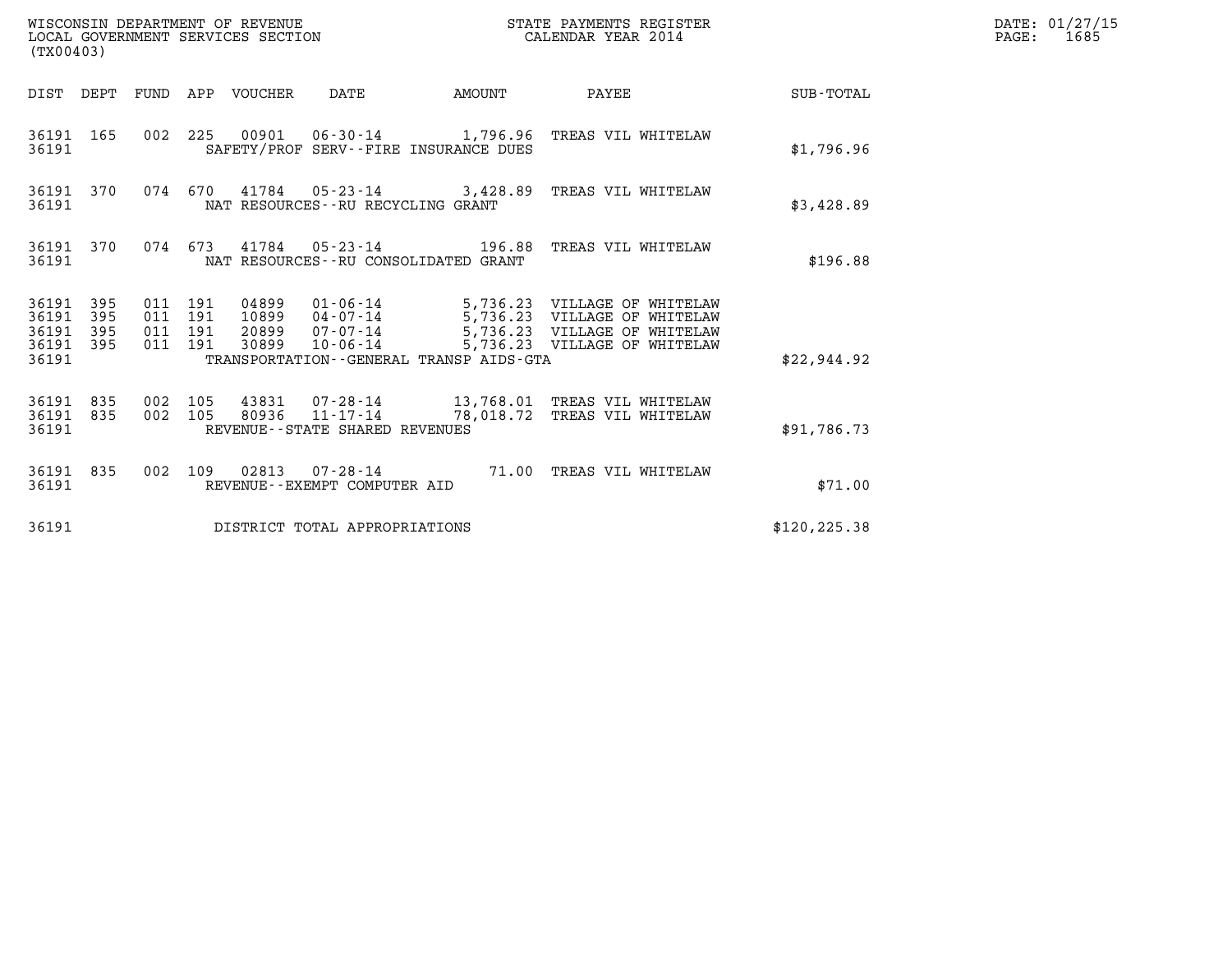| DATE: | 01/27/15 |
|-------|----------|
| PAGE: | 1686     |

| (TX00403)                                                 |            |         |                                          |                            |                                                                    |                                                                                                                                                                                                             |                                                                                                              |                        | DATE: 01/27/15<br>1686<br>$\mathtt{PAGE:}$ |
|-----------------------------------------------------------|------------|---------|------------------------------------------|----------------------------|--------------------------------------------------------------------|-------------------------------------------------------------------------------------------------------------------------------------------------------------------------------------------------------------|--------------------------------------------------------------------------------------------------------------|------------------------|--------------------------------------------|
|                                                           |            |         |                                          | DIST DEPT FUND APP VOUCHER | DATE                                                               |                                                                                                                                                                                                             |                                                                                                              | AMOUNT PAYEE SUB-TOTAL |                                            |
| 36241                                                     | 36241 165  |         |                                          |                            |                                                                    | SAFETY/PROF SERV--FIRE INSURANCE DUES                                                                                                                                                                       | 002 225 00902 06-30-14 11,572.40 TREAS CITY KIEL                                                             | \$11,572.40            |                                            |
| 36241                                                     | 36241 370  |         |                                          |                            |                                                                    | NAT RESOURCES--AIDS IN LIEU OF TAXES                                                                                                                                                                        | 36241 370 012 579 19507 04-16-14 1.23 TREAS CITY KIEL 36241 370 012 579 19507 04-16-14 12.26 TREAS CITY KIEL | \$13.49                |                                            |
| 36241                                                     | 36241 370  |         |                                          |                            | NAT RESOURCES--RU RECYCLING GRANT                                  |                                                                                                                                                                                                             | 074 670 41785 05-23-14 21,582.20 TREAS CITY KIEL                                                             | \$21,582.20            |                                            |
| 36241                                                     | 36241 370  |         |                                          |                            |                                                                    | NAT RESOURCES--RU CONSOLIDATED GRANT                                                                                                                                                                        | 074 673 41785 05-23-14 981.51 TREAS CITY KIEL                                                                | \$981.51               |                                            |
| 36241 395<br>36241 395<br>36241 395<br>36241 395<br>36241 |            |         | 011 162<br>011 162<br>011 162<br>011 162 |                            |                                                                    | 06048 01-06-14 4,590.26 CITY OF KIEL<br>12048 04-07-14 4,590.26 CITY OF KIEL<br>22048 07-07-14 4,590.26 CITY OF KIEL<br>32048  10-06-14  4,590.27  CITY OF KIEL<br>TRANSPORTATION--CONNECTING HIGHWAY AIDS  |                                                                                                              | \$18,361.05            |                                            |
| 36241                                                     | 36241 395  |         |                                          |                            |                                                                    | TRANSPORTATION - - HIGHWAY SAFETY - FEDERAL                                                                                                                                                                 | 011 185 19650 07-30-14 3,605.00 TREAS CITY KIEL                                                              | \$3,605.00             |                                            |
| 36241 395<br>36241<br>36241<br>36241 395<br>36241         | 395<br>395 |         | 011 191<br>011 191<br>011 191<br>011 191 |                            |                                                                    | 04900 01-06-14 39,242.11 CITY OF KIEL<br>10900 04-07-14 39,242.11 CITY OF KIEL<br>20900 07-07-14 39,242.11 CITY OF KIEL<br>30900 10-06-14 39,242.13 CITY OF KIEL<br>TRANSPORTATION--GENERAL TRANSP AIDS-GTA |                                                                                                              | \$156,968.46           |                                            |
| 36241                                                     | 36241 435  |         |                                          |                            |                                                                    | HS--AMBULANCE FUNDING ASSISTANCE GRANTS                                                                                                                                                                     | 005 162 01HSD 09-08-14 3,838.20 TREAS CITY KIEL                                                              | \$3,838.20             |                                            |
| 36241                                                     | 36241 435  |         |                                          |                            |                                                                    | HS--PREPAID MEDICAL TRANSPORT REIMBURSE                                                                                                                                                                     | 005 163 01LGS 11-17-14 5,300.00 KIEL FIRE DEPT                                                               | \$5,300.00             |                                            |
| 36241 455<br>36241                                        |            |         |                                          |                            | JUSTICE -- LAW ENFORCEMENT TRAINING                                |                                                                                                                                                                                                             | 002 231 01488 02-20-14 1,920.00 TREAS CITY KIEL                                                              | \$1,920.00             |                                            |
| 36241 835<br>36241 835<br>36241                           |            | 002 105 | 002 105                                  | 43832                      | $07 - 28 - 14$<br>80937 11-17-14<br>REVENUE--STATE SHARED REVENUES |                                                                                                                                                                                                             | 82,150.54 TREAS CITY KIEL<br>460, 219.74 TREAS CITY KIEL                                                     | \$542,370.28           |                                            |
|                                                           |            |         |                                          |                            |                                                                    |                                                                                                                                                                                                             | 36241 835 002 109 02163 07-28-14 1,148.00 TREAS CITY KIEL                                                    |                        |                                            |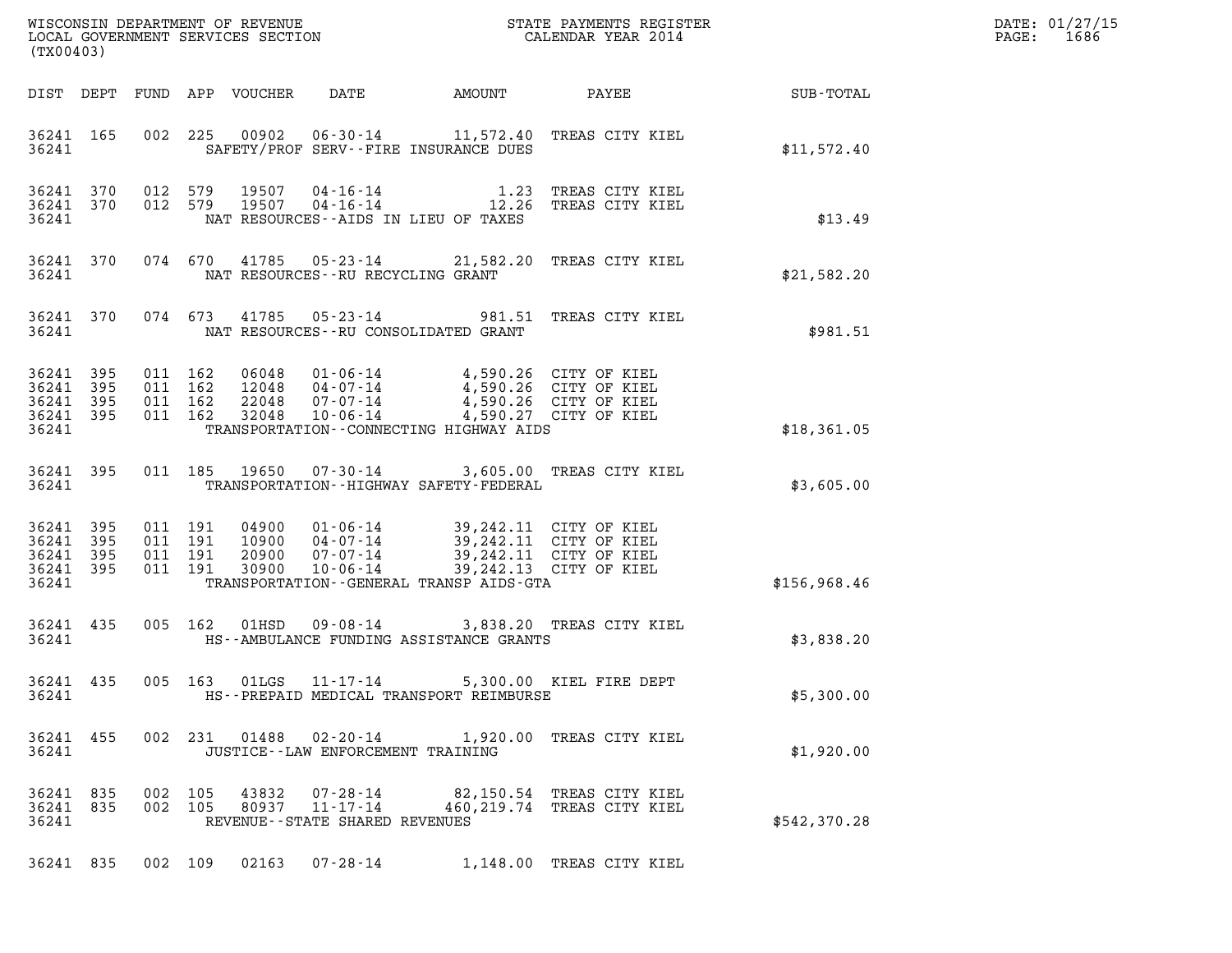| WISCONSIN DEPARTMENT OF REVENUE<br>LOCAL GOVERNMENT SERVICES SECTION<br>(TX00403) |            |            |                |                                                                  |                      | STATE PAYMENTS REGISTER<br>CALENDAR YEAR 2014 |  | PAGE:        | DATE: 01/27/15<br>1687 |  |
|-----------------------------------------------------------------------------------|------------|------------|----------------|------------------------------------------------------------------|----------------------|-----------------------------------------------|--|--------------|------------------------|--|
| DIST<br>DEPT                                                                      | FUND       | APP        | <b>VOUCHER</b> | DATE                                                             | AMOUNT               | PAYEE                                         |  | SUB-TOTAL    |                        |  |
| 835<br>36241<br>36241<br>835<br>36241                                             | 002<br>002 | 109<br>109 | 02814<br>05181 | $07 - 28 - 14$<br>$07 - 28 - 14$<br>REVENUE--EXEMPT COMPUTER AID | 4,091.00<br>1,926.00 | TREAS CITY KIEL<br>TREAS CITY KIEL            |  | \$7,165.00   |                        |  |
| 835<br>36241<br>36241                                                             | 021        | 363        | 35989          | $03 - 24 - 14$<br>REVENUE--LOTTERY CREDIT -                      | 5,116.68             | TREAS CITY KIEL                               |  | \$5,116.68   |                        |  |
| 36241                                                                             |            |            |                | DISTRICT TOTAL APPROPRIATIONS                                    |                      |                                               |  | \$778,794.27 |                        |  |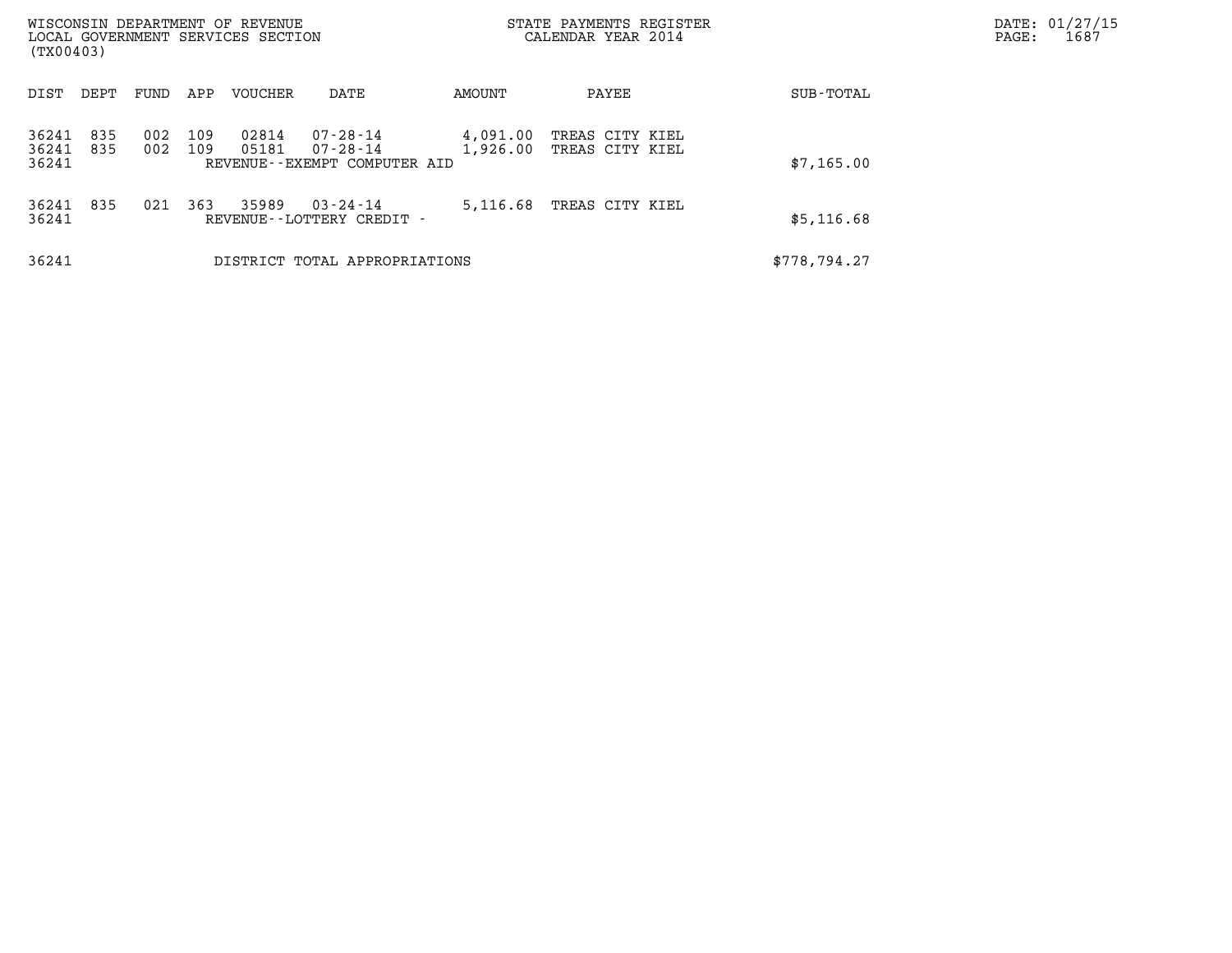| DATE: | 01/27/15 |
|-------|----------|
| PAGE: | 1688     |

| (TX00403)                                                   |                                         |                                            |                                 |                                                    | WISCONSIN DEPARTMENT OF REVENUE<br>LOCAL GOVERNMENT SERVICES SECTION                                         |                                                                                                                            | STATE PAYMENTS REGISTER<br>CALENDAR YEAR 2014                                                                                                              |               | DATE: 01/27/15<br>PAGE:<br>1688 |
|-------------------------------------------------------------|-----------------------------------------|--------------------------------------------|---------------------------------|----------------------------------------------------|--------------------------------------------------------------------------------------------------------------|----------------------------------------------------------------------------------------------------------------------------|------------------------------------------------------------------------------------------------------------------------------------------------------------|---------------|---------------------------------|
| DIST DEPT                                                   |                                         |                                            |                                 | FUND APP VOUCHER                                   | DATE                                                                                                         | AMOUNT                                                                                                                     | PAYEE                                                                                                                                                      | SUB-TOTAL     |                                 |
| 36251 165<br>36251                                          |                                         | 002                                        | 225                             | 00903                                              | 06-30-14                                                                                                     | SAFETY/PROF SERV--FIRE INSURANCE DUES                                                                                      | 79,137.95 TREAS CITY MANITOWOC                                                                                                                             | \$79,137.95   |                                 |
| 36251 370<br>36251                                          |                                         |                                            | 074 670                         | 41786                                              | 05-23-14                                                                                                     | NAT RESOURCES - - RU RECYCLING GRANT                                                                                       | 207,607.52 TREAS CITY MANITOWOC                                                                                                                            | \$207,607.52  |                                 |
| 36251 370<br>36251                                          |                                         |                                            | 074 673                         | 41786                                              | 05-23-14                                                                                                     | NAT RESOURCES - - RU CONSOLIDATED GRANT                                                                                    | 8,772.15 TREAS CITY MANITOWOC                                                                                                                              | \$8,772.15    |                                 |
| 36251 370<br>36251 370<br>36251                             |                                         | 095 519<br>095 519                         |                                 | 01412<br>02368                                     | 12-26-14<br>$04 - 24 - 14$                                                                                   | NAT RESOURCES - - URBAN NON-POINT GRANTS                                                                                   | 30,000.00 TREAS CITY MANITOWOC<br>117,682.50 TREAS CITY MANITOWOC                                                                                          | \$147,682.50  |                                 |
| 36251<br>36251<br>36251<br>36251<br>36251                   | 395<br>395<br>395<br>395                | 011 162<br>011 162<br>011 162              | 011 162                         | 06049<br>12049<br>22049<br>32049                   | $01 - 06 - 14$<br>04-07-14<br>07-07-14<br>10-06-14                                                           | TRANSPORTATION--CONNECTING HIGHWAY AIDS                                                                                    | 56,354.26 CITY OF MANITOWOC<br>56,354.26 CITY OF MANITOWOC<br>56,354.26 CITY OF MANITOWOC<br>56,354.27 CITY OF MANITOWOC                                   | \$225,417.05  |                                 |
| 36251 395<br>36251                                          |                                         |                                            |                                 | 011 164 15921                                      | 06-25-14                                                                                                     | TRANSPORTATION - - LIFT BRIDGE AIDS                                                                                        | 186, 242.58 TREAS CITY MANITOWOC                                                                                                                           | \$186, 242.58 |                                 |
| 36251 395<br>36251                                          |                                         |                                            | 011 175                         | 05668                                              | 03-06-14                                                                                                     | TRANSPORTATION - - PARATRANSIT AIDS, STATE                                                                                 | 25,818.00 TREAS CITY MANITOWOC                                                                                                                             | \$25,818.00   |                                 |
| 36251<br>36251<br>36251<br>36251<br>36251<br>36251          | 395<br>395<br>395<br>395<br>395         | 011 177<br>011 177<br>011 177<br>011 177   | 011 177                         | 16036<br>24036<br>26036<br>27103<br>42036          | $06 - 04 - 14$<br>07-07-14<br>09-30-14<br>$10 - 10 - 14$<br>$12 - 30 - 14$<br>TRANSPORTATION - - TRANSIT AID |                                                                                                                            | 70,830.00 CITY OF MANITOWOC<br>70,829.00 CITY OF MANITOWOC<br>70,829.00 CITY OF MANITOWOC<br>26,379.00 TREAS CITY MANITOWOC<br>42,498.00 CITY OF MANITOWOC | \$281,365.00  |                                 |
| 36251<br>36251<br>36251<br>36251<br>36251<br>36251<br>36251 | 395<br>395<br>395<br>395<br>395<br>-395 | 011<br>011<br>011<br>011<br>011<br>011 182 | 182<br>182<br>182<br>182<br>182 | 06043<br>26798<br>26799<br>27103<br>31121<br>98446 | $03 - 11 - 14$<br>$10 - 09 - 14$<br>$10 - 09 - 14$<br>$10 - 10 - 14$<br>$11 - 17 - 14$<br>$01 - 06 - 14$     | 231,566.00<br>196,451.00<br>176,716.00<br>88,862.00<br>246,005.00<br>6,384.00<br>TRANSPORTATION - - TRANSIT AIDS - FEDERAL | TREAS CITY MANITOWOC<br>TREAS CITY MANITOWOC<br>TREAS CITY MANITOWOC<br>TREAS CITY MANITOWOC<br>TREAS CITY MANITOWOC<br>TREAS CITY MANITOWOC               | \$945,984.00  |                                 |
| 36251<br>36251<br>36251<br>36251                            | 395<br>395<br>395<br>395                | 011<br>011 185<br>011 185                  | 185<br>011 185                  | 00376<br>02554<br>06705<br>09323                   | $01 - 13 - 14$<br>$02 - 03 - 14$<br>$03 - 17 - 14$<br>$04 - 14 - 14$                                         | 2,031.40<br>1,427.91<br>1,845.24<br>1,405.48                                                                               | TREAS CITY MANITOWOC<br>TREAS CITY MANITOWOC<br>TREAS CITY MANITOWOC<br>TREAS CITY MANITOWOC                                                               |               |                                 |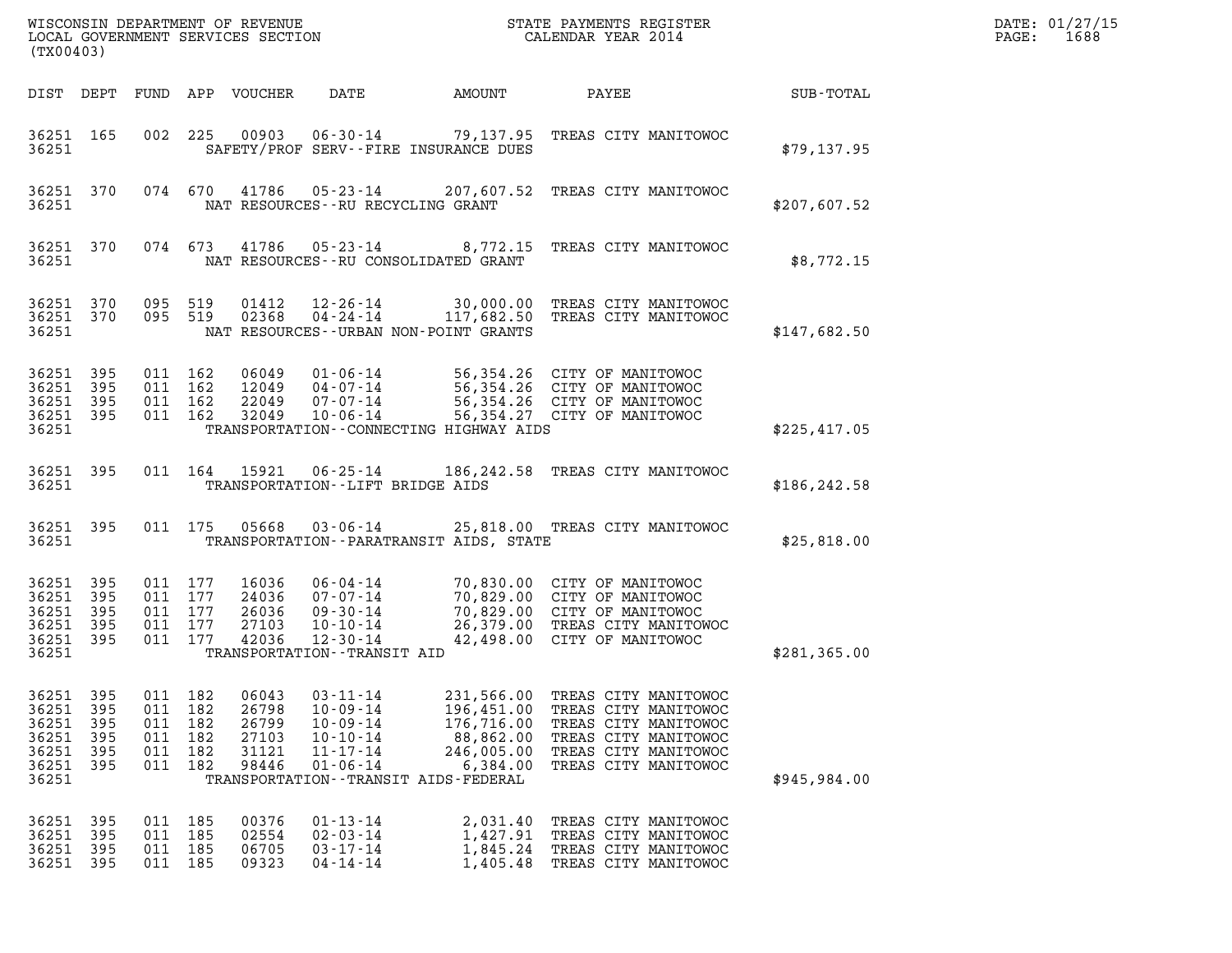| (TX00403)                                                                              |                                                             |                                                             |                                                             |                                                                               |                                                                                                                                                          |                                                                                                                                                                               |                                                                                                                                                                                                                      |                  |  |
|----------------------------------------------------------------------------------------|-------------------------------------------------------------|-------------------------------------------------------------|-------------------------------------------------------------|-------------------------------------------------------------------------------|----------------------------------------------------------------------------------------------------------------------------------------------------------|-------------------------------------------------------------------------------------------------------------------------------------------------------------------------------|----------------------------------------------------------------------------------------------------------------------------------------------------------------------------------------------------------------------|------------------|--|
| DIST                                                                                   | DEPT                                                        | FUND                                                        | APP                                                         | <b>VOUCHER</b>                                                                | DATE                                                                                                                                                     | AMOUNT                                                                                                                                                                        | PAYEE                                                                                                                                                                                                                | <b>SUB-TOTAL</b> |  |
| 36251<br>36251<br>36251<br>36251<br>36251<br>36251<br>36251<br>36251<br>36251<br>36251 | 395<br>395<br>395<br>395<br>395<br>395<br>395<br>395<br>395 | 011<br>011<br>011<br>011<br>011<br>011<br>011<br>011<br>011 | 185<br>185<br>185<br>185<br>185<br>185<br>185<br>185<br>185 | 11820<br>13184<br>14213<br>17933<br>20380<br>29202<br>29392<br>98499<br>98499 | $05 - 12 - 14$<br>$05 - 27 - 14$<br>$06 - 09 - 14$<br>$07 - 15 - 14$<br>$08 - 07 - 14$<br>$10 - 30 - 14$<br>$10 - 31 - 14$<br>01-06-14<br>$01 - 06 - 14$ | 3,910.00<br>2.987.00<br>2,987.99<br>593.57<br>1,464.09<br>$2,365.42$<br>1,776.07<br>1,776.07<br>1,159.40<br>1,692.64<br>291.49<br>TRANSPORTATION - - HIGHWAY SAFETY - FEDERAL | TREAS CITY MANITOWOC<br>TREAS CITY MANITOWOC<br>TREAS CITY MANITOWOC<br>TREAS CITY MANITOWOC<br>TREAS CITY MANITOWOC<br>TREAS CITY MANITOWOC<br>TREAS CITY MANITOWOC<br>TREAS CITY MANITOWOC<br>TREAS CITY MANITOWOC | \$22,950.70      |  |
| 36251<br>36251<br>36251<br>36251<br>36251                                              | 395<br>395<br>395<br>395                                    | 011<br>011<br>011<br>011                                    | 191<br>191<br>191<br>191                                    | 04901<br>10901<br>20901<br>30901                                              | $01 - 06 - 14$<br>04-07-14<br>07-07-14<br>$10 - 06 - 14$                                                                                                 | TRANSPORTATION--GENERAL TRANSP AIDS-GTA                                                                                                                                       | 413,043.23 CITY OF MANITOWOC<br>413,043.23 CITY OF MANITOWOC<br>413,043.23 CITY OF MANITOWOC<br>413,043.25 CITY OF MANITOWOC                                                                                         | \$1,652,172.94   |  |
| 36251<br>36251                                                                         | 435                                                         | 005                                                         | 162                                                         | 01HSD                                                                         | $09 - 08 - 14$                                                                                                                                           | HS--AMBULANCE FUNDING ASSISTANCE GRANTS                                                                                                                                       | 4,883.97 TREAS CITY MANITOWOC                                                                                                                                                                                        | \$4,883.97       |  |
| 36251<br>36251                                                                         | 435                                                         | 005                                                         | 163                                                         | 01LGS                                                                         | $11 - 17 - 14$                                                                                                                                           | HS--PREPAID MEDICAL TRANSPORT REIMBURSE                                                                                                                                       | 59,100.00 CITY OF MANITOWOC                                                                                                                                                                                          | \$59,100.00      |  |
| 36251<br>36251<br>36251                                                                | 455<br>455                                                  | 002<br>002                                                  | 231<br>231                                                  | 01540<br>02973                                                                | $02 - 21 - 14$<br>$05 - 15 - 14$<br>JUSTICE - - LAW ENFORCEMENT TRAINING                                                                                 | 3,086.19                                                                                                                                                                      | 8,960.00 TREAS CITY MANITOWOC<br>TREAS CITY MANITOWOC                                                                                                                                                                | \$12,046.19      |  |
| 36251<br>36251                                                                         | 505                                                         | 002                                                         | 142                                                         | 03389                                                                         | $11 - 20 - 14$<br>DOA--FEDERAL ENERGY GRANTS                                                                                                             | 32,000.00                                                                                                                                                                     | TREAS CITY MANITOWOC                                                                                                                                                                                                 | \$32,000.00      |  |
| 36251<br>36251                                                                         | 511                                                         | 020                                                         | 180                                                         | 00157                                                                         | 12-16-14                                                                                                                                                 | 10,500.00<br>GOVT ACCOUNTABILITY BD--ELECTION AID                                                                                                                             | TREAS CITY MANITOWOC                                                                                                                                                                                                 | \$10,500.00      |  |
| 36251<br>36251<br>36251                                                                | 835<br>835                                                  | 002<br>002                                                  | 105<br>105                                                  | 43833<br>80938                                                                | 07-28-14<br>$11 - 17 - 14$<br>REVENUE - - STATE SHARED REVENUES                                                                                          |                                                                                                                                                                               | 1,211,209.79 TREAS CITY MANITOWOC<br>4,530,481.61 TREAS CITY MANITOWOC                                                                                                                                               | \$5,741,691.40   |  |
| 36251<br>36251<br>36251                                                                | 835<br>835                                                  | 002<br>002                                                  | 109<br>109                                                  | 02815<br>05182                                                                | $07 - 28 - 14$<br>$07 - 28 - 14$<br>REVENUE - - EXEMPT COMPUTER AID                                                                                      | 101,472.00<br>172,323.00                                                                                                                                                      | TREAS CITY MANITOWOC<br>TREAS CITY MANITOWOC                                                                                                                                                                         | \$273,795.00     |  |
| 36251<br>36251<br>36251                                                                | 835<br>835                                                  | 002<br>002                                                  | 302<br>302                                                  | 10053<br>11053                                                                | $07 - 28 - 14$<br>$07 - 28 - 14$                                                                                                                         | REVENUE-FIRST DOLLAR/SCHOOL LEVY CREDITS                                                                                                                                      | 2,429,668.09 TREAS CITY MANITOWOC<br>638,916.28 TREAS CITY MANITOWOC                                                                                                                                                 | \$3,068,584.37   |  |
|                                                                                        |                                                             |                                                             |                                                             |                                                                               |                                                                                                                                                          |                                                                                                                                                                               |                                                                                                                                                                                                                      |                  |  |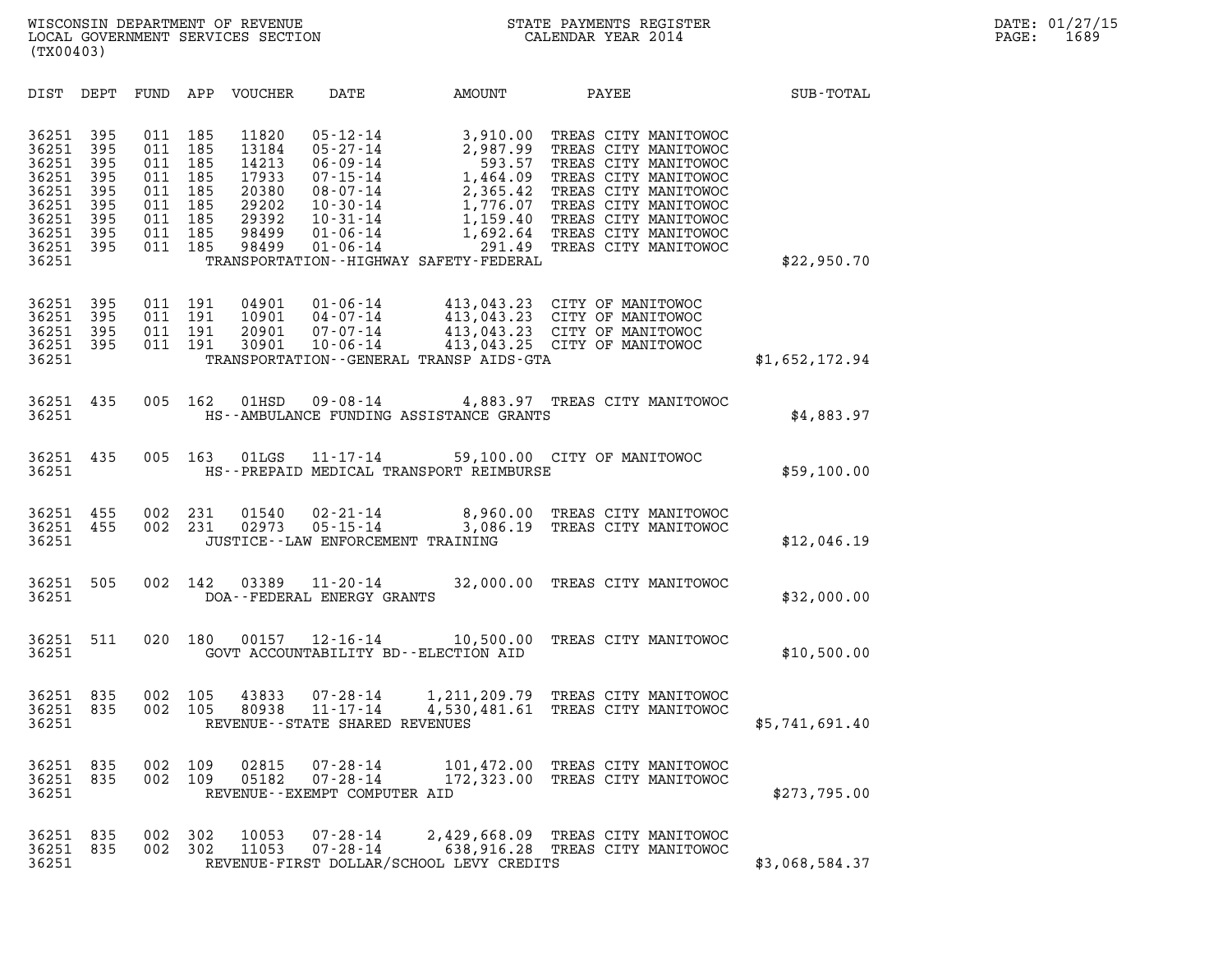| (TX00403)               |            |            |            | WISCONSIN DEPARTMENT OF REVENUE<br>LOCAL GOVERNMENT SERVICES SECTION |                                                                  |                         | CALENDAR YEAR 2014 | STATE PAYMENTS REGISTER                      |                 | DATE: 01/27/15<br>1690<br>PAGE: |
|-------------------------|------------|------------|------------|----------------------------------------------------------------------|------------------------------------------------------------------|-------------------------|--------------------|----------------------------------------------|-----------------|---------------------------------|
| DIST                    | DEPT       | FUND       | APP        | <b>VOUCHER</b>                                                       | DATE                                                             | AMOUNT                  | PAYEE              |                                              | SUB-TOTAL       |                                 |
| 36251<br>36251          | 835        | 002        | 501        | 00002                                                                | 02-03-14<br>DOA-PAYMENT FOR MUNICIPAL SERVICES AID               |                         |                    | 39,846.05 TREAS CITY MANITOWOC               | \$39,846.05     |                                 |
| 36251<br>36251<br>36251 | 835<br>835 | 021<br>021 | 363<br>363 | 36202<br>37334                                                       | $03 - 24 - 14$<br>$03 - 24 - 14$<br>REVENUE - - LOTTERY CREDIT - | 11,811.35<br>800,971.71 |                    | TREAS CITY MANITOWOC<br>TREAS CITY MANITOWOC | \$812,783.06    |                                 |
| 36251                   |            |            |            |                                                                      | DISTRICT TOTAL APPROPRIATIONS                                    |                         |                    |                                              | \$13,838,380.43 |                                 |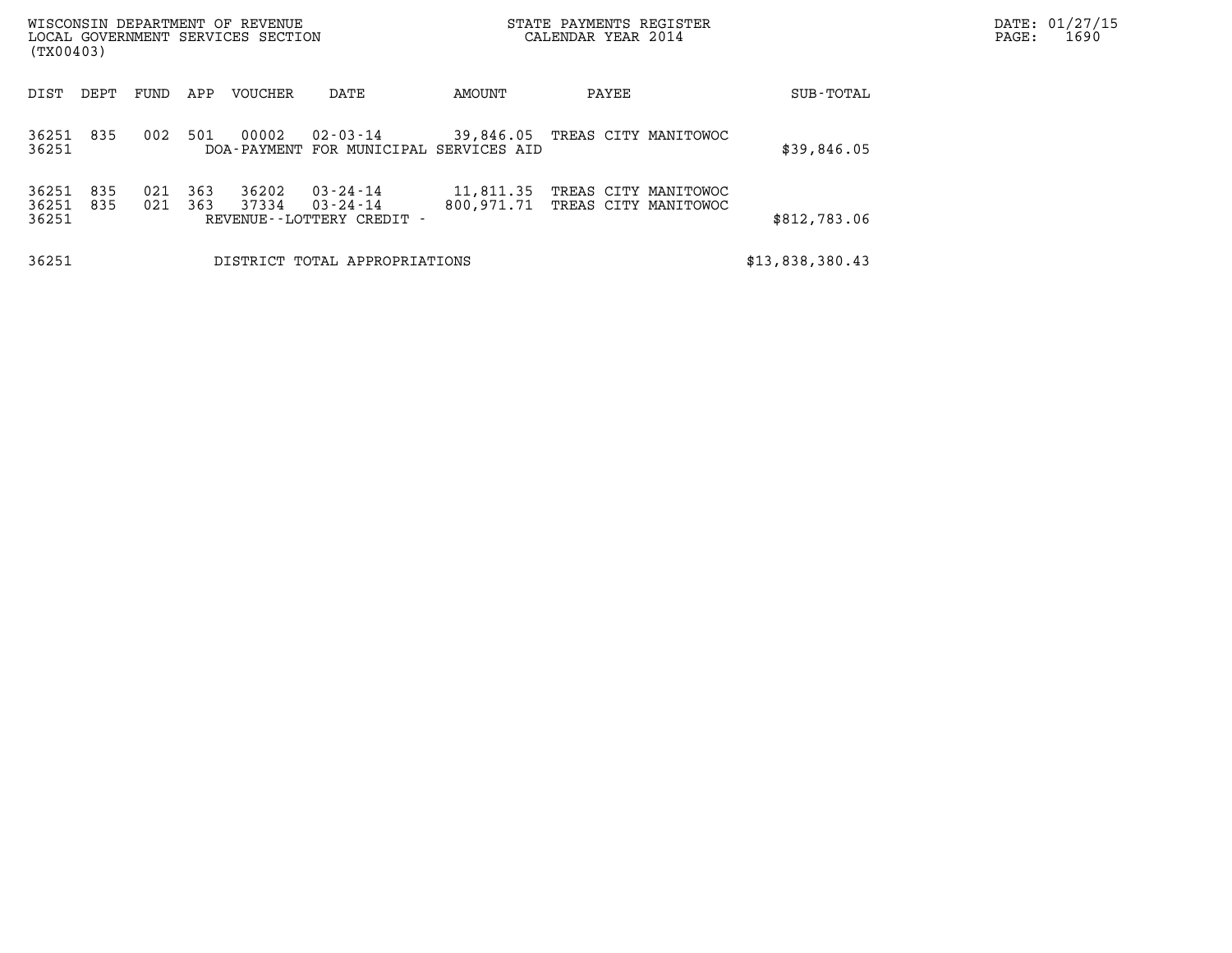| WISCONSIN DEPARTMENT OF REVENUE<br>LOCAL GOVERNMENT SERVICES SECTION<br>(TX00403) | STATE PAYMENTS REGISTER<br>CALENDAR YEAR 2014 | DATE: 01/27/15<br>1691<br>PAGE: |
|-----------------------------------------------------------------------------------|-----------------------------------------------|---------------------------------|

| WISCONSIN DEPARTMENT OF REVENUE<br>LOCAL GOVERNMENT SERVICES SECTION<br>(TWARA 2014<br>(TX00403)                 |                                                             |                               |                                                                                      |                                  |                                                                |                                             |                                                                                                                                                                                                                                        | $\mathbb{R}^n$ | DATE: 01/27/15<br>PAGE: 1691 |
|------------------------------------------------------------------------------------------------------------------|-------------------------------------------------------------|-------------------------------|--------------------------------------------------------------------------------------|----------------------------------|----------------------------------------------------------------|---------------------------------------------|----------------------------------------------------------------------------------------------------------------------------------------------------------------------------------------------------------------------------------------|----------------|------------------------------|
| DIST DEPT                                                                                                        |                                                             |                               |                                                                                      |                                  |                                                                |                                             | FUND APP VOUCHER DATE AMOUNT PAYEE SUB-TOTAL                                                                                                                                                                                           |                |                              |
| 36286                                                                                                            | 36286 165                                                   |                               | 002 225                                                                              |                                  |                                                                | SAFETY/PROF SERV--FIRE INSURANCE DUES       | 00904  06-30-14  23,773.73  TREAS CITY TWO RIVERS                                                                                                                                                                                      | \$23,773.73    |                              |
|                                                                                                                  | 36286 370                                                   |                               |                                                                                      |                                  | 36286 MAT RESOURCES--AIDS IN LIEU OF TAXES                     |                                             | 002 503 16976 02-14-14 54.00 TREAS CITY TWO RIVERS<br>CITY SHARE 20.37<br>CITY SHARE 20.37                                                                                                                                             | \$54.00        |                              |
| 36286                                                                                                            | 36286 370                                                   |                               |                                                                                      |                                  | NAT RESOURCES--RU RECYCLING GRANT                              |                                             | 074 670 41787 05-23-14 80,029.35 TREAS CITY TWO RIVERS                                                                                                                                                                                 | \$80,029.35    |                              |
| 36286                                                                                                            | 36286 370                                                   |                               |                                                                                      |                                  | NAT RESOURCES--RU CONSOLIDATED GRANT                           |                                             | 074 673 41787 05-23-14 3,035.94 TREAS CITY TWO RIVERS                                                                                                                                                                                  | \$3,035.94     |                              |
| 36286                                                                                                            | 36286 370                                                   |                               | 095 512                                                                              |                                  | NAT RESOURCES - - STEWARDSHIP 2000                             |                                             | 02457  04-30-14  57,403.25  TREAS CITY TWO RIVERS                                                                                                                                                                                      | \$57,403.25    |                              |
| 36286 395<br>36286<br>36286 395<br>36286 395<br>36286                                                            | 395                                                         | 011 162                       | 011 162<br>011 162<br>011 162                                                        |                                  |                                                                | TRANSPORTATION--CONNECTING HIGHWAY AIDS     | 06050  01-06-14  21,917.07  CITY OF TWO RIVERS<br>12050  04-07-14  21,917.07  CITY OF TWO RIVERS<br>22050  07-07-14  21,917.07  CITY OF TWO RIVERS<br>32050  10-06-14  21,917.10  CITY OF TWO RIVERS                                   | \$87,668.31    |                              |
| 36286<br>36286<br>36286<br>36286<br>36286<br>36286<br>36286<br>36286<br>36286<br>36286 395<br>36286 395<br>36286 | 395<br>395<br>395<br>395<br>395<br>395<br>395<br>395<br>395 | 011 185<br>011 185<br>011 185 | 011 185<br>011 185<br>011 185<br>011 185<br>011 185<br>011 185<br>011 185<br>011 185 |                                  |                                                                | TRANSPORTATION - - HIGHWAY SAFETY - FEDERAL | 00377 01-13-14 220.30 TREAS CITY TWO RIVERS<br>03282 02-10-14 702.60 TREAS CITY TWO RIVERS<br>05870 03-10-14 1,077.54 TREAS CITY TWO RIVERS<br>08596 04-07-14 311.04 TREAS CITY TWO RIVERS<br>12498 05-19-14 1,085.60 TREAS CITY TWO R | \$16,831.76    |                              |
| 36286<br>36286<br>36286<br>36286<br>36286                                                                        | 395<br>395<br>395<br>-395                                   | 011 191<br>011                | 011 191<br>191<br>011 191                                                            | 04902<br>10902<br>20902<br>30902 | $01 - 06 - 14$<br>04-07-14<br>$07 - 07 - 14$<br>$10 - 06 - 14$ | TRANSPORTATION--GENERAL TRANSP AIDS-GTA     | 133,074.43 CITY OF TWO RIVERS<br>133,074.43 CITY OF TWO RIVERS<br>133,074.43 CITY OF TWO RIVERS<br>133,074.44 CITY OF TWO RIVERS                                                                                                       | \$532, 297.73  |                              |
| 36286 435<br>36286                                                                                               |                                                             |                               | 005 162                                                                              | 01HSD                            | 09-08-14                                                       | HS--AMBULANCE FUNDING ASSISTANCE GRANTS     | 5,450.45 TREAS CITY TWO RIVERS                                                                                                                                                                                                         | \$5,450.45     |                              |
| 36286 435                                                                                                        |                                                             |                               | 005 163                                                                              |                                  | $01LGS$ $11-17-14$                                             |                                             | 21,600.00 CITY OF TWO RIVERS AMBULANCE                                                                                                                                                                                                 |                |                              |